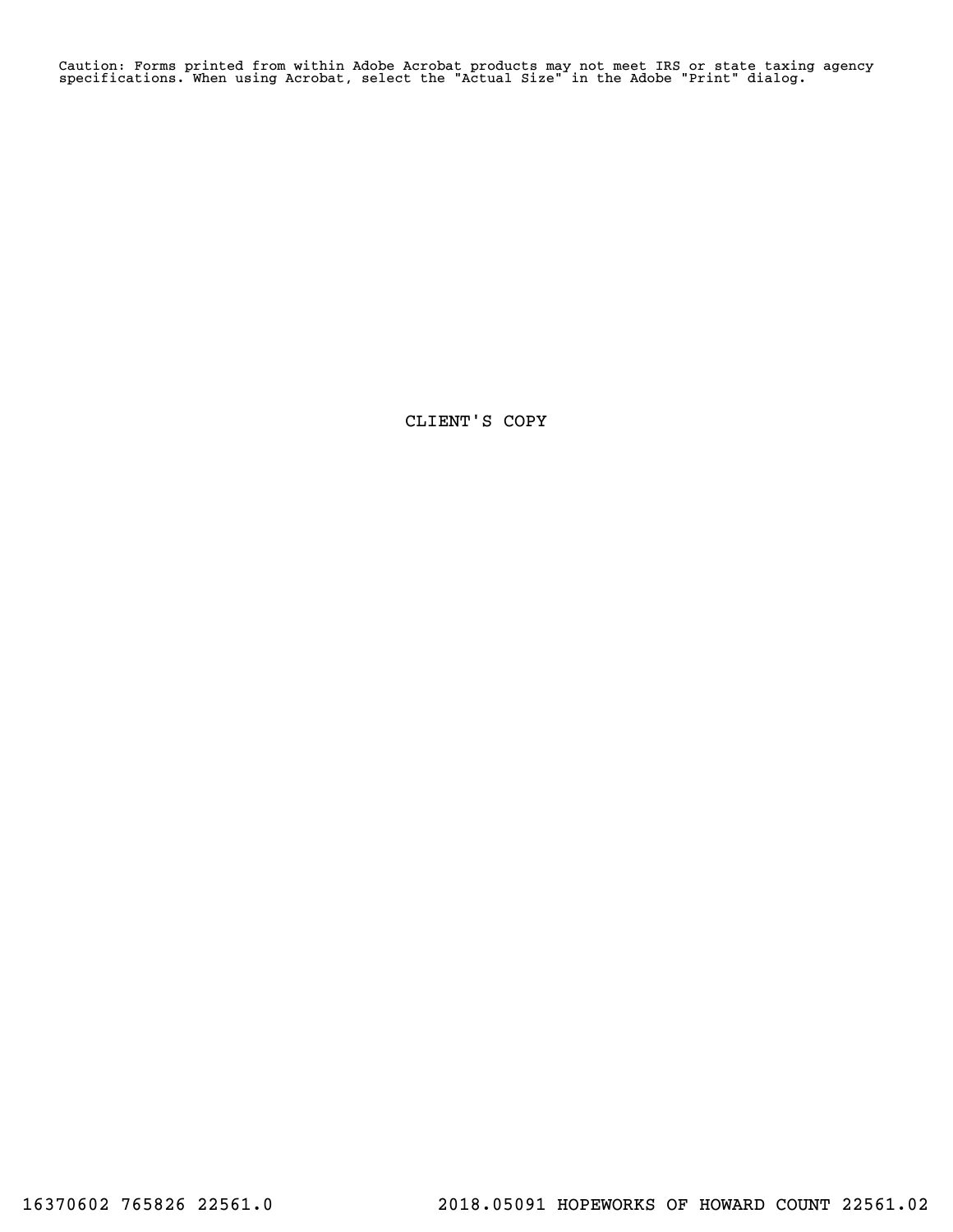# **TAX RETURN FILING INSTRUCTIONS**

FORM 990

# **FOR THE YEAR ENDING**

JUNE 30, 2019

## **PREPARED FOR:**

HOPEWORKS OF HOWARD COUNTY INC 9770 PATUXENT WOODS DRIVE COLUMBIA, MD 21046

# **PREPARED BY:**

SIKICH LLP 1199 N. FAIRFAX STREET 10TH FLOOR ALEXANDRIA, VA 22314

## **AMOUNT DUE OR REFUND:**

NOT APPLICABLE

### **MAKE CHECK PAYABLE TO:**

NOT APPLICABLE

# **MAIL TAX RETURN AND CHECK (IF APPLICABLE) TO:**

NOT APPLICABLE

# **RETURN MUST BE MAILED ON OR BEFORE:**

NOT APPLICABLE

# **SPECIAL INSTRUCTIONS:**

THIS RETURN HAS QUALIFIED FOR ELECTRONIC FILING. THE RETURN HAS BEEN TRANSMITTED ELECTRONICALLY TO THE IRS AND NO FURTHER ACTION IS REQUIRED.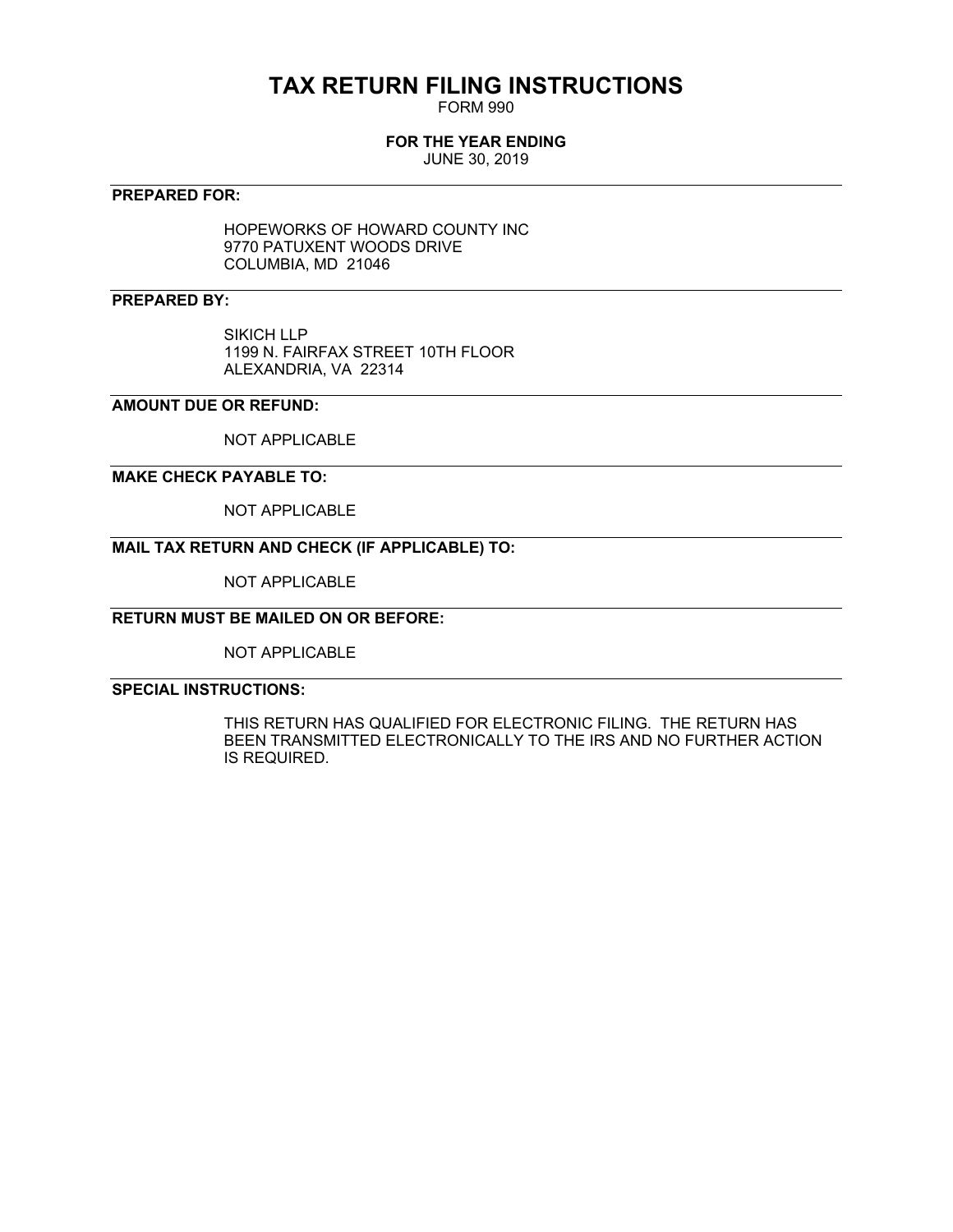Form**8879-EO**

# **IRS e-file Signature Authorization for an Exempt Organization**

For calendar year 2018, or fiscal year beginning  $\rm\,JUL~$   $1$   $\rm\,$  , 2018, and ending  $\rm\,JUN~$   $30$   $\rm\,$  , 20 $19$ 

**| Do not send to the IRS. Keep for your records.**

**2018**

Department of the Treasury Internal Revenue Service

Name of exempt organization

**| Go to www.irs.gov/Form8879EO for the latest information.**

**Employer identification number**

### HOPEWORKS OF HOWARD COUNTY INC  $\vert$  52-1115111

Name and title of officer

EXECUTIVE DIRECTOR VANITA LEATHERWOOD

 (Whole Dollars Only) **Part I Type of Return and Return Information** 

on line **1a, 2a, 3a, 4a,** or **5a,** below, and the amount on that line for the return being filed with this form was blank, then leave line **1b, 2b, 3b, 4b,** or **5b,** whichever is applicable, blank (do not enter -0-). But, if you entered -0- on the return, then enter -0- on the applicable line below. **Do not** complete more Check the box for the return for which you are using this Form 8879-EO and enter the applicable amount, if any, from the return. If you check the box than one line in Part I.

| <b>1a</b> Form 990 check here $\blacktriangleright$ $\boxed{\text{X}}$<br><b>b Total revenue,</b> if any (Form 990, Part VIII, column (A), line 12) | 1b  | 2,505,354. |
|-----------------------------------------------------------------------------------------------------------------------------------------------------|-----|------------|
| 2a Form 990-EZ check here $\blacktriangleright$<br><b>b</b> Total revenue, if any (Form 990-EZ, line 9) $\ldots$ $\ldots$ $\ldots$ $\ldots$         | 2b  |            |
| 3a Form 1120-POL check here $\blacktriangleright$                                                                                                   | Зb  |            |
| 4a Form 990-PF check here $\blacktriangleright$<br><b>b</b> Tax based on investment income (Form 990-PF, Part VI, line 5) 4b                        |     |            |
| 5a Form 8868 check here $\blacktriangleright$<br><b>b Balance Due</b> (Form 8868, line 3c) <b>Constanting Balance Due</b> (Form 8868, line 3c)      | .5b |            |
|                                                                                                                                                     |     |            |

#### **Part II Declaration and Signature Authorization of Officer**

**(a)** an acknowledgement of receipt or reason for rejection of the transmission, (b) the reason for any delay in processing the return or refund, and (c) Under penalties of perjury, I declare that I am an officer of the above organization and that I have examined a copy of the organization's 2018 electronic return and accompanying schedules and statements and to the best of my knowledge and belief, they are true, correct, and complete. I further declare that the amount in Part I above is the amount shown on the copy of the organization's electronic return. I consent to allow my intermediate service provider, transmitter, or electronic return originator (ERO) to send the organization's return to the IRS and to receive from the IRS the date of any refund. If applicable, I authorize the U.S. Treasury and its designated Financial Agent to initiate an electronic funds withdrawal (direct debit) entry to the financial institution account indicated in the tax preparation software for payment of the organization's federal taxes owed on this return, and the financial institution to debit the entry to this account. To revoke a payment, I must contact the U.S. Treasury Financial Agent at 1-888-353-4537 no later than 2 business days prior to the payment (settlement) date. I also authorize the financial institutions involved in the processing of the electronic payment of taxes to receive confidential information necessary to answer inquiries and resolve issues related to the payment. I have selected a personal identification number (PIN) as my signature for the organization's electronic return and, if applicable, the organization's consent to electronic funds withdrawal.

#### **Officer's PIN: check one box only**

| 15111<br>to enter my PIN                                                                                                                                                                                                                                                                                     |
|--------------------------------------------------------------------------------------------------------------------------------------------------------------------------------------------------------------------------------------------------------------------------------------------------------------|
| Enter five numbers, but<br>do not enter all zeros                                                                                                                                                                                                                                                            |
| as my signature on the organization's tax year 2018 electronically filed return. If I have indicated within this return that a copy of the return<br>is being filed with a state agency(ies) regulating charities as part of the IRS Fed/State program, I also authorize the aforementioned ERO to           |
| As an officer of the organization, I will enter my PIN as my signature on the organization's tax year 2018 electronically filed return. If I have<br>indicated within this return that a copy of the return is being filed with a state agency(ies) regulating charities as part of the IRS Fed/State        |
|                                                                                                                                                                                                                                                                                                              |
|                                                                                                                                                                                                                                                                                                              |
|                                                                                                                                                                                                                                                                                                              |
| 36653781267<br>Do not enter all zeros                                                                                                                                                                                                                                                                        |
| I certify that the above numeric entry is my PIN, which is my signature on the 2018 electronically filed return for the organization indicated above. I<br>confirm that I am submitting this return in accordance with the requirements of Pub. 4163, Modernized e-File (MeF) Information for Authorized IRS |
| Date $\triangleright$ 06/02/20                                                                                                                                                                                                                                                                               |
| Do Not Submit This Form to the IRS Unless Requested To Do So                                                                                                                                                                                                                                                 |
| Form 8879-EO<br>(2018)                                                                                                                                                                                                                                                                                       |
|                                                                                                                                                                                                                                                                                                              |
|                                                                                                                                                                                                                                                                                                              |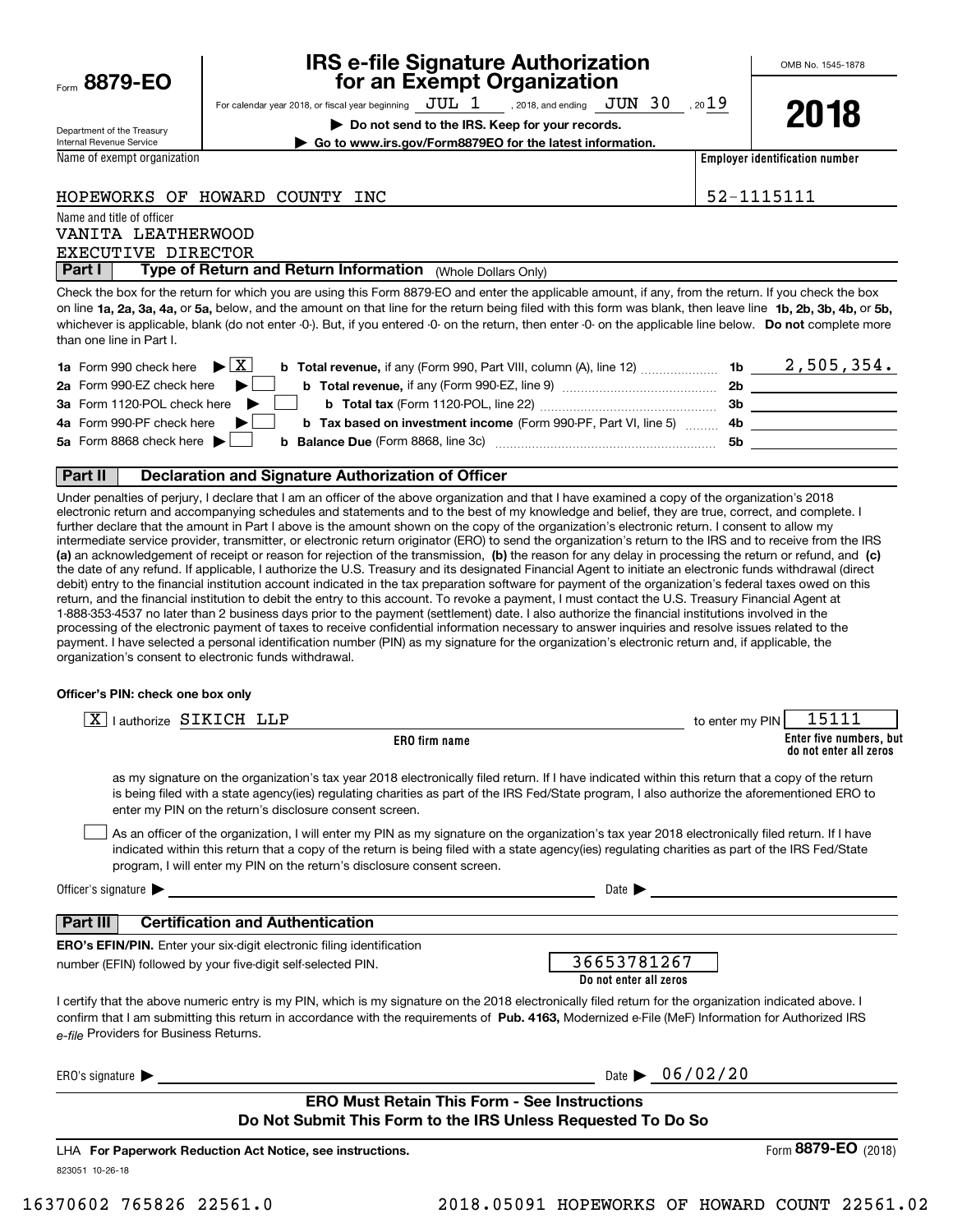|                                            |                                                   | <b>Return of Organization Exempt From Income Tax</b>                                                                                                                               |                         |                                                           | OMB No. 1545-0047                                                                                                        |
|--------------------------------------------|---------------------------------------------------|------------------------------------------------------------------------------------------------------------------------------------------------------------------------------------|-------------------------|-----------------------------------------------------------|--------------------------------------------------------------------------------------------------------------------------|
| Form YY                                    |                                                   | Under section 501(c), 527, or 4947(a)(1) of the Internal Revenue Code (except private foundations)<br>Do not enter social security numbers on this form as it may be made public.  |                         |                                                           | Open to Public                                                                                                           |
| Internal Revenue Service                   | Department of the Treasury                        | Go to www.irs.gov/Form990 for instructions and the latest information.                                                                                                             |                         |                                                           | Inspection                                                                                                               |
|                                            |                                                   | JUL 1, 2018<br>A For the 2018 calendar year, or tax year beginning                                                                                                                 |                         | and ending JUN 30, 2019                                   |                                                                                                                          |
| <b>B</b> Check if<br>applicable:           |                                                   | <b>C</b> Name of organization                                                                                                                                                      |                         | D Employer identification number                          |                                                                                                                          |
| Address                                    |                                                   | HOPEWORKS OF HOWARD COUNTY INC                                                                                                                                                     |                         |                                                           |                                                                                                                          |
| change<br>Name<br>change                   |                                                   | Doing business as                                                                                                                                                                  |                         |                                                           | 52-1115111                                                                                                               |
| Initial<br>return                          |                                                   | Number and street (or P.O. box if mail is not delivered to street address)                                                                                                         | Room/suite              | E Telephone number                                        |                                                                                                                          |
| Final<br>return/                           |                                                   | 9770 PATUXENT WOODS DRIVE                                                                                                                                                          |                         |                                                           | $410 - 997 - 0304$                                                                                                       |
| termin-<br>ated                            |                                                   | City or town, state or province, country, and ZIP or foreign postal code                                                                                                           |                         | G Gross receipts \$                                       | 2,554,351.                                                                                                               |
| Amended<br>return                          |                                                   | 21046<br>COLUMBIA, MD                                                                                                                                                              |                         | H(a) Is this a group return                               |                                                                                                                          |
| Applica-<br>tion<br>pending                |                                                   | F Name and address of principal officer: VANITA LEATHERWOOD                                                                                                                        |                         |                                                           | for subordinates? $\Box$ Yes $\boxed{X}$ No                                                                              |
|                                            |                                                   | SAME AS C ABOVE                                                                                                                                                                    |                         | $H(b)$ Are all subordinates included? $\Box$ Yes $\Box$   | No                                                                                                                       |
|                                            | Tax-exempt status: $\boxed{\mathbf{X}}$ 501(c)(3) | $4947(a)(1)$ or<br>$501(c)$ (<br>$\sqrt{\frac{1}{1}}$ (insert no.)                                                                                                                 | 527                     |                                                           | If "No," attach a list. (see instructions)                                                                               |
|                                            |                                                   | J Website: WWW.WEAREHOPEWORKS.ORG                                                                                                                                                  |                         | $H(c)$ Group exemption number $\blacktriangleright$       |                                                                                                                          |
| Part I                                     | <b>Summary</b>                                    | K Form of organization: X Corporation<br>Association<br>Other $\blacktriangleright$<br>Trust                                                                                       |                         | L Year of formation: $1978$ M State of legal domicile: MD |                                                                                                                          |
|                                            |                                                   |                                                                                                                                                                                    |                         |                                                           |                                                                                                                          |
| 1.                                         |                                                   | Briefly describe the organization's mission or most significant activities: HOPEWORKS MISSION IS TO PROVIDE<br>SUPPORT AND ADVOCACY FOR PEOPLE IN HOWARD COUNTY AFFECTED BY SEXUAL |                         |                                                           |                                                                                                                          |
|                                            |                                                   | Check this box $\blacktriangleright$ $\blacksquare$ if the organization discontinued its operations or disposed of more than 25% of its net assets.                                |                         |                                                           |                                                                                                                          |
| 2                                          |                                                   | Number of voting members of the governing body (Part VI, line 1a)                                                                                                                  |                         | 3                                                         | 17                                                                                                                       |
| Activities & Governance<br>3<br>4          |                                                   |                                                                                                                                                                                    | $\overline{\mathbf{4}}$ | $\overline{17}$                                           |                                                                                                                          |
| 5                                          |                                                   |                                                                                                                                                                                    | 5                       | 64                                                        |                                                                                                                          |
| 6                                          |                                                   |                                                                                                                                                                                    | 6                       | 60                                                        |                                                                                                                          |
|                                            |                                                   | 7 a Total unrelated business revenue from Part VIII, column (C), line 12                                                                                                           |                         |                                                           |                                                                                                                          |
|                                            |                                                   |                                                                                                                                                                                    |                         |                                                           | 0.                                                                                                                       |
|                                            |                                                   |                                                                                                                                                                                    |                         | 7a<br>7b                                                  | 0.                                                                                                                       |
|                                            |                                                   |                                                                                                                                                                                    |                         |                                                           |                                                                                                                          |
| 8                                          |                                                   | Contributions and grants (Part VIII, line 1h)                                                                                                                                      |                         | <b>Prior Year</b><br>2, 273, 429.                         | <b>Current Year</b><br>2,522,325.                                                                                        |
| 9                                          |                                                   | Program service revenue (Part VIII, line 2g)                                                                                                                                       |                         | 27,481.                                                   |                                                                                                                          |
| 10                                         |                                                   |                                                                                                                                                                                    |                         | 709.                                                      |                                                                                                                          |
| 11                                         |                                                   | Other revenue (Part VIII, column (A), lines 5, 6d, 8c, 9c, 10c, and 11e)                                                                                                           |                         | $\overline{1,786}$ .                                      |                                                                                                                          |
| 12                                         |                                                   | Total revenue - add lines 8 through 11 (must equal Part VIII, column (A), line 12)                                                                                                 |                         | $2,303,405$ .                                             |                                                                                                                          |
| 13                                         |                                                   | Grants and similar amounts paid (Part IX, column (A), lines 1-3)<br><u> 1986 - Januar Stein, martin a</u>                                                                          |                         | 0.                                                        | 0.                                                                                                                       |
| 14                                         |                                                   | Benefits paid to or for members (Part IX, column (A), line 4)                                                                                                                      |                         | 0.                                                        |                                                                                                                          |
| 15                                         |                                                   | Salaries, other compensation, employee benefits (Part IX, column (A), lines 5-10)                                                                                                  |                         | 1,509,513.                                                |                                                                                                                          |
|                                            |                                                   |                                                                                                                                                                                    |                         | 0.                                                        |                                                                                                                          |
|                                            |                                                   | 16,327.<br><b>b</b> Total fundraising expenses (Part IX, column (D), line 25)                                                                                                      |                         |                                                           |                                                                                                                          |
| 17                                         |                                                   | Other expenses (Part IX, column (A), lines 11a-11d, 11f-24e)                                                                                                                       |                         | 732,351.                                                  |                                                                                                                          |
| 18                                         |                                                   | Total expenses. Add lines 13-17 (must equal Part IX, column (A), line 25)                                                                                                          |                         | $\overline{2,241},864.$                                   |                                                                                                                          |
| 19                                         |                                                   | Revenue less expenses. Subtract line 18 from line 12                                                                                                                               |                         | 61, 541.                                                  |                                                                                                                          |
|                                            |                                                   |                                                                                                                                                                                    |                         | <b>Beginning of Current Year</b>                          | 0.<br><b>End of Year</b>                                                                                                 |
| Revenue<br>ŵ<br>Expense<br>20              | Total assets (Part X, line 16)                    |                                                                                                                                                                                    |                         | 1,048,019.                                                | 28,064.<br>3,592.<br>$-48,627.$<br>2,505,354.<br>1,631,548.<br>$0$ .<br>773,741.<br>2,405,289.<br>100,065.<br>1,161,046. |
| Net Assets or<br>Eund Balances<br>21<br>22 |                                                   | Total liabilities (Part X, line 26)                                                                                                                                                |                         | 116,054.<br>931,965.                                      | 129,016.<br>1,032,030.                                                                                                   |

Under penalties of perjury, I declare that I have examined this return, including accompanying schedules and statements, and to the best of my knowledge and belief, it is true, correct, and complete. Declaration of preparer (other than officer) is based on all information of which preparer has any knowledge.

| Sign            | Signature of officer                                                              | Date                                           |
|-----------------|-----------------------------------------------------------------------------------|------------------------------------------------|
| Here            | VANITA LEATHERWOOD,<br>EXECUTIVE DIRECTOR                                         |                                                |
|                 | Type or print name and title                                                      |                                                |
|                 | Date<br>Preparer's signature<br>Print/Type preparer's name                        | <b>PTIN</b><br>Check                           |
| Paid            | ROHINI CHANDRABHATLA 06/02/20<br>CHANDRABHATLA<br>ROHINI                          | P00740442<br>self-employed                     |
| Preparer        | $\blacktriangleright$ SIKICH LLP<br>Firm's name                                   | 36-3168081<br>Firm's $EIN \blacktriangleright$ |
| Use Only        | Firm's address 1199 N. FAIRFAX STREET 10TH FLOOR                                  |                                                |
|                 | ALEXANDRIA, VA 22314                                                              | Phone no. $(703)$ 836-1350                     |
|                 | May the IRS discuss this return with the preparer shown above? (see instructions) | $X \mid Y$ es<br>No                            |
| 832001 12-31-18 | LHA For Paperwork Reduction Act Notice, see the separate instructions.            | Form 990 (2018)                                |

SEE SCHEDULE O FOR ORGANIZATION MISSION STATEMENT CONTINUATION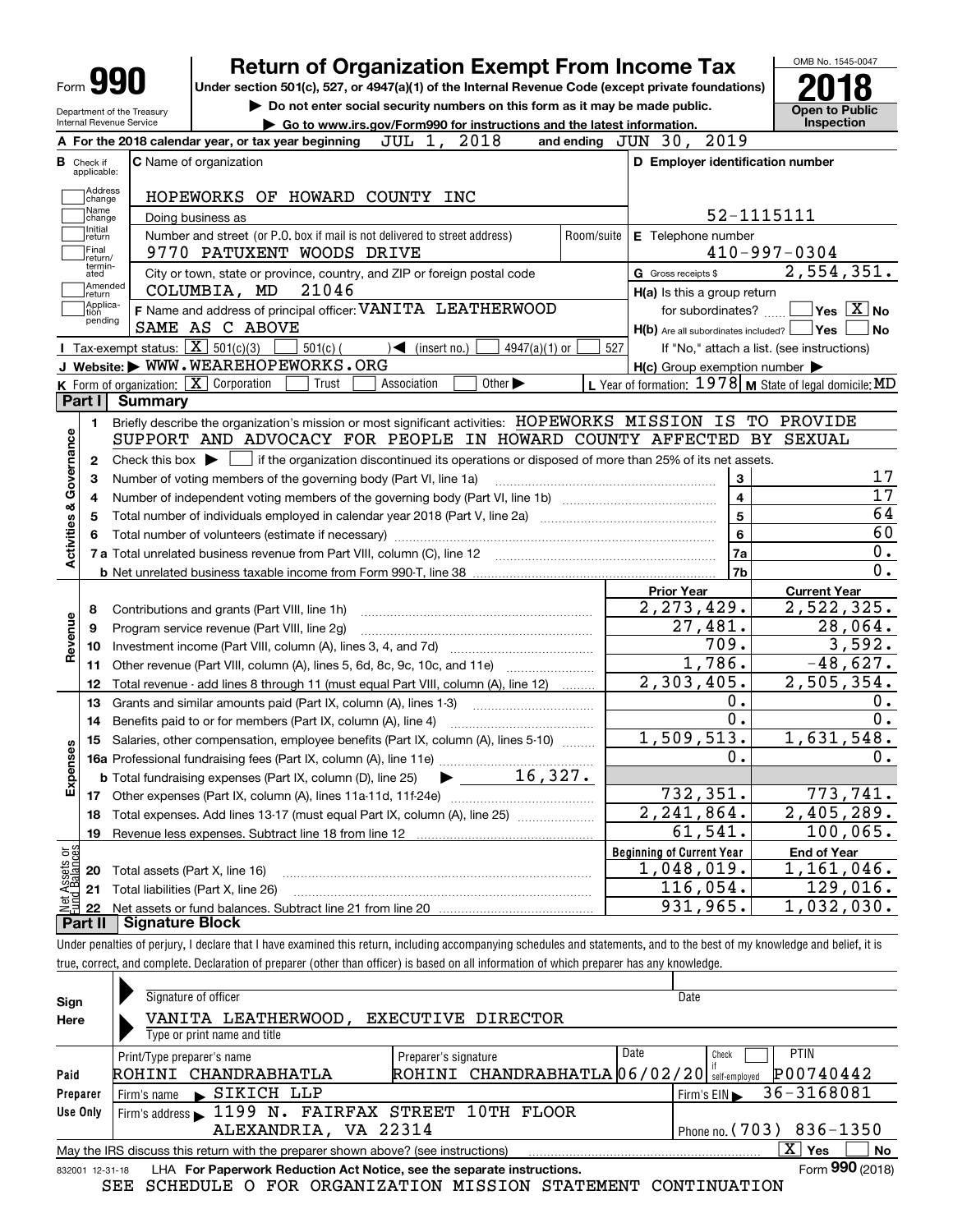|              | 52-1115111<br>HOPEWORKS OF HOWARD COUNTY INC<br>Page 2<br>Form 990 (2018)                                                                    |
|--------------|----------------------------------------------------------------------------------------------------------------------------------------------|
|              | <b>Statement of Program Service Accomplishments</b><br>Part III                                                                              |
|              |                                                                                                                                              |
| 1            | Briefly describe the organization's mission:<br>HOPEWORKS MISSION IS TO PROVIDE SUPPORT AND ADVOCACY FOR PEOPLE IN                           |
|              | HOWARD COUNTY AFFECTED BY SEXUAL AND INTIMATE PARTNER VIOLENCE AND                                                                           |
|              | ENGAGE THE COMMUNITY IN CREATING THE CHANGE REQUIRED FOR PREVENTION.                                                                         |
| $\mathbf{2}$ | Did the organization undertake any significant program services during the year which were not listed on the                                 |
|              | $Yes \sqrt{X}$ No<br>prior Form 990 or 990-EZ?<br>If "Yes," describe these new services on Schedule O.                                       |
| 3            | $Yes$ $X$ No<br>Did the organization cease conducting, or make significant changes in how it conducts, any program services?                 |
|              | If "Yes," describe these changes on Schedule O.                                                                                              |
| 4            | Describe the organization's program service accomplishments for each of its three largest program services, as measured by expenses.         |
|              | Section 501(c)(3) and 501(c)(4) organizations are required to report the amount of grants and allocations to others, the total expenses, and |
|              | revenue, if any, for each program service reported.                                                                                          |
| 4a           | $654, 562$ . including grants of \$<br>(Code:<br>) (Expenses \$<br>) (Revenue \$                                                             |
|              | RESIDENTIAL SERVICES: SHORT-TERM EMERGENCY HOUSING AND LONG-TERM CRISIS                                                                      |
|              | HOUSING IS PROVIDED TO INDIVIDUALES AND FAMILIES IMPACTED BY DOMESTIC                                                                        |
|              | AND SEXUAL VIOLENCE AND HUMAN TRAFFICKING.                                                                                                   |
|              |                                                                                                                                              |
|              |                                                                                                                                              |
|              |                                                                                                                                              |
|              |                                                                                                                                              |
|              |                                                                                                                                              |
|              |                                                                                                                                              |
|              |                                                                                                                                              |
|              |                                                                                                                                              |
| 4b           | 28,434.<br>452,460.<br>including grants of \$<br>(Expenses \$<br>(Code:<br>) (Revenue \$                                                     |
|              | ADULTS AND CHILDREN<br>CLINICAL SERVICES ARE AVAILABLE FOR WOMEN,<br>MEN,                                                                    |
|              | BY DOMESTIC AND SEXUAL VIOLENCE.<br>IMPACTED                                                                                                 |
|              |                                                                                                                                              |
|              |                                                                                                                                              |
|              |                                                                                                                                              |
|              |                                                                                                                                              |
|              |                                                                                                                                              |
|              |                                                                                                                                              |
|              |                                                                                                                                              |
|              |                                                                                                                                              |
|              |                                                                                                                                              |
| 4c           | 337,669. including grants of \$<br>(Code:<br>) (Expenses \$<br>) (Revenue \$                                                                 |
|              | LEGAL ASSISTANCE: LEGAL ADVOCACY AND SERVICES PERTAINING TO THE CIVIL                                                                        |
|              | AND CRIMINAL JUSTICE SYSTEMS IS PROVIDED FOR SURVIVORS OF DOMESTIC AND                                                                       |
|              | SEXUAL VIOLENCE.                                                                                                                             |
|              |                                                                                                                                              |
|              |                                                                                                                                              |
|              |                                                                                                                                              |
|              |                                                                                                                                              |
|              |                                                                                                                                              |
|              |                                                                                                                                              |
|              |                                                                                                                                              |
|              |                                                                                                                                              |
|              |                                                                                                                                              |
| 4d           | Other program services (Describe in Schedule O.)<br>$776$ , $554$ $\cdot$ including grants of \$                                             |
|              | (Expenses \$<br>(Revenue \$<br>2, 221, 245.<br>Total program service expenses                                                                |
| 4е           | Form 990 (2018)                                                                                                                              |
|              | 832002 12-31-18                                                                                                                              |
|              |                                                                                                                                              |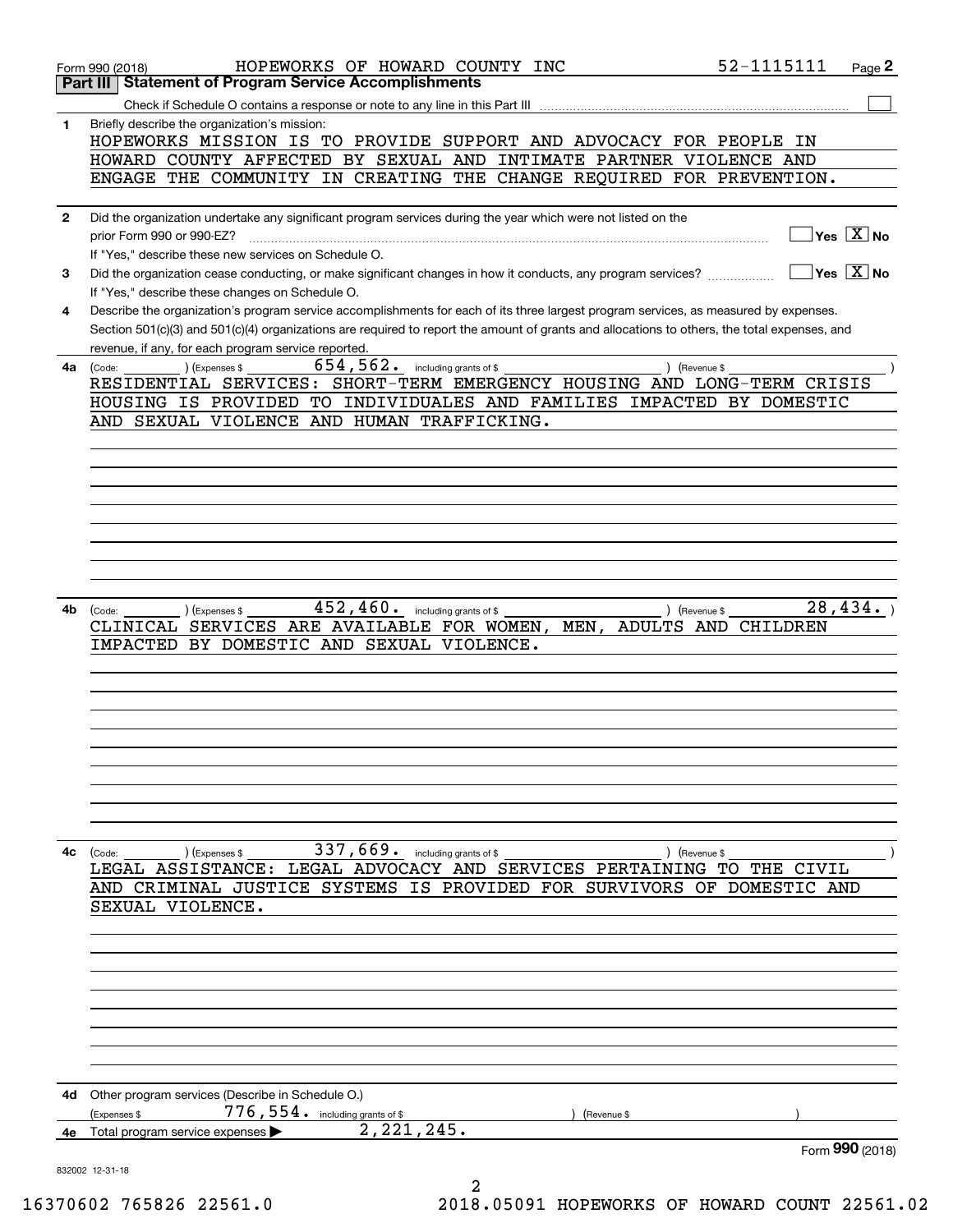| Form 990 (2018) |  |  |
|-----------------|--|--|

Form 990 (2018) Page **3Part IV Checklist of Required Schedules** HOPEWORKS OF HOWARD COUNTY INC 52-1115111

|           |                                                                                                                                                                                                  |                 | Yes | No                           |
|-----------|--------------------------------------------------------------------------------------------------------------------------------------------------------------------------------------------------|-----------------|-----|------------------------------|
| 1         | Is the organization described in section $501(c)(3)$ or $4947(a)(1)$ (other than a private foundation)?                                                                                          |                 |     |                              |
|           |                                                                                                                                                                                                  | 1.              | X   |                              |
| 2         |                                                                                                                                                                                                  | $\mathbf{2}$    |     | X                            |
| 3         | Did the organization engage in direct or indirect political campaign activities on behalf of or in opposition to candidates for                                                                  |                 |     |                              |
|           |                                                                                                                                                                                                  | 3               |     | x                            |
| 4         | Section 501(c)(3) organizations. Did the organization engage in lobbying activities, or have a section 501(h) election in effect                                                                 | 4               |     | x                            |
| 5         | Is the organization a section 501(c)(4), 501(c)(5), or 501(c)(6) organization that receives membership dues, assessments, or                                                                     |                 |     |                              |
|           |                                                                                                                                                                                                  | 5               |     | x                            |
| 6         | Did the organization maintain any donor advised funds or any similar funds or accounts for which donors have the right to                                                                        |                 |     |                              |
|           | provide advice on the distribution or investment of amounts in such funds or accounts? If "Yes," complete Schedule D, Part I                                                                     | 6               |     | x                            |
| 7         | Did the organization receive or hold a conservation easement, including easements to preserve open space,                                                                                        |                 |     |                              |
|           |                                                                                                                                                                                                  | $\overline{7}$  |     | x                            |
| 8         | Did the organization maintain collections of works of art, historical treasures, or other similar assets? If "Yes," complete                                                                     |                 |     |                              |
|           |                                                                                                                                                                                                  | 8               |     | x                            |
| 9         | Did the organization report an amount in Part X, line 21, for escrow or custodial account liability, serve as a custodian for                                                                    |                 |     |                              |
|           | amounts not listed in Part X; or provide credit counseling, debt management, credit repair, or debt negotiation services?                                                                        |                 |     |                              |
|           |                                                                                                                                                                                                  | 9               |     | x                            |
| 10        | Did the organization, directly or through a related organization, hold assets in temporarily restricted endowments, permanent                                                                    |                 |     |                              |
|           |                                                                                                                                                                                                  | 10              |     | x                            |
| 11        | If the organization's answer to any of the following questions is "Yes," then complete Schedule D, Parts VI, VII, VIII, IX, or X                                                                 |                 |     |                              |
|           | as applicable.                                                                                                                                                                                   |                 |     |                              |
|           | a Did the organization report an amount for land, buildings, and equipment in Part X, line 10? If "Yes." complete Schedule D.                                                                    |                 |     |                              |
|           |                                                                                                                                                                                                  | 11a             | х   |                              |
|           | <b>b</b> Did the organization report an amount for investments - other securities in Part X, line 12 that is 5% or more of its total                                                             |                 |     |                              |
|           |                                                                                                                                                                                                  | 11b             |     | x                            |
|           | c Did the organization report an amount for investments - program related in Part X, line 13 that is 5% or more of its total                                                                     |                 |     |                              |
|           |                                                                                                                                                                                                  | 11c             |     | x                            |
|           | d Did the organization report an amount for other assets in Part X, line 15 that is 5% or more of its total assets reported in                                                                   |                 |     |                              |
|           |                                                                                                                                                                                                  | 11d             |     | X.                           |
|           |                                                                                                                                                                                                  | <b>11e</b>      |     | $\overline{\mathtt{x}}$      |
| f         | Did the organization's separate or consolidated financial statements for the tax year include a footnote that addresses                                                                          |                 |     |                              |
|           | the organization's liability for uncertain tax positions under FIN 48 (ASC 740)? If "Yes," complete Schedule D, Part X                                                                           | 11f             | X   |                              |
|           | 12a Did the organization obtain separate, independent audited financial statements for the tax year? If "Yes," complete                                                                          |                 |     |                              |
|           | Schedule D, Parts XI and XII                                                                                                                                                                     | 12a             | X   |                              |
|           | <b>b</b> Was the organization included in consolidated, independent audited financial statements for the tax year?                                                                               |                 |     |                              |
|           | If "Yes," and if the organization answered "No" to line 12a, then completing Schedule D, Parts XI and XII is optional                                                                            | 12 <sub>b</sub> |     | $\overline{\mathbf{x}}$<br>x |
| 13<br>14a | Is the organization a school described in section 170(b)(1)(A)(ii)? If "Yes," complete Schedule E<br>Did the organization maintain an office, employees, or agents outside of the United States? | 13<br>14a       |     | X                            |
| b         | Did the organization have aggregate revenues or expenses of more than \$10,000 from grantmaking, fundraising, business,                                                                          |                 |     |                              |
|           | investment, and program service activities outside the United States, or aggregate foreign investments valued at \$100,000                                                                       |                 |     |                              |
|           |                                                                                                                                                                                                  | 14b             |     | X                            |
| 15        | Did the organization report on Part IX, column (A), line 3, more than \$5,000 of grants or other assistance to or for any                                                                        |                 |     |                              |
|           |                                                                                                                                                                                                  | 15              |     | X,                           |
| 16        | Did the organization report on Part IX, column (A), line 3, more than \$5,000 of aggregate grants or other assistance to                                                                         |                 |     |                              |
|           |                                                                                                                                                                                                  | 16              |     | X,                           |
| 17        | Did the organization report a total of more than \$15,000 of expenses for professional fundraising services on Part IX,                                                                          |                 |     |                              |
|           |                                                                                                                                                                                                  | 17              |     | X                            |
| 18        | Did the organization report more than \$15,000 total of fundraising event gross income and contributions on Part VIII, lines                                                                     |                 |     |                              |
|           |                                                                                                                                                                                                  | 18              | x   |                              |
| 19        | Did the organization report more than \$15,000 of gross income from gaming activities on Part VIII, line 9a? If "Yes."                                                                           |                 |     |                              |
|           |                                                                                                                                                                                                  | 19              |     | X                            |
| 20a       | Did the organization operate one or more hospital facilities? If "Yes," complete Schedule H                                                                                                      | <b>20a</b>      |     | $\mathbf{X}$                 |
|           | b If "Yes" to line 20a, did the organization attach a copy of its audited financial statements to this return?                                                                                   | 20 <sub>b</sub> |     |                              |
| 21        | Did the organization report more than \$5,000 of grants or other assistance to any domestic organization or                                                                                      |                 |     |                              |
|           |                                                                                                                                                                                                  | 21              |     | x                            |
|           | 832003 12-31-18                                                                                                                                                                                  |                 |     | Form 990 (2018)              |

832003 12-31-18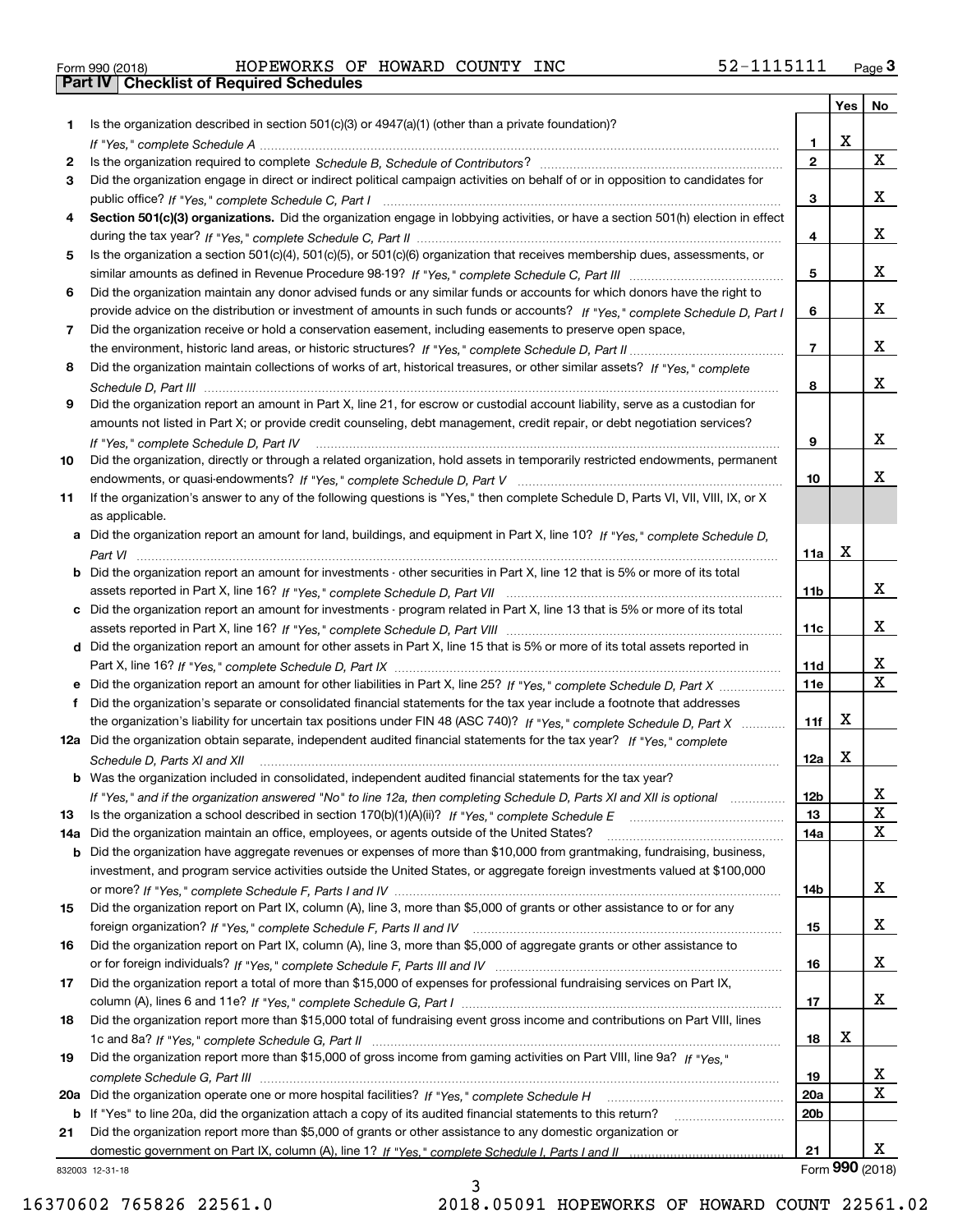Form 990 (2018) Page **4Part IV Checklist of Required Schedules** HOPEWORKS OF HOWARD COUNTY INC 52-1115111

*(continued)*

|          |                                                                                                                                   |                 | Yes | No              |
|----------|-----------------------------------------------------------------------------------------------------------------------------------|-----------------|-----|-----------------|
| 22       | Did the organization report more than \$5,000 of grants or other assistance to or for domestic individuals on                     |                 |     |                 |
|          |                                                                                                                                   | 22              |     | x               |
| 23       | Did the organization answer "Yes" to Part VII, Section A, line 3, 4, or 5 about compensation of the organization's current        |                 |     |                 |
|          | and former officers, directors, trustees, key employees, and highest compensated employees? If "Yes," complete                    |                 |     |                 |
|          |                                                                                                                                   | 23              |     | x               |
|          | 24a Did the organization have a tax-exempt bond issue with an outstanding principal amount of more than \$100,000 as of the       |                 |     |                 |
|          | last day of the year, that was issued after December 31, 2002? If "Yes," answer lines 24b through 24d and complete                |                 |     |                 |
|          |                                                                                                                                   |                 |     | x               |
|          |                                                                                                                                   | 24a             |     |                 |
|          | b Did the organization invest any proceeds of tax-exempt bonds beyond a temporary period exception?                               | 24 <sub>b</sub> |     |                 |
|          | c Did the organization maintain an escrow account other than a refunding escrow at any time during the year to defease            |                 |     |                 |
|          | any tax-exempt bonds?                                                                                                             | 24c             |     |                 |
|          | d Did the organization act as an "on behalf of" issuer for bonds outstanding at any time during the year?                         | 24d             |     |                 |
|          | 25a Section 501(c)(3), 501(c)(4), and 501(c)(29) organizations. Did the organization engage in an excess benefit                  |                 |     |                 |
|          |                                                                                                                                   | 25a             |     | x               |
|          | b Is the organization aware that it engaged in an excess benefit transaction with a disqualified person in a prior year, and      |                 |     |                 |
|          | that the transaction has not been reported on any of the organization's prior Forms 990 or 990-EZ? If "Yes." complete             |                 |     |                 |
|          | Schedule L. Part I                                                                                                                | 25b             |     | х               |
| 26       | Did the organization report any amount on Part X, line 5, 6, or 22 for receivables from or payables to any current or             |                 |     |                 |
|          | former officers, directors, trustees, key employees, highest compensated employees, or disqualified persons? If "Yes."            |                 |     |                 |
|          |                                                                                                                                   | 26              |     | х               |
| 27       | complete Schedule L, Part II                                                                                                      |                 |     |                 |
|          | Did the organization provide a grant or other assistance to an officer, director, trustee, key employee, substantial              |                 |     |                 |
|          | contributor or employee thereof, a grant selection committee member, or to a 35% controlled entity or family member               |                 |     |                 |
|          |                                                                                                                                   | 27              |     | х               |
| 28       | Was the organization a party to a business transaction with one of the following parties (see Schedule L, Part IV                 |                 |     |                 |
|          | instructions for applicable filing thresholds, conditions, and exceptions):                                                       |                 |     |                 |
|          | a A current or former officer, director, trustee, or key employee? If "Yes," complete Schedule L, Part IV                         | 28a             |     | х               |
|          | b A family member of a current or former officer, director, trustee, or key employee? If "Yes," complete Schedule L, Part IV      | 28b             |     | X               |
|          | c An entity of which a current or former officer, director, trustee, or key employee (or a family member thereof) was an officer, |                 |     |                 |
|          |                                                                                                                                   | 28c             |     | х               |
| 29       |                                                                                                                                   | 29              | Χ   |                 |
| 30       | Did the organization receive contributions of art, historical treasures, or other similar assets, or qualified conservation       |                 |     |                 |
|          |                                                                                                                                   | 30              |     | x               |
| 31       | Did the organization liquidate, terminate, or dissolve and cease operations?                                                      |                 |     |                 |
|          |                                                                                                                                   | 31              |     | x               |
|          | Did the organization sell, exchange, dispose of, or transfer more than 25% of its net assets? If "Yes," complete                  |                 |     |                 |
| 32       |                                                                                                                                   |                 |     | х               |
|          | Schedule N, Part II (1996) (1996) (1997) (1997) (1998) (1998) (1998) (1998) (1998) (1998) (1998) (1999) (1999)                    | 32              |     |                 |
| 33       | Did the organization own 100% of an entity disregarded as separate from the organization under Regulations                        |                 |     |                 |
|          |                                                                                                                                   | 33              |     | х               |
| 34       | Was the organization related to any tax-exempt or taxable entity? If "Yes," complete Schedule R, Part II, III, or IV, and         |                 |     |                 |
|          |                                                                                                                                   | 34              |     | X               |
|          | 35a Did the organization have a controlled entity within the meaning of section 512(b)(13)?                                       | 35a             |     | X               |
|          | b If "Yes" to line 35a, did the organization receive any payment from or engage in any transaction with a controlled entity       |                 |     |                 |
|          |                                                                                                                                   | 35b             |     |                 |
| 36       | Section 501(c)(3) organizations. Did the organization make any transfers to an exempt non-charitable related organization?        |                 |     |                 |
|          |                                                                                                                                   | 36              |     | x               |
| 37       | Did the organization conduct more than 5% of its activities through an entity that is not a related organization                  |                 |     |                 |
|          | and that is treated as a partnership for federal income tax purposes? If "Yes," complete Schedule R, Part VI                      | 37              |     | x               |
| 38       | Did the organization complete Schedule O and provide explanations in Schedule O for Part VI, lines 11b and 19?                    |                 |     |                 |
|          |                                                                                                                                   | 38              | х   |                 |
| ∣ Part V | Note. All Form 990 filers are required to complete Schedule O<br><b>Statements Regarding Other IRS Filings and Tax Compliance</b> |                 |     |                 |
|          | Check if Schedule O contains a response or note to any line in this Part V                                                        |                 |     |                 |
|          |                                                                                                                                   |                 |     |                 |
|          |                                                                                                                                   |                 | Yes | No.             |
|          | 8<br>1a Enter the number reported in Box 3 of Form 1096. Enter -0- if not applicable<br>1a                                        |                 |     |                 |
|          | 0<br><b>b</b> Enter the number of Forms W-2G included in line 1a. Enter -0- if not applicable<br>1b                               |                 |     |                 |
|          | Did the organization comply with backup withholding rules for reportable payments to vendors and reportable gaming                |                 |     |                 |
|          | (gambling) winnings to prize winners?                                                                                             | 1c              | х   |                 |
|          | 832004 12-31-18                                                                                                                   |                 |     | Form 990 (2018) |
|          |                                                                                                                                   |                 |     |                 |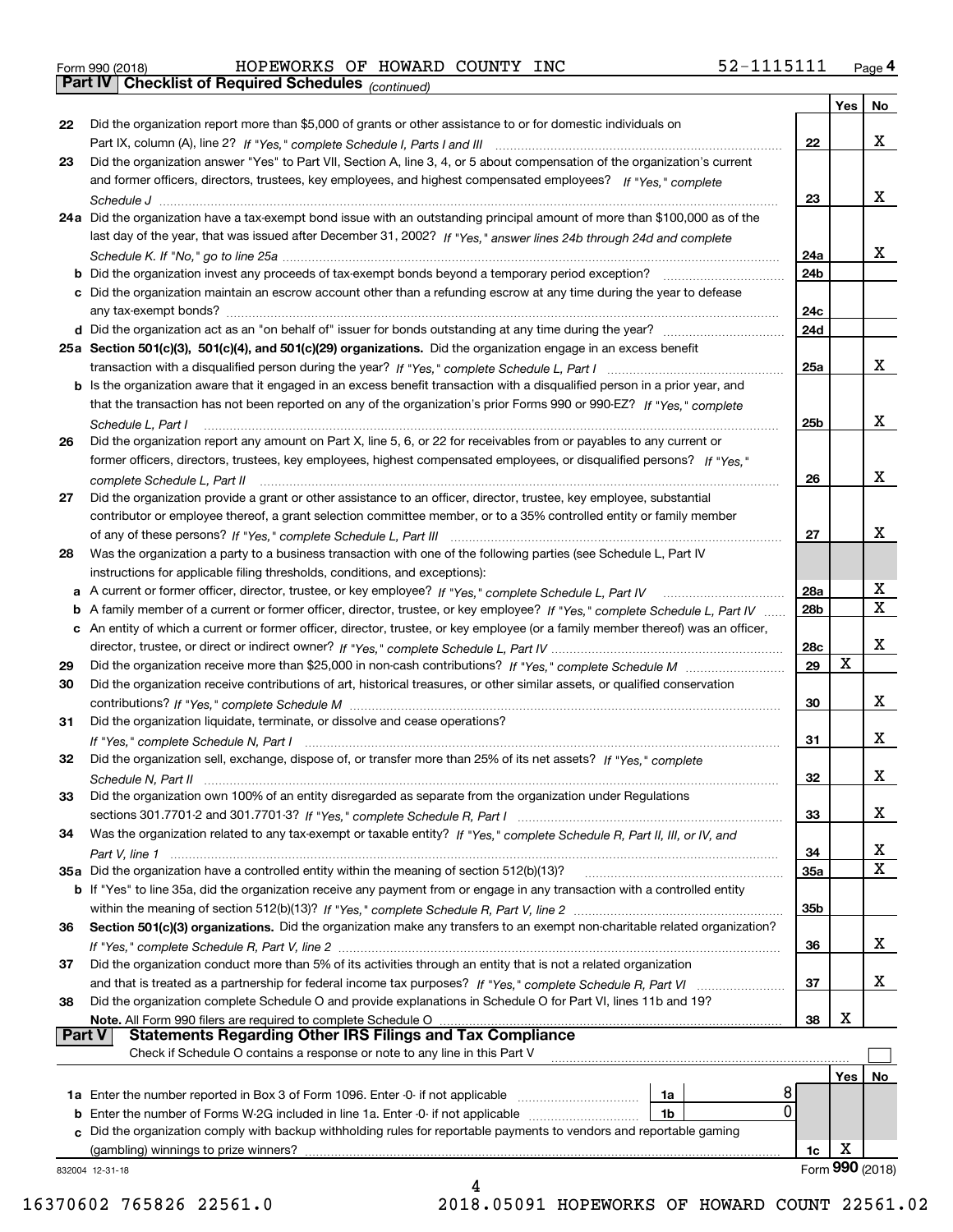|     | HOPEWORKS OF HOWARD COUNTY INC<br>Form 990 (2018)                                                                                                                   |                 | 52-1115111 |                |     | Page $5$ |
|-----|---------------------------------------------------------------------------------------------------------------------------------------------------------------------|-----------------|------------|----------------|-----|----------|
|     | <b>Part V</b><br>Statements Regarding Other IRS Filings and Tax Compliance (continued)                                                                              |                 |            |                |     |          |
|     |                                                                                                                                                                     |                 |            |                | Yes | No       |
|     | 2a Enter the number of employees reported on Form W-3, Transmittal of Wage and Tax Statements,                                                                      |                 |            |                |     |          |
|     | filed for the calendar year ending with or within the year covered by this return                                                                                   | 2a              | 64         |                |     |          |
|     |                                                                                                                                                                     |                 |            | 2b             | х   |          |
|     |                                                                                                                                                                     |                 |            |                |     |          |
| За  | Did the organization have unrelated business gross income of \$1,000 or more during the year?                                                                       |                 |            | 3a             |     | x        |
|     |                                                                                                                                                                     |                 |            | 3 <sub>b</sub> |     |          |
|     | 4a At any time during the calendar year, did the organization have an interest in, or a signature or other authority over, a                                        |                 |            |                |     |          |
|     |                                                                                                                                                                     |                 |            | 4a             |     | х        |
|     | <b>b</b> If "Yes," enter the name of the foreign country: $\blacktriangleright$                                                                                     |                 |            |                |     |          |
|     | See instructions for filing requirements for FinCEN Form 114, Report of Foreign Bank and Financial Accounts (FBAR).                                                 |                 |            |                |     |          |
| 5a  | Was the organization a party to a prohibited tax shelter transaction at any time during the tax year?                                                               |                 |            | 5а             |     | х        |
| b   |                                                                                                                                                                     |                 |            | 5 <sub>b</sub> |     | X        |
| с   |                                                                                                                                                                     |                 |            | 5c             |     |          |
|     | 6a Does the organization have annual gross receipts that are normally greater than \$100,000, and did the organization solicit                                      |                 |            |                |     |          |
|     | any contributions that were not tax deductible as charitable contributions?                                                                                         |                 |            | 6a             |     | x        |
|     | <b>b</b> If "Yes," did the organization include with every solicitation an express statement that such contributions or gifts                                       |                 |            |                |     |          |
|     | were not tax deductible?                                                                                                                                            |                 |            | 6b             |     |          |
| 7   | Organizations that may receive deductible contributions under section 170(c).                                                                                       |                 |            |                |     |          |
| а   | Did the organization receive a payment in excess of \$75 made partly as a contribution and partly for goods and services provided to the payor?                     |                 |            | 7a             |     | х        |
| b   | If "Yes," did the organization notify the donor of the value of the goods or services provided?                                                                     |                 |            | 7b             |     |          |
| с   | Did the organization sell, exchange, or otherwise dispose of tangible personal property for which it was required                                                   |                 |            |                |     |          |
|     |                                                                                                                                                                     |                 |            | 7c             |     | x        |
|     |                                                                                                                                                                     | 7d              |            |                |     |          |
| е   |                                                                                                                                                                     |                 |            | 7e             |     |          |
| f   | Did the organization, during the year, pay premiums, directly or indirectly, on a personal benefit contract?                                                        |                 |            | 7f             |     |          |
| g   | If the organization received a contribution of qualified intellectual property, did the organization file Form 8899 as required?                                    |                 |            | 7g             |     |          |
| h   | If the organization received a contribution of cars, boats, airplanes, or other vehicles, did the organization file a Form 1098-C?                                  |                 |            | 7h             |     |          |
| 8   | Sponsoring organizations maintaining donor advised funds. Did a donor advised fund maintained by the                                                                |                 |            |                |     |          |
|     | sponsoring organization have excess business holdings at any time during the year?                                                                                  |                 |            | 8              |     |          |
| 9   | Sponsoring organizations maintaining donor advised funds.                                                                                                           |                 |            |                |     |          |
| а   | Did the sponsoring organization make any taxable distributions under section 4966?                                                                                  |                 |            | 9а             |     |          |
| b   | Did the sponsoring organization make a distribution to a donor, donor advisor, or related person?                                                                   |                 |            | 9b             |     |          |
| 10  | Section 501(c)(7) organizations. Enter:                                                                                                                             |                 |            |                |     |          |
|     | a Initiation fees and capital contributions included on Part VIII, line 12 [111] [11] [11] Initiation fees and capital contributions included on Part VIII, line 12 | 10a             |            |                |     |          |
|     | Gross receipts, included on Form 990, Part VIII, line 12, for public use of club facilities                                                                         | 10b             |            |                |     |          |
| 11  | Section 501(c)(12) organizations. Enter:                                                                                                                            |                 |            |                |     |          |
| a   | Gross income from members or shareholders                                                                                                                           | 11a             |            |                |     |          |
| b   | Gross income from other sources (Do not net amounts due or paid to other sources against                                                                            |                 |            |                |     |          |
|     |                                                                                                                                                                     | 11b             |            |                |     |          |
|     | 12a Section 4947(a)(1) non-exempt charitable trusts. Is the organization filing Form 990 in lieu of Form 1041?                                                      |                 |            | 12a            |     |          |
|     | <b>b</b> If "Yes," enter the amount of tax-exempt interest received or accrued during the year                                                                      | 12 <sub>b</sub> |            |                |     |          |
| 13  | Section 501(c)(29) qualified nonprofit health insurance issuers.                                                                                                    |                 |            |                |     |          |
|     | a Is the organization licensed to issue qualified health plans in more than one state?                                                                              |                 |            | 13a            |     |          |
|     | Note. See the instructions for additional information the organization must report on Schedule O.                                                                   |                 |            |                |     |          |
| b   | Enter the amount of reserves the organization is required to maintain by the states in which the                                                                    |                 |            |                |     |          |
|     |                                                                                                                                                                     | 13 <sub>b</sub> |            |                |     |          |
|     |                                                                                                                                                                     | 13 <sub>c</sub> |            |                |     |          |
| 14a | Did the organization receive any payments for indoor tanning services during the tax year?                                                                          |                 |            | 14a            |     | x        |
|     |                                                                                                                                                                     |                 |            | 14b            |     |          |
| 15  | Is the organization subject to the section 4960 tax on payment(s) of more than \$1,000,000 in remuneration or                                                       |                 |            |                |     |          |
|     |                                                                                                                                                                     |                 |            | 15             |     | х        |
|     | If "Yes," see instructions and file Form 4720, Schedule N.                                                                                                          |                 |            |                |     |          |
| 16  | Is the organization an educational institution subject to the section 4968 excise tax on net investment income?                                                     |                 |            | 16             |     | х        |
|     | If "Yes," complete Form 4720, Schedule O.                                                                                                                           |                 |            |                |     |          |
|     |                                                                                                                                                                     |                 |            |                |     | QQQ      |

Form (2018) **990**

832005 12-31-18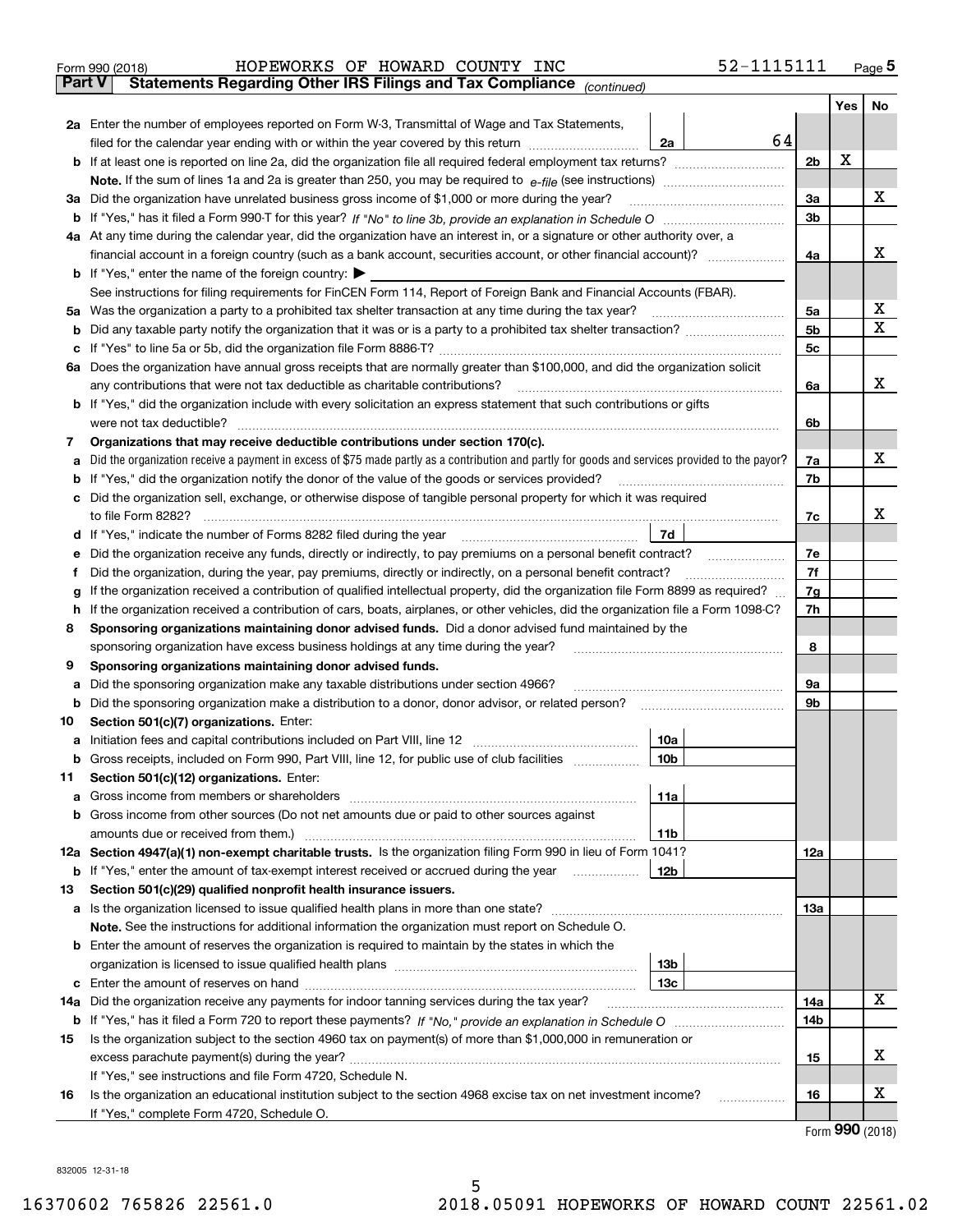|  | Form 990 (2018) |
|--|-----------------|
|  |                 |

HOPEWORKS OF HOWARD COUNTY INC 52-1115111

*For each "Yes" response to lines 2 through 7b below, and for a "No" response to line 8a, 8b, or 10b below, describe the circumstances, processes, or changes in Schedule O. See instructions.* Form 990 (2018) **Form 990 (2018) Example 1 100 Form 990 (2018)** Page 6<br>**Part VI Governance, Management, and Disclosure** For each "Yes" response to lines 2 through 7b below, and for a "No" response

|    |                                                                                                                                                                                                                                |       |                        | Yes   No          |                         |
|----|--------------------------------------------------------------------------------------------------------------------------------------------------------------------------------------------------------------------------------|-------|------------------------|-------------------|-------------------------|
|    | 1a<br><b>1a</b> Enter the number of voting members of the governing body at the end of the tax year <i>manumum</i>                                                                                                             | 17    |                        |                   |                         |
|    | If there are material differences in voting rights among members of the governing body, or if the governing                                                                                                                    |       |                        |                   |                         |
|    | body delegated broad authority to an executive committee or similar committee, explain in Schedule O.                                                                                                                          |       |                        |                   |                         |
|    | <b>b</b> Enter the number of voting members included in line 1a, above, who are independent <i>manument</i><br>1b                                                                                                              | 17    |                        |                   |                         |
| 2  | Did any officer, director, trustee, or key employee have a family relationship or a business relationship with any other                                                                                                       |       |                        |                   |                         |
|    | officer, director, trustee, or key employee?                                                                                                                                                                                   |       | $\mathbf{2}$           |                   | Х                       |
| з  | Did the organization delegate control over management duties customarily performed by or under the direct supervision                                                                                                          |       |                        |                   |                         |
|    |                                                                                                                                                                                                                                |       | 3                      |                   | $\overline{\mathbf{X}}$ |
| 4  | Did the organization make any significant changes to its governing documents since the prior Form 990 was filed?                                                                                                               |       | $\overline{4}$         |                   | $\overline{\mathbf{x}}$ |
| 5  |                                                                                                                                                                                                                                |       | 5                      |                   | $\overline{\mathbf{x}}$ |
| 6  |                                                                                                                                                                                                                                |       | 6                      |                   | $\overline{\mathbf{x}}$ |
|    | 7a Did the organization have members, stockholders, or other persons who had the power to elect or appoint one or                                                                                                              |       |                        |                   |                         |
|    |                                                                                                                                                                                                                                |       | 7a                     |                   | х                       |
|    | <b>b</b> Are any governance decisions of the organization reserved to (or subject to approval by) members, stockholders, or                                                                                                    |       |                        |                   |                         |
|    | persons other than the governing body?                                                                                                                                                                                         |       | 7b                     |                   | х                       |
| 8  | Did the organization contemporaneously document the meetings held or written actions undertaken during the year by the following:                                                                                              |       |                        |                   |                         |
|    |                                                                                                                                                                                                                                |       | 8а                     | $\mathbf X$       |                         |
|    |                                                                                                                                                                                                                                |       | 8b                     | $\mathbf X$       |                         |
| 9  | Is there any officer, director, trustee, or key employee listed in Part VII, Section A, who cannot be reached at the                                                                                                           |       |                        |                   |                         |
|    |                                                                                                                                                                                                                                |       | 9                      |                   | X                       |
|    | Section B. Policies (This Section B requests information about policies not required by the Internal Revenue Code.)                                                                                                            |       |                        |                   |                         |
|    |                                                                                                                                                                                                                                |       |                        | Yes $ $           | No                      |
|    |                                                                                                                                                                                                                                |       | 10a                    |                   | X                       |
|    | b If "Yes," did the organization have written policies and procedures governing the activities of such chapters, affiliates,                                                                                                   |       |                        |                   |                         |
|    |                                                                                                                                                                                                                                |       |                        |                   |                         |
|    |                                                                                                                                                                                                                                |       | 10 <sub>b</sub><br>11a | X                 |                         |
|    | 11a Has the organization provided a complete copy of this Form 990 to all members of its governing body before filing the form?                                                                                                |       |                        |                   |                         |
|    | <b>b</b> Describe in Schedule O the process, if any, used by the organization to review this Form 990.                                                                                                                         |       |                        |                   |                         |
|    |                                                                                                                                                                                                                                |       | 12a                    | х<br>$\mathbf X$  |                         |
|    |                                                                                                                                                                                                                                |       | 12 <sub>b</sub>        |                   |                         |
|    | c Did the organization regularly and consistently monitor and enforce compliance with the policy? If "Yes." describe                                                                                                           |       |                        |                   |                         |
|    | in Schedule O how this was done with the control of the control of the control of the control of the control o                                                                                                                 |       | 12c                    | Х                 |                         |
| 13 |                                                                                                                                                                                                                                |       | 13                     | $\mathbf X$       |                         |
| 14 | Did the organization have a written document retention and destruction policy?<br>The organization have a written document retention and destruction policy?                                                                   |       | 14                     | $\mathbf X$       |                         |
| 15 | Did the process for determining compensation of the following persons include a review and approval by independent                                                                                                             |       |                        |                   |                         |
|    | persons, comparability data, and contemporaneous substantiation of the deliberation and decision?                                                                                                                              |       |                        |                   |                         |
|    | a The organization's CEO, Executive Director, or top management official [11] [12] The organization's CEO, Executive Director, or top management official [12] [12] [12] [12] The organization's CEO, Executive Director, or t |       | 15a                    | Х                 |                         |
|    | b Other officers or key employees of the organization manufactured content to content of the organization manufactured content of the organization manufactured content of the organization manufactured content of the organi |       | 15 <sub>b</sub>        |                   | X                       |
|    | If "Yes" to line 15a or 15b, describe the process in Schedule O (see instructions).                                                                                                                                            |       |                        |                   |                         |
|    | 16a Did the organization invest in, contribute assets to, or participate in a joint venture or similar arrangement with a                                                                                                      |       |                        |                   |                         |
|    | taxable entity during the year?                                                                                                                                                                                                |       | 16a                    |                   | X                       |
|    | b If "Yes," did the organization follow a written policy or procedure requiring the organization to evaluate its participation                                                                                                 |       |                        |                   |                         |
|    | in joint venture arrangements under applicable federal tax law, and take steps to safeguard the organization's                                                                                                                 |       |                        |                   |                         |
|    |                                                                                                                                                                                                                                |       | 16b                    |                   |                         |
|    | <b>Section C. Disclosure</b>                                                                                                                                                                                                   |       |                        |                   |                         |
| 17 | List the states with which a copy of this Form 990 is required to be filed $\blacktriangleright \text{MD}$                                                                                                                     |       |                        |                   |                         |
| 18 | Section 6104 requires an organization to make its Forms 1023 (1024 or 1024-A if applicable), 990, and 990-T (Section 501(c)(3)s only) available                                                                                |       |                        |                   |                         |
|    | for public inspection. Indicate how you made these available. Check all that apply.                                                                                                                                            |       |                        |                   |                         |
|    | $\vert X \vert$ Own website<br>$\lfloor$ X $\rfloor$ Another's website<br>$X$ Upon request<br>Other (explain in Schedule O)                                                                                                    |       |                        |                   |                         |
| 19 | Describe in Schedule O whether (and if so, how) the organization made its governing documents, conflict of interest policy, and financial                                                                                      |       |                        |                   |                         |
|    | statements available to the public during the tax year.                                                                                                                                                                        |       |                        |                   |                         |
| 20 | State the name, address, and telephone number of the person who possesses the organization's books and records                                                                                                                 |       |                        |                   |                         |
|    | HOPEWORKS OF HOWARD COUNTY - 410-997-0304                                                                                                                                                                                      |       |                        |                   |                         |
|    | 9770 PATUXENT WOODS DRIVE, SUITE 300,, COLUMBIA,<br>MD                                                                                                                                                                         | 21046 |                        |                   |                         |
|    | 832006 12-31-18                                                                                                                                                                                                                |       |                        | Form $990$ (2018) |                         |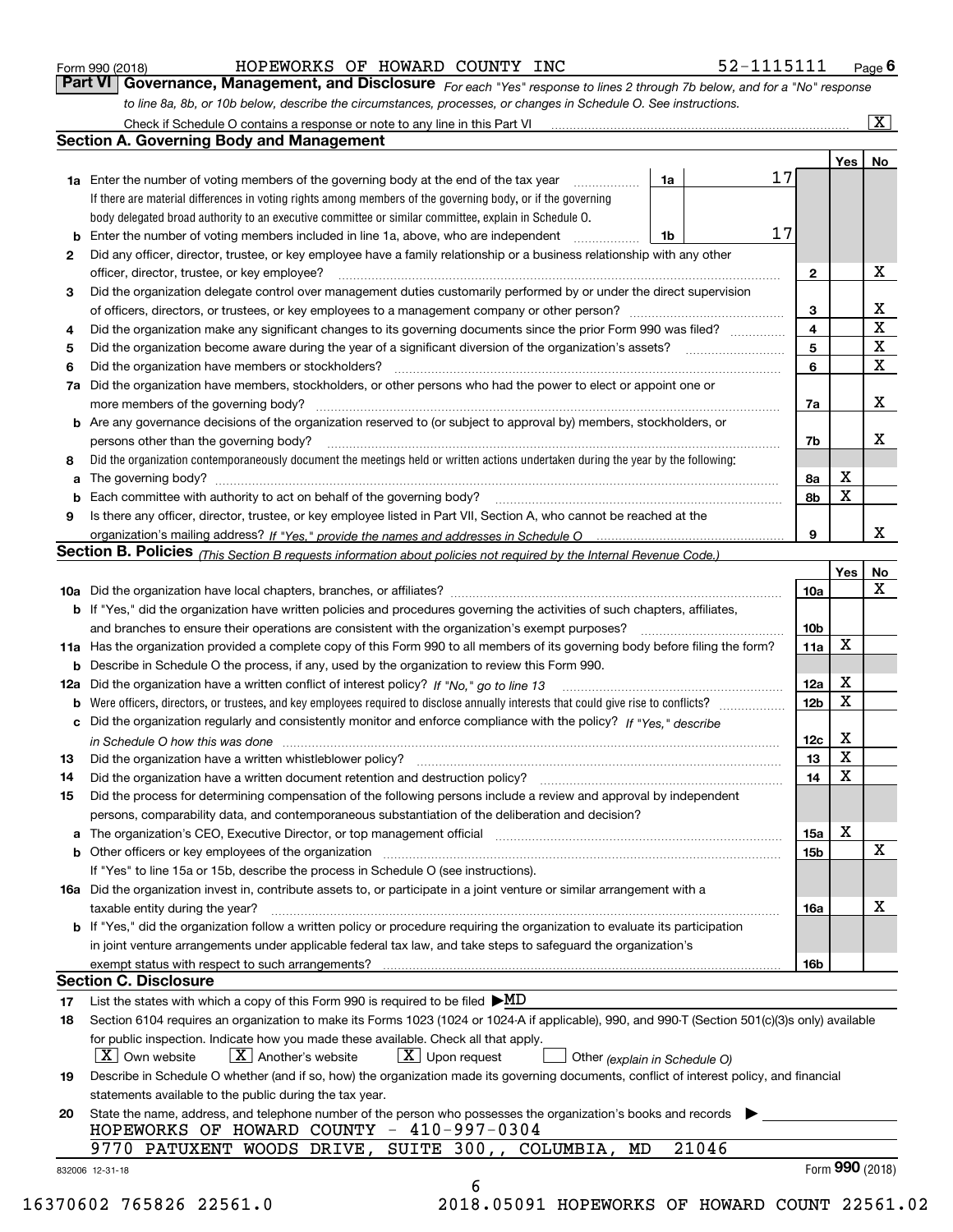$\mathcal{L}^{\text{max}}$ 

# **7Part VII Compensation of Officers, Directors, Trustees, Key Employees, Highest Compensated Employees, and Independent Contractors**

Check if Schedule O contains a response or note to any line in this Part VII

**Section A. Officers, Directors, Trustees, Key Employees, and Highest Compensated Employees**

**1a**  Complete this table for all persons required to be listed. Report compensation for the calendar year ending with or within the organization's tax year.

**•** List all of the organization's current officers, directors, trustees (whether individuals or organizations), regardless of amount of compensation. Enter -0- in columns  $(D)$ ,  $(E)$ , and  $(F)$  if no compensation was paid.

● List all of the organization's **current** key employees, if any. See instructions for definition of "key employee."

**•** List the organization's five current highest compensated employees (other than an officer, director, trustee, or key employee) who received reportable compensation (Box 5 of Form W-2 and/or Box 7 of Form 1099-MISC) of more than \$100,000 from the organization and any related organizations.

 $\bullet$  List all of the organization's **former** officers, key employees, and highest compensated employees who received more than \$100,000 of reportable compensation from the organization and any related organizations.

**•** List all of the organization's former directors or trustees that received, in the capacity as a former director or trustee of the organization, more than \$10,000 of reportable compensation from the organization and any related organizations.

List persons in the following order: individual trustees or directors; institutional trustees; officers; key employees; highest compensated employees; and former such persons.

Check this box if neither the organization nor any related organization compensated any current officer, director, or trustee.  $\mathcal{L}^{\text{max}}$ 

| (A)                          | (B)            | (C)                            |                       |             |              |                                  |        | (D)             | (E)             | (F)             |
|------------------------------|----------------|--------------------------------|-----------------------|-------------|--------------|----------------------------------|--------|-----------------|-----------------|-----------------|
| Name and Title               | Average        |                                |                       | Position    |              | (do not check more than one      |        | Reportable      | Reportable      | Estimated       |
|                              | hours per      |                                |                       |             |              | box, unless person is both an    |        | compensation    | compensation    | amount of       |
|                              | week           |                                |                       |             |              | officer and a director/trustee)  |        | from            | from related    | other           |
|                              | (list any      |                                |                       |             |              |                                  |        | the             | organizations   | compensation    |
|                              | hours for      |                                |                       |             |              |                                  |        | organization    | (W-2/1099-MISC) | from the        |
|                              | related        |                                |                       |             |              |                                  |        | (W-2/1099-MISC) |                 | organization    |
|                              | organizations  |                                |                       |             |              |                                  |        |                 |                 | and related     |
|                              | below<br>line) | Individual trustee or director | Institutional trustee | Officer     | Key employee | Highest compensated<br> employee | Former |                 |                 | organizations   |
| MICHELE BEAULIEU<br>(1)      | 2.00           |                                |                       |             |              |                                  |        |                 |                 |                 |
| PRESIDENT                    |                | $\overline{\mathbf{X}}$        |                       | $\mathbf X$ |              |                                  |        | 0.              | 0.              | 0.              |
| SHANEKA MCCLARTY<br>(2)      | 2.00           |                                |                       |             |              |                                  |        |                 |                 |                 |
| VICE-PRESIDENT               |                | $\overline{\mathbf{X}}$        |                       | $\mathbf X$ |              |                                  |        | 0.              | 0.              | $\mathbf 0$ .   |
| <b>JULIAN GREENE</b><br>(3)  | 2.00           |                                |                       |             |              |                                  |        |                 |                 |                 |
| <b>TREASURER</b>             |                | $\overline{\mathbf{X}}$        |                       | $\mathbf X$ |              |                                  |        | 0.              | 0.              | $\mathbf 0$ .   |
| MARGARET WEINSTEIN<br>(4)    | 2.00           |                                |                       |             |              |                                  |        |                 |                 |                 |
| <b>SECRETARY</b>             |                | $\overline{\mathbf{X}}$        |                       | $\mathbf X$ |              |                                  |        | 0.              | 0.              | $\mathbf 0$ .   |
| MAUREEN EVANS ARTHURS<br>(5) | 1.00           |                                |                       |             |              |                                  |        |                 |                 |                 |
| <b>DIRECTOR</b>              |                | X                              |                       |             |              |                                  |        | 0.              | 0.              | $\mathbf 0$ .   |
| ALICE GILES<br>(6)           | 1.00           |                                |                       |             |              |                                  |        |                 |                 |                 |
| <b>DIRECTOR</b>              |                | X                              |                       |             |              |                                  |        | 0.              | 0.              | $\mathbf 0$ .   |
| RACHEL CAMP<br>(7)           | 1.00           |                                |                       |             |              |                                  |        |                 |                 |                 |
| <b>DIRECTOR</b>              |                | X                              |                       |             |              |                                  |        | 0.              | 0.              | $\mathbf 0$ .   |
| GABRIELLA COLARUSSO<br>(8)   | 1.00           |                                |                       |             |              |                                  |        |                 |                 |                 |
| <b>DIRECTOR</b>              |                | X                              |                       |             |              |                                  |        | 0.              | 0.              | $\mathbf 0$ .   |
| <b>MARLA HARRISON</b><br>(9) | 1.00           |                                |                       |             |              |                                  |        |                 |                 |                 |
| <b>DIRECTOR</b>              |                | X                              |                       |             |              |                                  |        | 0.              | 0.              | $\mathbf 0$ .   |
| (10) AMANDA PIZZURRO         | 1.00           |                                |                       |             |              |                                  |        |                 |                 |                 |
| <b>DIRECTOR</b>              |                | X                              |                       |             |              |                                  |        | 0.              | 0.              | $\mathbf 0$ .   |
| (11) ARIELLE KARP            | 1.00           |                                |                       |             |              |                                  |        |                 |                 |                 |
| <b>DIRECTOR</b>              |                | X                              |                       |             |              |                                  |        | 0.              | 0.              | $\mathbf 0$ .   |
| (12) SARA RUBLOFF            | 1.00           |                                |                       |             |              |                                  |        |                 |                 |                 |
| <b>DIRECTOR</b>              |                | X                              |                       |             |              |                                  |        | 0.              | 0.              | $\mathbf 0$ .   |
| (13) RENEE MANKOFF           | 1.00           |                                |                       |             |              |                                  |        |                 |                 |                 |
| <b>DIRECTOR</b>              |                | X                              |                       |             |              |                                  |        | 0.              | 0.              | 0.              |
| (14) MONTRELL L. SCAIFE      | 1.00           |                                |                       |             |              |                                  |        |                 |                 |                 |
| <b>DIRECTOR</b>              |                | $\mathbf X$                    |                       |             |              |                                  |        | 0.              | 0.              | 0.              |
| (15) CHRISTINA YOUNGER       | 1.00           |                                |                       |             |              |                                  |        |                 |                 |                 |
| <b>DIRECTOR</b>              |                | $\mathbf X$                    |                       |             |              |                                  |        | $0$ .           | $\mathbf 0$ .   | 0.              |
| (16) ANJULA BATRA            | 1.00           |                                |                       |             |              |                                  |        |                 |                 |                 |
| DIRECTOR                     |                | $\mathbf X$                    |                       |             |              |                                  |        | 0.              | $\mathbf 0$ .   | 0.              |
| (17) BONNIE CRONIN           | 1.00           |                                |                       |             |              |                                  |        |                 |                 |                 |
| DIRECTOR                     |                | $\mathbf X$                    |                       |             |              |                                  |        | $\mathbf 0$ .   | $\mathbf 0$ .   | 0.              |
| 832007 12-31-18              |                |                                |                       |             |              |                                  |        |                 |                 | Form 990 (2018) |

832007 12-31-18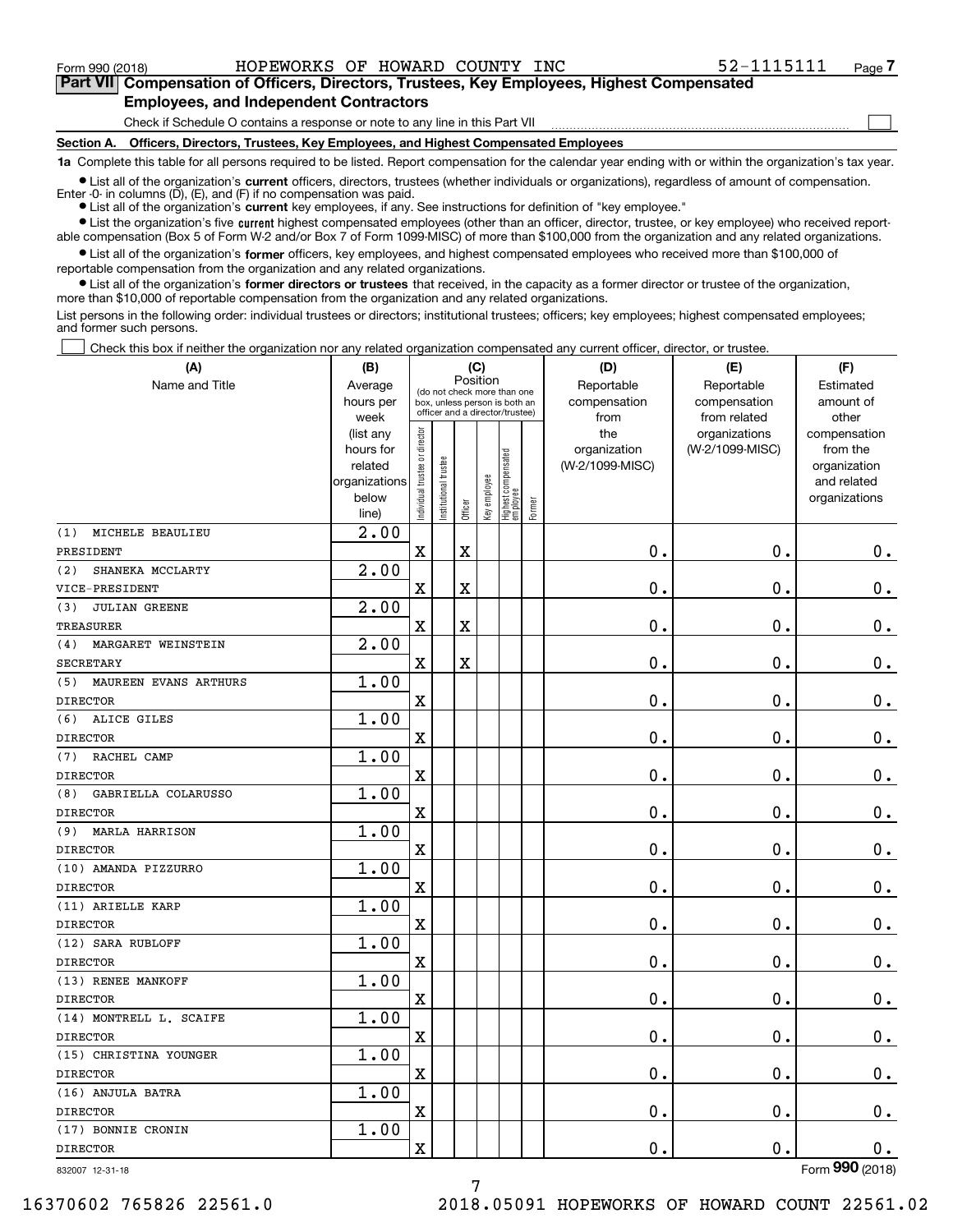|    | HOPEWORKS OF HOWARD COUNTY INC<br>Form 990 (2018)                                                                                               |               |                                |                       |          |              |                                                              |        |                         | 52-1115111      |                  |     |                  | Page 8           |
|----|-------------------------------------------------------------------------------------------------------------------------------------------------|---------------|--------------------------------|-----------------------|----------|--------------|--------------------------------------------------------------|--------|-------------------------|-----------------|------------------|-----|------------------|------------------|
|    | <b>Part VII</b><br>Section A. Officers, Directors, Trustees, Key Employees, and Highest Compensated Employees (continued)                       |               |                                |                       |          |              |                                                              |        |                         |                 |                  |     |                  |                  |
|    | (A)                                                                                                                                             | (B)           |                                |                       |          | (C)          |                                                              |        | (D)                     | (E)             |                  |     | (F)              |                  |
|    | Name and title                                                                                                                                  | Average       |                                |                       | Position |              |                                                              |        | Reportable              | Reportable      |                  |     | Estimated        |                  |
|    |                                                                                                                                                 | hours per     |                                |                       |          |              | (do not check more than one<br>box, unless person is both an |        | compensation            | compensation    |                  |     | amount of        |                  |
|    |                                                                                                                                                 | week          |                                |                       |          |              | officer and a director/trustee)                              |        | from                    | from related    |                  |     | other            |                  |
|    |                                                                                                                                                 | (list any     |                                |                       |          |              |                                                              |        | the                     | organizations   |                  |     | compensation     |                  |
|    |                                                                                                                                                 | hours for     |                                |                       |          |              |                                                              |        | organization            | (W-2/1099-MISC) |                  |     | from the         |                  |
|    |                                                                                                                                                 | related       |                                |                       |          |              |                                                              |        | (W-2/1099-MISC)         |                 |                  |     | organization     |                  |
|    |                                                                                                                                                 | organizations |                                |                       |          |              |                                                              |        |                         |                 |                  |     | and related      |                  |
|    |                                                                                                                                                 | below         | Individual trustee or director | Institutional trustee |          | key employee |                                                              |        |                         |                 |                  |     | organizations    |                  |
|    |                                                                                                                                                 | line)         |                                |                       | Officer  |              | Highest compensated<br> employee                             | Former |                         |                 |                  |     |                  |                  |
|    | (18) JANNIFER POLLITT HILL                                                                                                                      | 40.00         |                                |                       |          |              |                                                              |        |                         |                 |                  |     |                  |                  |
|    | EXECUTIVE DIRECTOR                                                                                                                              |               |                                |                       | X        |              |                                                              |        | 100, 353.               |                 | 0.               |     |                  | 0.               |
|    |                                                                                                                                                 |               |                                |                       |          |              |                                                              |        |                         |                 |                  |     |                  |                  |
|    |                                                                                                                                                 |               |                                |                       |          |              |                                                              |        |                         |                 |                  |     |                  |                  |
|    |                                                                                                                                                 |               |                                |                       |          |              |                                                              |        |                         |                 |                  |     |                  |                  |
|    |                                                                                                                                                 |               |                                |                       |          |              |                                                              |        |                         |                 |                  |     |                  |                  |
|    |                                                                                                                                                 |               |                                |                       |          |              |                                                              |        |                         |                 |                  |     |                  |                  |
|    |                                                                                                                                                 |               |                                |                       |          |              |                                                              |        |                         |                 |                  |     |                  |                  |
|    |                                                                                                                                                 |               |                                |                       |          |              |                                                              |        |                         |                 |                  |     |                  |                  |
|    |                                                                                                                                                 |               |                                |                       |          |              |                                                              |        |                         |                 |                  |     |                  |                  |
|    |                                                                                                                                                 |               |                                |                       |          |              |                                                              |        |                         |                 |                  |     |                  |                  |
|    |                                                                                                                                                 |               |                                |                       |          |              |                                                              |        |                         |                 |                  |     |                  |                  |
|    |                                                                                                                                                 |               |                                |                       |          |              |                                                              |        |                         |                 |                  |     |                  |                  |
|    |                                                                                                                                                 |               |                                |                       |          |              |                                                              |        |                         |                 |                  |     |                  |                  |
|    |                                                                                                                                                 |               |                                |                       |          |              |                                                              |        |                         |                 |                  |     |                  |                  |
|    |                                                                                                                                                 |               |                                |                       |          |              |                                                              |        |                         |                 |                  |     |                  |                  |
|    |                                                                                                                                                 |               |                                |                       |          |              |                                                              |        |                         |                 |                  |     |                  |                  |
|    |                                                                                                                                                 |               |                                |                       |          |              |                                                              |        |                         |                 |                  |     |                  |                  |
|    |                                                                                                                                                 |               |                                |                       |          |              |                                                              |        |                         |                 |                  |     |                  |                  |
|    |                                                                                                                                                 |               |                                |                       |          |              |                                                              |        | 100, 353.               |                 | 0.               |     |                  | $\overline{0}$ . |
|    | c Total from continuation sheets to Part VII, Section A manufactured by                                                                         |               |                                |                       |          |              |                                                              |        | 0.                      |                 | $\overline{0}$ . |     |                  | $\overline{0}$ . |
|    |                                                                                                                                                 |               |                                |                       |          |              |                                                              |        | 100, 353.               |                 | $\overline{0}$ . |     |                  | $\overline{0}$ . |
| 2  | Total number of individuals (including but not limited to those listed above) who received more than \$100,000 of reportable                    |               |                                |                       |          |              |                                                              |        |                         |                 |                  |     |                  |                  |
|    | compensation from the organization $\blacktriangleright$                                                                                        |               |                                |                       |          |              |                                                              |        |                         |                 |                  |     |                  | 1                |
|    |                                                                                                                                                 |               |                                |                       |          |              |                                                              |        |                         |                 |                  |     | Yes              | No               |
|    |                                                                                                                                                 |               |                                |                       |          |              |                                                              |        |                         |                 |                  |     |                  |                  |
| 3  | Did the organization list any former officer, director, or trustee, key employee, or highest compensated employee on                            |               |                                |                       |          |              |                                                              |        |                         |                 |                  |     |                  | X                |
|    | line 1a? If "Yes," complete Schedule J for such individual manufactured contained and the 1a? If "Yes," complete Schedule J for such individual |               |                                |                       |          |              |                                                              |        |                         |                 |                  | 3   |                  |                  |
|    | For any individual listed on line 1a, is the sum of reportable compensation and other compensation from the organization                        |               |                                |                       |          |              |                                                              |        |                         |                 |                  |     |                  |                  |
|    |                                                                                                                                                 |               |                                |                       |          |              |                                                              |        |                         |                 |                  | 4   |                  | х                |
| 5  | Did any person listed on line 1a receive or accrue compensation from any unrelated organization or individual for services                      |               |                                |                       |          |              |                                                              |        |                         |                 |                  |     |                  |                  |
|    |                                                                                                                                                 |               |                                |                       |          |              |                                                              |        |                         |                 |                  | 5   |                  | х                |
|    | <b>Section B. Independent Contractors</b>                                                                                                       |               |                                |                       |          |              |                                                              |        |                         |                 |                  |     |                  |                  |
| 1. | Complete this table for your five highest compensated independent contractors that received more than \$100,000 of compensation from            |               |                                |                       |          |              |                                                              |        |                         |                 |                  |     |                  |                  |
|    | the organization. Report compensation for the calendar year ending with or within the organization's tax year.                                  |               |                                |                       |          |              |                                                              |        |                         |                 |                  |     |                  |                  |
|    | (A)                                                                                                                                             |               |                                |                       |          |              |                                                              |        | (B)                     |                 |                  | (C) |                  |                  |
|    | Name and business address                                                                                                                       |               |                                | <b>NONE</b>           |          |              |                                                              |        | Description of services |                 |                  |     | Compensation     |                  |
|    |                                                                                                                                                 |               |                                |                       |          |              |                                                              |        |                         |                 |                  |     |                  |                  |
|    |                                                                                                                                                 |               |                                |                       |          |              |                                                              |        |                         |                 |                  |     |                  |                  |
|    |                                                                                                                                                 |               |                                |                       |          |              |                                                              |        |                         |                 |                  |     |                  |                  |
|    |                                                                                                                                                 |               |                                |                       |          |              |                                                              |        |                         |                 |                  |     |                  |                  |
|    |                                                                                                                                                 |               |                                |                       |          |              |                                                              |        |                         |                 |                  |     |                  |                  |
|    |                                                                                                                                                 |               |                                |                       |          |              |                                                              |        |                         |                 |                  |     |                  |                  |
|    |                                                                                                                                                 |               |                                |                       |          |              |                                                              |        |                         |                 |                  |     |                  |                  |
|    |                                                                                                                                                 |               |                                |                       |          |              |                                                              |        |                         |                 |                  |     |                  |                  |
|    |                                                                                                                                                 |               |                                |                       |          |              |                                                              |        |                         |                 |                  |     |                  |                  |
|    |                                                                                                                                                 |               |                                |                       |          |              |                                                              |        |                         |                 |                  |     |                  |                  |
|    |                                                                                                                                                 |               |                                |                       |          |              |                                                              |        |                         |                 |                  |     |                  |                  |
| 2  | Total number of independent contractors (including but not limited to those listed above) who received more than                                |               |                                |                       |          |              |                                                              |        |                         |                 |                  |     |                  |                  |
|    | \$100,000 of compensation from the organization                                                                                                 |               |                                |                       |          |              | 0                                                            |        |                         |                 |                  |     | $000 \times 100$ |                  |

Form (2018) **990**

832008 12-31-18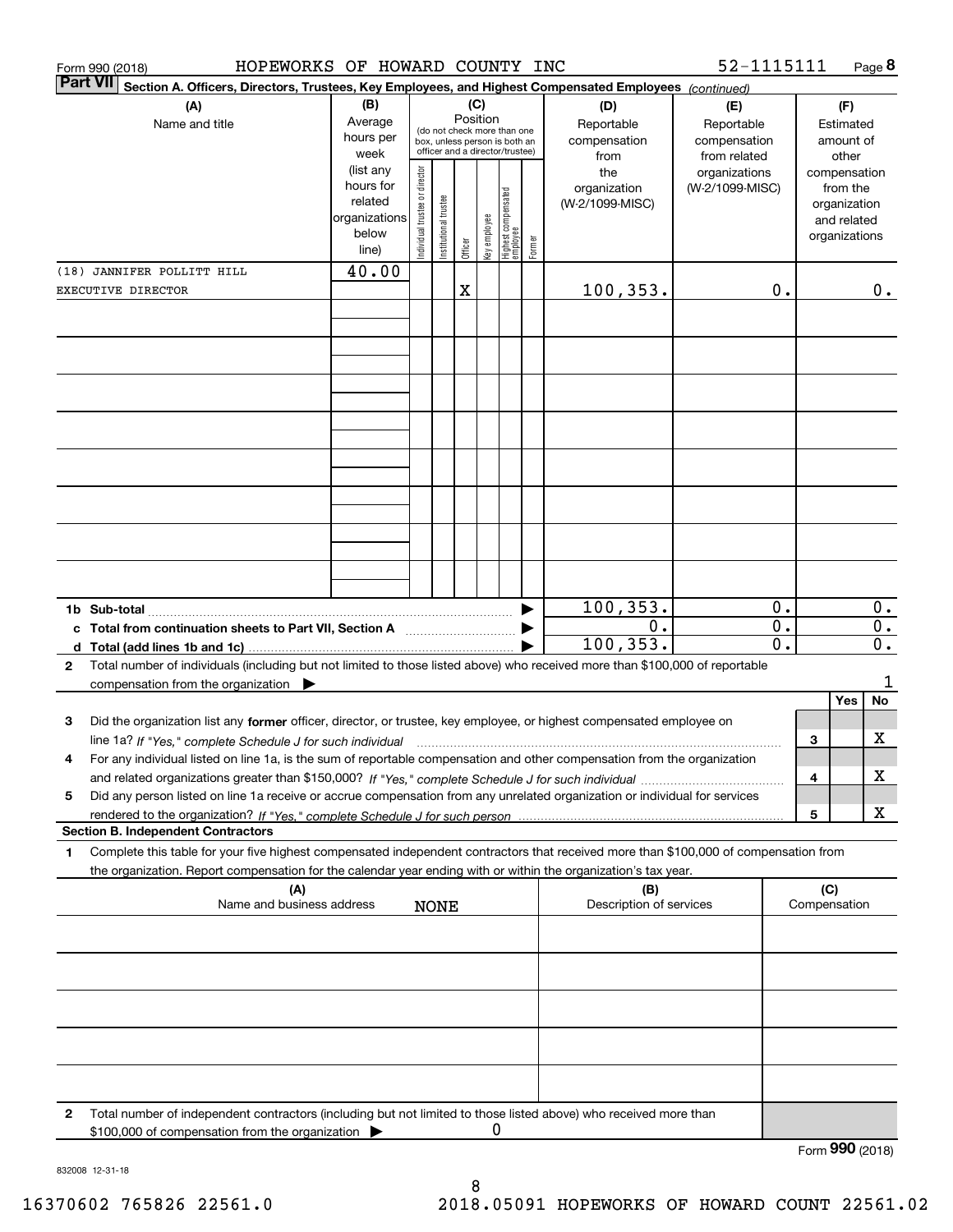| Form 990 (2018)                                           | HOPEWORKS OF HOWARD COUNTY INC                                                                                                                      |                                        |                                  |                                                                                                                           | 52-1115111            | Page 9                                    |
|-----------------------------------------------------------|-----------------------------------------------------------------------------------------------------------------------------------------------------|----------------------------------------|----------------------------------|---------------------------------------------------------------------------------------------------------------------------|-----------------------|-------------------------------------------|
| <b>Part VIII</b>                                          | <b>Statement of Revenue</b>                                                                                                                         |                                        |                                  |                                                                                                                           |                       |                                           |
|                                                           | Check if Schedule O contains a response or note to any line in this Part VIII                                                                       |                                        | (A)<br>Total revenue             | $\begin{array}{c c c c c c} \hline \textbf{(B)} & \textbf{(C)} & \textbf{c} \end{array}$<br>Related or<br>exempt function | Unrelated<br>business | (D)<br>Revenue excluded<br>from tax under |
|                                                           | 1 a Federated campaigns<br>1a                                                                                                                       |                                        |                                  | revenue                                                                                                                   | revenue               | sections<br>512 - 514                     |
|                                                           | 1 <sub>b</sub><br>b<br>1c<br>Fundraising events<br>c                                                                                                | 94,762.                                |                                  |                                                                                                                           |                       |                                           |
|                                                           | 1 <sub>d</sub><br>d Related organizations                                                                                                           |                                        |                                  |                                                                                                                           |                       |                                           |
|                                                           | Government grants (contributions)<br>е<br>f All other contributions, gifts, grants, and                                                             | $1e$ 2, 254, 316.                      |                                  |                                                                                                                           |                       |                                           |
| Contributions, Gifts, Grants<br>and Other Similar Amounts | 1f<br>similar amounts not included above                                                                                                            | 173,247.                               |                                  |                                                                                                                           |                       |                                           |
|                                                           | Noncash contributions included in lines 1a-1f: \$<br>g                                                                                              |                                        |                                  |                                                                                                                           |                       |                                           |
|                                                           |                                                                                                                                                     | $\blacksquare$<br><b>Business Code</b> | 2,522,325.                       |                                                                                                                           |                       |                                           |
|                                                           | 2 a COUNSELING FEES                                                                                                                                 | 624100                                 | 28,064.                          | 28,064.                                                                                                                   |                       |                                           |
|                                                           | b<br><u> 1989 - Johann Barn, fransk politik amerikansk politik (</u>                                                                                |                                        |                                  |                                                                                                                           |                       |                                           |
| Program Service<br>Revenue                                | с<br><u> 1989 - Johann Harry Harry Harry Harry Harry Harry Harry Harry Harry Harry Harry Harry Harry Harry Harry Harry</u><br>d                     |                                        |                                  |                                                                                                                           |                       |                                           |
|                                                           | <u> 1989 - Johann Barn, mars et al. (b. 1989)</u><br>е<br>the control of the control of the control of the control of the control of the control of |                                        |                                  |                                                                                                                           |                       |                                           |
|                                                           | f All other program service revenue                                                                                                                 |                                        |                                  |                                                                                                                           |                       |                                           |
| 3                                                         | g<br>Investment income (including dividends, interest, and                                                                                          |                                        | 28,064.                          |                                                                                                                           |                       |                                           |
|                                                           |                                                                                                                                                     |                                        | 3,592.                           |                                                                                                                           |                       | 3,592.                                    |
| 4                                                         | Income from investment of tax-exempt bond proceeds                                                                                                  |                                        |                                  |                                                                                                                           |                       |                                           |
| 5                                                         | (i) Real                                                                                                                                            | (ii) Personal                          |                                  |                                                                                                                           |                       |                                           |
|                                                           | 6 a Gross rents                                                                                                                                     |                                        |                                  |                                                                                                                           |                       |                                           |
|                                                           | Less: rental expenses<br>b<br>the control of the control of the control of                                                                          |                                        |                                  |                                                                                                                           |                       |                                           |
|                                                           | Rental income or (loss)<br>c<br>and the control of the control of                                                                                   |                                        |                                  |                                                                                                                           |                       |                                           |
|                                                           | 7 a Gross amount from sales of<br>(i) Securities                                                                                                    | (ii) Other                             |                                  |                                                                                                                           |                       |                                           |
|                                                           | assets other than inventory                                                                                                                         |                                        |                                  |                                                                                                                           |                       |                                           |
|                                                           | <b>b</b> Less: cost or other basis                                                                                                                  |                                        |                                  |                                                                                                                           |                       |                                           |
|                                                           | and sales expenses                                                                                                                                  |                                        |                                  |                                                                                                                           |                       |                                           |
|                                                           |                                                                                                                                                     |                                        |                                  |                                                                                                                           |                       |                                           |
| <b>Other Revenue</b>                                      | 8 a Gross income from fundraising events (not<br>including $$94,762.$ of                                                                            |                                        |                                  |                                                                                                                           |                       |                                           |
|                                                           | contributions reported on line 1c). See                                                                                                             |                                        |                                  |                                                                                                                           |                       |                                           |
|                                                           |                                                                                                                                                     | $0$ .<br>$b \mid 48,997.$              |                                  |                                                                                                                           |                       |                                           |
|                                                           | c Net income or (loss) from fundraising events                                                                                                      | ▶<br>.                                 | $-48,997.$                       |                                                                                                                           |                       | $-48,997.$                                |
|                                                           | 9 a Gross income from gaming activities. See                                                                                                        |                                        |                                  |                                                                                                                           |                       |                                           |
|                                                           |                                                                                                                                                     |                                        |                                  |                                                                                                                           |                       |                                           |
|                                                           | $\mathbf b$                                                                                                                                         |                                        |                                  |                                                                                                                           |                       |                                           |
|                                                           | 10 a Gross sales of inventory, less returns                                                                                                         |                                        |                                  |                                                                                                                           |                       |                                           |
|                                                           |                                                                                                                                                     |                                        |                                  |                                                                                                                           |                       |                                           |
|                                                           | b                                                                                                                                                   |                                        |                                  |                                                                                                                           |                       |                                           |
|                                                           | c Net income or (loss) from sales of inventory<br>Miscellaneous Revenue                                                                             | <b>Business Code</b>                   |                                  |                                                                                                                           |                       |                                           |
|                                                           | 11 a OTHER INCOME                                                                                                                                   | 900099                                 | 370.                             | 370.                                                                                                                      |                       |                                           |
|                                                           | b                                                                                                                                                   |                                        |                                  |                                                                                                                           |                       |                                           |
|                                                           | с<br>the control of the control of the control of the control of the control of                                                                     |                                        |                                  |                                                                                                                           |                       |                                           |
|                                                           | d<br>е                                                                                                                                              |                                        | 370.                             |                                                                                                                           |                       |                                           |
| 12                                                        |                                                                                                                                                     |                                        | $\blacktriangleright$ 2,505,354. | 28,434.                                                                                                                   | $0$ .                 | $-45,405$ .                               |
| 832009 12-31-18                                           |                                                                                                                                                     |                                        |                                  |                                                                                                                           |                       | Form 990 (2018)                           |

832009 12-31-18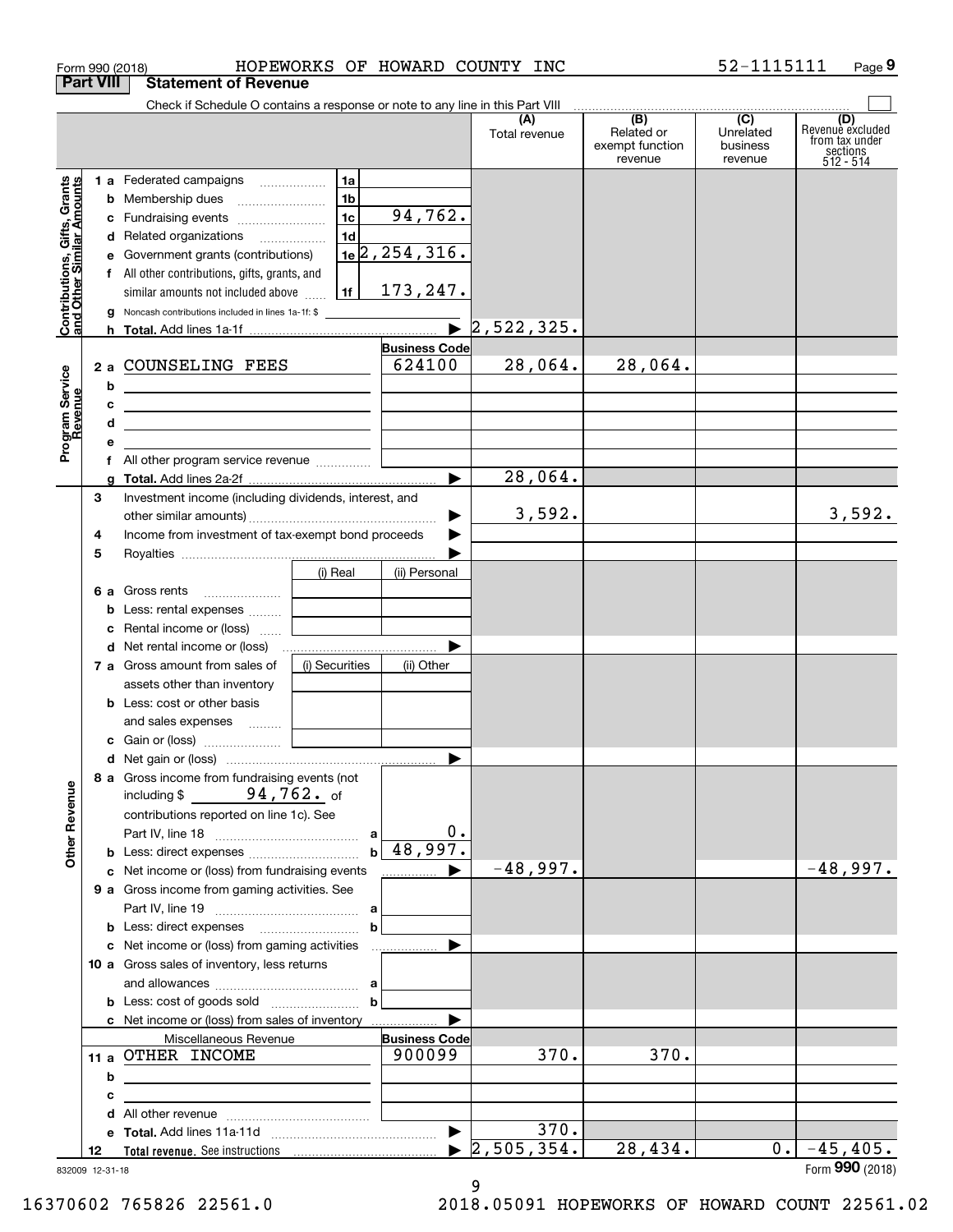Form 990 (2018) HOPEWORKS OF HOWARD COUNTY INC 52-1115111 <sub>Page</sub> **Part IX Statement of Functional Expenses**

|              | Section 501(c)(3) and 501(c)(4) organizations must complete all columns. All other organizations must complete column (A).                                                                                  |                       |                                    |                                           |                                |
|--------------|-------------------------------------------------------------------------------------------------------------------------------------------------------------------------------------------------------------|-----------------------|------------------------------------|-------------------------------------------|--------------------------------|
|              | Check if Schedule O contains a response or note to any line in this Part IX                                                                                                                                 |                       |                                    |                                           |                                |
|              | Do not include amounts reported on lines 6b,<br>7b, 8b, 9b, and 10b of Part VIII.                                                                                                                           | (A)<br>Total expenses | (B)<br>Program service<br>expenses | (C)<br>Management and<br>general expenses | (D)<br>Fundraising<br>expenses |
| 1.           | Grants and other assistance to domestic organizations                                                                                                                                                       |                       |                                    |                                           |                                |
|              | and domestic governments. See Part IV, line 21                                                                                                                                                              |                       |                                    |                                           |                                |
| $\mathbf{2}$ | Grants and other assistance to domestic                                                                                                                                                                     |                       |                                    |                                           |                                |
|              | individuals. See Part IV, line 22                                                                                                                                                                           |                       |                                    |                                           |                                |
| 3            | Grants and other assistance to foreign                                                                                                                                                                      |                       |                                    |                                           |                                |
|              | organizations, foreign governments, and foreign                                                                                                                                                             |                       |                                    |                                           |                                |
|              | individuals. See Part IV, lines 15 and 16                                                                                                                                                                   |                       |                                    |                                           |                                |
| 4            | Benefits paid to or for members                                                                                                                                                                             |                       |                                    |                                           |                                |
| 5            | Compensation of current officers, directors,                                                                                                                                                                |                       |                                    |                                           |                                |
|              | trustees, and key employees                                                                                                                                                                                 | 97,675.               | 92,675.                            | 5,000.                                    |                                |
| 6            | Compensation not included above, to disqualified                                                                                                                                                            |                       |                                    |                                           |                                |
|              | persons (as defined under section 4958(f)(1)) and                                                                                                                                                           |                       |                                    |                                           |                                |
|              | persons described in section 4958(c)(3)(B)                                                                                                                                                                  |                       |                                    |                                           |                                |
| 7            |                                                                                                                                                                                                             | 1,356,494.            | 1,287,050.                         | 69,444.                                   |                                |
| 8            | Pension plan accruals and contributions (include                                                                                                                                                            |                       |                                    |                                           |                                |
|              | section 401(k) and 403(b) employer contributions)                                                                                                                                                           |                       |                                    |                                           |                                |
| 9            |                                                                                                                                                                                                             | 67,276.               | 62,467.                            | 3,372.<br>$\overline{5,519}$ .            | $\frac{1,437}{2,351}$          |
| 10           |                                                                                                                                                                                                             | 110, 103.             | 102, 233.                          |                                           |                                |
| 11           | Fees for services (non-employees):                                                                                                                                                                          |                       |                                    |                                           |                                |
| a            |                                                                                                                                                                                                             | 167.                  | 158.                               | $\overline{9}$ .                          |                                |
| b            |                                                                                                                                                                                                             | 47,937.               |                                    | 47,937.                                   |                                |
| c            |                                                                                                                                                                                                             |                       |                                    |                                           |                                |
| d            |                                                                                                                                                                                                             |                       |                                    |                                           |                                |
| е            | Professional fundraising services. See Part IV, line 17                                                                                                                                                     |                       |                                    |                                           |                                |
| f            | Investment management fees<br>Other. (If line 11g amount exceeds 10% of line 25,                                                                                                                            |                       |                                    |                                           |                                |
| g            | column (A) amount, list line 11g expenses on Sch 0.)                                                                                                                                                        | 91,843.               |                                    |                                           |                                |
| 12           |                                                                                                                                                                                                             | 10,670.               | $\frac{87,139.}{10,135.}$          | $\frac{4,704.}{535.}$                     |                                |
| 13           |                                                                                                                                                                                                             | 31,957.               | 30, 345.                           | 1,612.                                    |                                |
| 14           |                                                                                                                                                                                                             | 56,748.               | 53,864.                            | 2,884.                                    |                                |
| 15           |                                                                                                                                                                                                             |                       |                                    |                                           |                                |
| 16           |                                                                                                                                                                                                             | 117,830.              | 111,794.                           | 6,036.                                    |                                |
| 17           |                                                                                                                                                                                                             | 18, 258.              | 17,324.                            | 934.                                      |                                |
| 18           | Payments of travel or entertainment expenses                                                                                                                                                                |                       |                                    |                                           |                                |
|              | for any federal, state, or local public officials                                                                                                                                                           |                       |                                    |                                           |                                |
| 19           | Conferences, conventions, and meetings                                                                                                                                                                      | $\overline{5,096}$ .  | 4,835.                             | 261.                                      |                                |
| 20           | Interest                                                                                                                                                                                                    |                       |                                    |                                           |                                |
| 21           |                                                                                                                                                                                                             |                       |                                    |                                           |                                |
| 22           | Depreciation, depletion, and amortization                                                                                                                                                                   | 50, 502.              | 47,915.                            | 2,587.                                    |                                |
| 23           | Insurance                                                                                                                                                                                                   | 35,401.               | 33,588.                            | 1,813.                                    |                                |
| 24           | Other expenses. Itemize expenses not covered<br>above. (List miscellaneous expenses in line 24e. If line<br>24e amount exceeds 10% of line 25, column (A)<br>amount, list line 24e expenses on Schedule 0.) |                       |                                    |                                           |                                |
| a            | CLIENT NEEDS FUND                                                                                                                                                                                           | 157,700.              | 149,623.                           | 8,077.                                    |                                |
| b            | REPAIRS AND MAINTENANCE                                                                                                                                                                                     | 78,589.               | 74,564.                            | 4,025.                                    |                                |
| c            | <b>SUPPLIES</b>                                                                                                                                                                                             | 35, 270.              | $\overline{21,592}$ .              | 1,139.                                    | 12,539.                        |
| d            |                                                                                                                                                                                                             |                       |                                    |                                           |                                |
|              | e All other expenses                                                                                                                                                                                        | 35,773.               | 33,944.                            | 1,829.                                    |                                |
| 25           | Total functional expenses. Add lines 1 through 24e                                                                                                                                                          | 2,405,289.            | 2, 221, 245.                       | 167, 717.                                 | 16,327.                        |
| 26           | Joint costs. Complete this line only if the organization                                                                                                                                                    |                       |                                    |                                           |                                |
|              | reported in column (B) joint costs from a combined                                                                                                                                                          |                       |                                    |                                           |                                |
|              | educational campaign and fundraising solicitation.                                                                                                                                                          |                       |                                    |                                           |                                |
|              | Check here $\blacktriangleright$<br>if following SOP 98-2 (ASC 958-720)                                                                                                                                     |                       |                                    |                                           |                                |

10

832010 12-31-18

16370602 765826 22561.0 2018.05091 HOPEWORKS OF HOWARD COUNT 22561.02

Form (2018) **990**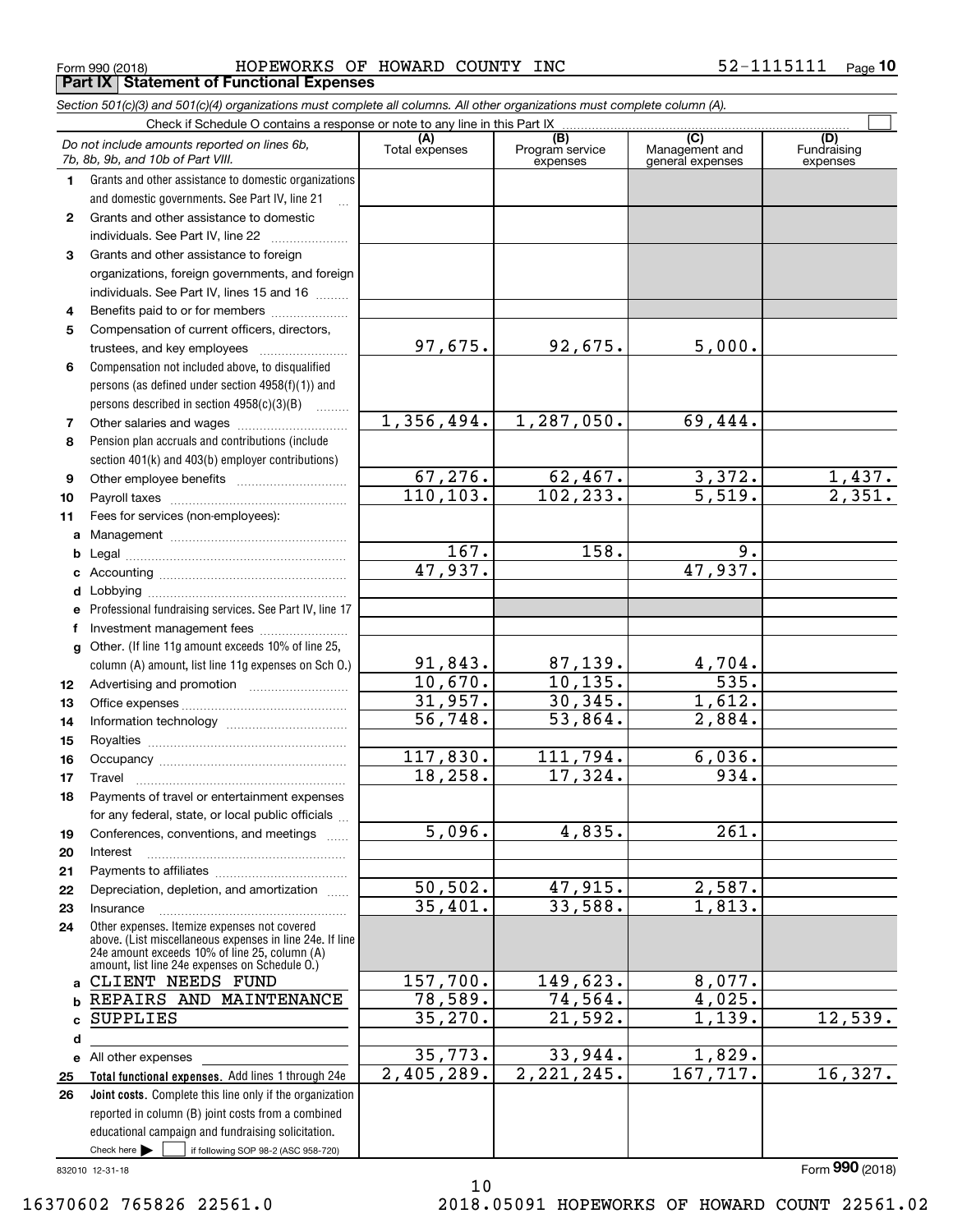| Form 990 (2018) | HOPEWORKS            | OF | HOWARD<br>COUNTY | . ـ<br>INC<br>$\prime$ $-$<br>----- | Page |
|-----------------|----------------------|----|------------------|-------------------------------------|------|
| <b>Part X</b>   | <b>Balance Sheet</b> |    |                  |                                     |      |

Check if Schedule O contains a response or note to any line in this Part X

|                             |    |                                                                                                                           |               |                     | (A)<br>Beginning of year |                 | (B)<br>End of year       |
|-----------------------------|----|---------------------------------------------------------------------------------------------------------------------------|---------------|---------------------|--------------------------|-----------------|--------------------------|
|                             | 1  |                                                                                                                           |               |                     | 43,012.                  | $\mathbf{1}$    | 139,862.                 |
|                             | 2  |                                                                                                                           |               |                     | 125,003.                 | $\overline{2}$  | 100,008.                 |
|                             | З  |                                                                                                                           |               |                     | 306, 111.                | $\mathbf{3}$    | 392,607.                 |
|                             | 4  |                                                                                                                           |               |                     |                          | 4               |                          |
|                             | 5  | Loans and other receivables from current and former officers, directors,                                                  |               |                     |                          |                 |                          |
|                             |    | trustees, key employees, and highest compensated employees. Complete                                                      |               |                     |                          |                 |                          |
|                             |    |                                                                                                                           |               |                     |                          | 5               |                          |
|                             | 6  | Loans and other receivables from other disqualified persons (as defined under                                             |               |                     |                          |                 |                          |
|                             |    | section 4958(f)(1)), persons described in section 4958(c)(3)(B), and contributing                                         |               |                     |                          |                 |                          |
|                             |    | employers and sponsoring organizations of section 501(c)(9) voluntary                                                     |               |                     |                          |                 |                          |
|                             |    | employees' beneficiary organizations (see instr). Complete Part II of Sch L                                               |               |                     |                          | 6               |                          |
| Assets                      | 7  |                                                                                                                           |               |                     |                          | $\overline{7}$  |                          |
|                             | 8  |                                                                                                                           |               |                     |                          | 8               |                          |
|                             | 9  | Prepaid expenses and deferred charges                                                                                     |               |                     | 110,968.                 | $\mathbf{9}$    | 47,514.                  |
|                             |    | <b>10a</b> Land, buildings, and equipment: cost or other                                                                  |               |                     |                          |                 |                          |
|                             |    | basis. Complete Part VI of Schedule D  10a                                                                                |               | 812,611.            |                          |                 |                          |
|                             |    | <u>  1</u> 0b<br><b>b</b> Less: accumulated depreciation                                                                  |               | 339,166.            | 455,315.                 | 10 <sub>c</sub> | 473,445.                 |
|                             | 11 |                                                                                                                           |               |                     |                          | 11              |                          |
|                             | 12 |                                                                                                                           |               |                     |                          | 12              |                          |
|                             | 13 |                                                                                                                           |               |                     |                          | 13              |                          |
|                             | 14 |                                                                                                                           |               | 14                  |                          |                 |                          |
|                             | 15 |                                                                                                                           |               |                     | 7,610.                   | 15              | 7,610.                   |
|                             | 16 |                                                                                                                           |               |                     | 1,048,019.               | 16              | 1,161,046.               |
|                             | 17 |                                                                                                                           |               |                     | 98,807.                  | 17              | 106, 724.                |
|                             | 18 |                                                                                                                           |               | 18                  |                          |                 |                          |
|                             | 19 | Deferred revenue manual contracts and contracts are all the manual contracts and contracts are contracted and c           | 17, 247.      | 19                  | 22,292.                  |                 |                          |
|                             | 20 |                                                                                                                           |               | 20                  |                          |                 |                          |
|                             | 21 | Escrow or custodial account liability. Complete Part IV of Schedule D                                                     | a a bhailtean |                     | 21                       |                 |                          |
|                             | 22 | Loans and other payables to current and former officers, directors, trustees,                                             |               |                     |                          |                 |                          |
|                             |    | key employees, highest compensated employees, and disqualified persons.                                                   |               |                     |                          |                 |                          |
| Liabilities                 |    | Complete Part II of Schedule L                                                                                            |               |                     |                          | 22              |                          |
|                             | 23 | Secured mortgages and notes payable to unrelated third parties                                                            |               |                     |                          | 23              |                          |
|                             | 24 | Unsecured notes and loans payable to unrelated third parties                                                              |               |                     |                          | 24              |                          |
|                             | 25 | Other liabilities (including federal income tax, payables to related third                                                |               |                     |                          |                 |                          |
|                             |    | parties, and other liabilities not included on lines 17-24). Complete Part X of                                           |               |                     |                          |                 |                          |
|                             |    | Schedule D                                                                                                                |               |                     |                          | 25              |                          |
|                             | 26 |                                                                                                                           |               |                     | 116,054.                 | 26              | 129,016.                 |
|                             |    | Organizations that follow SFAS 117 (ASC 958), check here $\blacktriangleright \begin{array}{c} \boxed{X} \end{array}$ and |               |                     |                          |                 |                          |
|                             |    | complete lines 27 through 29, and lines 33 and 34.                                                                        |               |                     |                          |                 |                          |
|                             | 27 |                                                                                                                           |               |                     | 931,965.                 | 27              | 1,010,488.               |
|                             | 28 | Temporarily restricted net assets                                                                                         |               |                     |                          | 28              | 21,542.                  |
|                             | 29 | Permanently restricted net assets                                                                                         |               |                     |                          | 29              |                          |
| Net Assets or Fund Balances |    | Organizations that do not follow SFAS 117 (ASC 958), check here ▶ □                                                       |               |                     |                          |                 |                          |
|                             |    | and complete lines 30 through 34.                                                                                         |               |                     |                          |                 |                          |
|                             | 30 |                                                                                                                           |               |                     |                          | 30              |                          |
|                             | 31 | Paid-in or capital surplus, or land, building, or equipment fund                                                          |               |                     |                          | 31              |                          |
|                             | 32 | Retained earnings, endowment, accumulated income, or other funds                                                          |               | 1.1.1.1.1.1.1.1.1.1 | 931,965.                 | 32              |                          |
|                             | 33 | Total net assets or fund balances                                                                                         |               |                     | 1,048,019.               | 33              | 1,032,030.<br>1,161,046. |
|                             | 34 |                                                                                                                           |               |                     |                          | 34              |                          |

Form (2018) **990**

 $\mathcal{L}^{\text{max}}$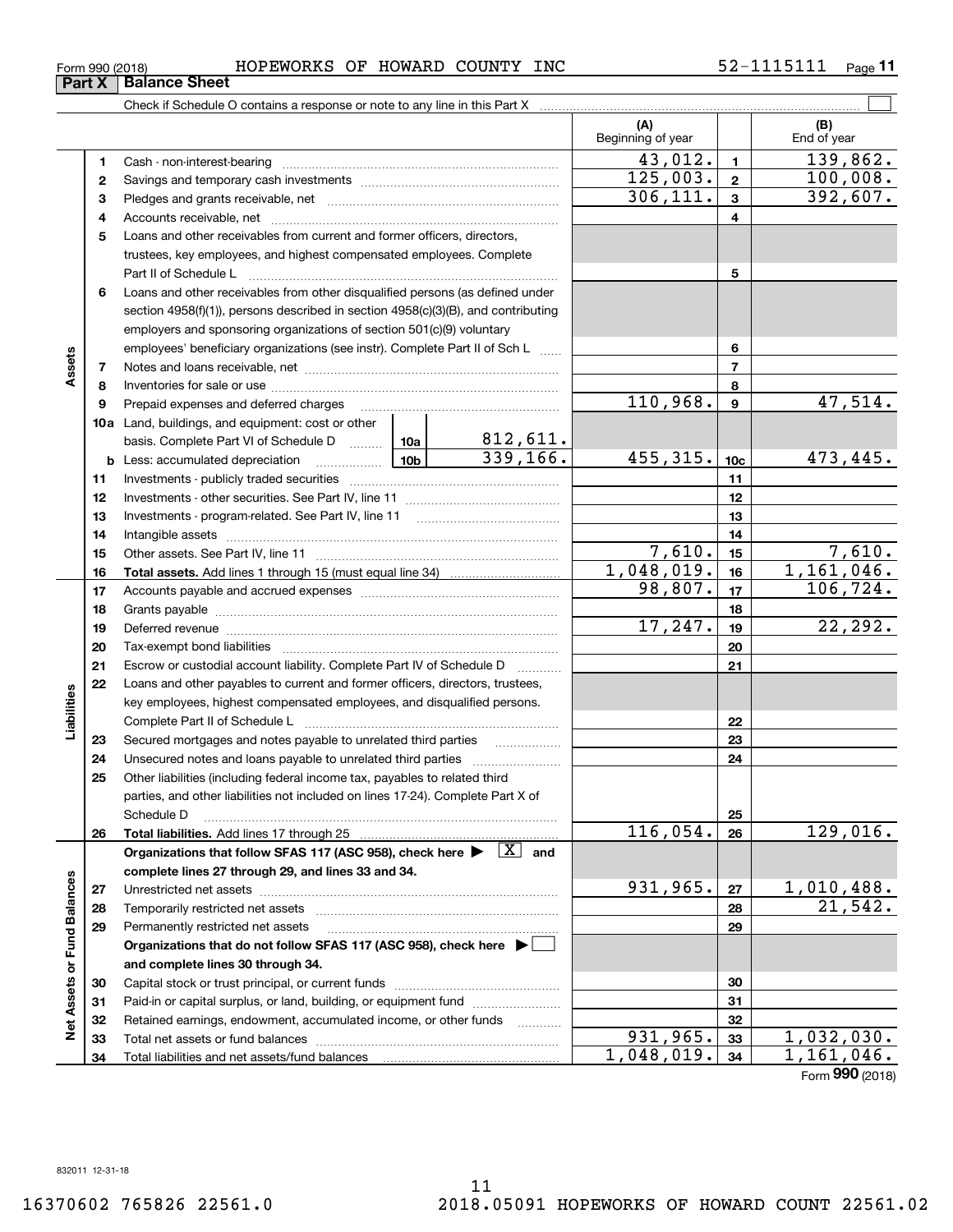|    | HOPEWORKS OF HOWARD COUNTY INC<br>Form 990 (2018)                                                                                                                                                                                                                                                                                                                                                                                                                                                   |                         | 52-1115111     |      | Page $12$        |
|----|-----------------------------------------------------------------------------------------------------------------------------------------------------------------------------------------------------------------------------------------------------------------------------------------------------------------------------------------------------------------------------------------------------------------------------------------------------------------------------------------------------|-------------------------|----------------|------|------------------|
|    | Part XI<br><b>Reconciliation of Net Assets</b>                                                                                                                                                                                                                                                                                                                                                                                                                                                      |                         |                |      |                  |
|    | Check if Schedule O contains a response or note to any line in this Part XI                                                                                                                                                                                                                                                                                                                                                                                                                         |                         |                |      |                  |
|    |                                                                                                                                                                                                                                                                                                                                                                                                                                                                                                     |                         |                |      |                  |
| 1  |                                                                                                                                                                                                                                                                                                                                                                                                                                                                                                     | 1.                      | 2,505,354.     |      |                  |
| 2  | Total expenses (must equal Part IX, column (A), line 25)                                                                                                                                                                                                                                                                                                                                                                                                                                            | $\overline{2}$          | 2,405,289.     |      |                  |
| з  | Revenue less expenses. Subtract line 2 from line 1                                                                                                                                                                                                                                                                                                                                                                                                                                                  | 3                       |                |      | 100,065.         |
| 4  | Net assets or fund balances at beginning of year (must equal Part X, line 33, column (A)) manured manu-                                                                                                                                                                                                                                                                                                                                                                                             | $\overline{\mathbf{4}}$ |                |      | 931,965.         |
| 5  | Net unrealized gains (losses) on investments                                                                                                                                                                                                                                                                                                                                                                                                                                                        | 5                       |                |      |                  |
| 6  | Donated services and use of facilities<br>$\mathcal{L} = \{ \mathcal{L}^{\mathcal{L}}_{\mathcal{L}} \mathcal{L}^{\mathcal{L}}_{\mathcal{L}} \mathcal{L}^{\mathcal{L}}_{\mathcal{L}} \mathcal{L}^{\mathcal{L}}_{\mathcal{L}} \mathcal{L}^{\mathcal{L}}_{\mathcal{L}} \mathcal{L}^{\mathcal{L}}_{\mathcal{L}} \mathcal{L}^{\mathcal{L}}_{\mathcal{L}} \mathcal{L}^{\mathcal{L}}_{\mathcal{L}} \mathcal{L}^{\mathcal{L}}_{\mathcal{L}} \mathcal{L}^{\mathcal{L}}_{\mathcal{L}} \mathcal{L}^{\mathcal{$ | 6                       |                |      |                  |
| 7  | Investment expenses                                                                                                                                                                                                                                                                                                                                                                                                                                                                                 | $\overline{7}$          |                |      |                  |
| 8  | Prior period adjustments                                                                                                                                                                                                                                                                                                                                                                                                                                                                            | 8                       |                |      |                  |
| 9  | Other changes in net assets or fund balances (explain in Schedule O)                                                                                                                                                                                                                                                                                                                                                                                                                                | 9                       |                |      | $\overline{0}$ . |
| 10 | Net assets or fund balances at end of year. Combine lines 3 through 9 (must equal Part X, line 33,                                                                                                                                                                                                                                                                                                                                                                                                  |                         |                |      |                  |
|    | column (B))                                                                                                                                                                                                                                                                                                                                                                                                                                                                                         | 10                      | 1,032,030.     |      |                  |
|    | Part XII Financial Statements and Reporting                                                                                                                                                                                                                                                                                                                                                                                                                                                         |                         |                |      |                  |
|    | Check if Schedule O contains a response or note to any line in this Part XII [11] [11] [11] [11] [11] [11] Check if Schedule O contains a response or note to any line in this Part XII                                                                                                                                                                                                                                                                                                             |                         |                |      |                  |
|    |                                                                                                                                                                                                                                                                                                                                                                                                                                                                                                     |                         |                | Yes  | No               |
| 1  | $\boxed{\mathbf{X}}$ Accrual<br>Accounting method used to prepare the Form 990: <u>I</u> Cash<br>Other                                                                                                                                                                                                                                                                                                                                                                                              |                         |                |      |                  |
|    | If the organization changed its method of accounting from a prior year or checked "Other," explain in Schedule O.                                                                                                                                                                                                                                                                                                                                                                                   |                         |                |      |                  |
|    | 2a Were the organization's financial statements compiled or reviewed by an independent accountant?                                                                                                                                                                                                                                                                                                                                                                                                  |                         | 2a             |      | X                |
|    | If "Yes," check a box below to indicate whether the financial statements for the year were compiled or reviewed on a                                                                                                                                                                                                                                                                                                                                                                                |                         |                |      |                  |
|    | separate basis, consolidated basis, or both:                                                                                                                                                                                                                                                                                                                                                                                                                                                        |                         |                |      |                  |
|    | Separate basis<br>Both consolidated and separate basis<br>Consolidated basis                                                                                                                                                                                                                                                                                                                                                                                                                        |                         |                |      |                  |
|    | <b>b</b> Were the organization's financial statements audited by an independent accountant?                                                                                                                                                                                                                                                                                                                                                                                                         |                         | 2 <sub>b</sub> | х    |                  |
|    | If "Yes," check a box below to indicate whether the financial statements for the year were audited on a separate basis,                                                                                                                                                                                                                                                                                                                                                                             |                         |                |      |                  |
|    | consolidated basis, or both:                                                                                                                                                                                                                                                                                                                                                                                                                                                                        |                         |                |      |                  |
|    | $\boxed{\textbf{X}}$ Separate basis<br>Consolidated basis<br>Both consolidated and separate basis                                                                                                                                                                                                                                                                                                                                                                                                   |                         |                |      |                  |
|    | c If "Yes" to line 2a or 2b, does the organization have a committee that assumes responsibility for oversight of the audit,                                                                                                                                                                                                                                                                                                                                                                         |                         |                |      |                  |
|    |                                                                                                                                                                                                                                                                                                                                                                                                                                                                                                     |                         | 2c             |      | x                |
|    | If the organization changed either its oversight process or selection process during the tax year, explain in Schedule O.                                                                                                                                                                                                                                                                                                                                                                           |                         |                |      |                  |
|    | 3a As a result of a federal award, was the organization required to undergo an audit or audits as set forth in the Single Audit                                                                                                                                                                                                                                                                                                                                                                     |                         |                |      |                  |
|    | Act and OMB Circular A-133?                                                                                                                                                                                                                                                                                                                                                                                                                                                                         |                         | За             |      | x                |
|    | b If "Yes," did the organization undergo the required audit or audits? If the organization did not undergo the required audit                                                                                                                                                                                                                                                                                                                                                                       |                         |                |      |                  |
|    | or audits, explain why in Schedule O and describe any steps taken to undergo such audits                                                                                                                                                                                                                                                                                                                                                                                                            |                         | 3b             |      |                  |
|    |                                                                                                                                                                                                                                                                                                                                                                                                                                                                                                     |                         |                | nnn. |                  |

Form (2018) **990**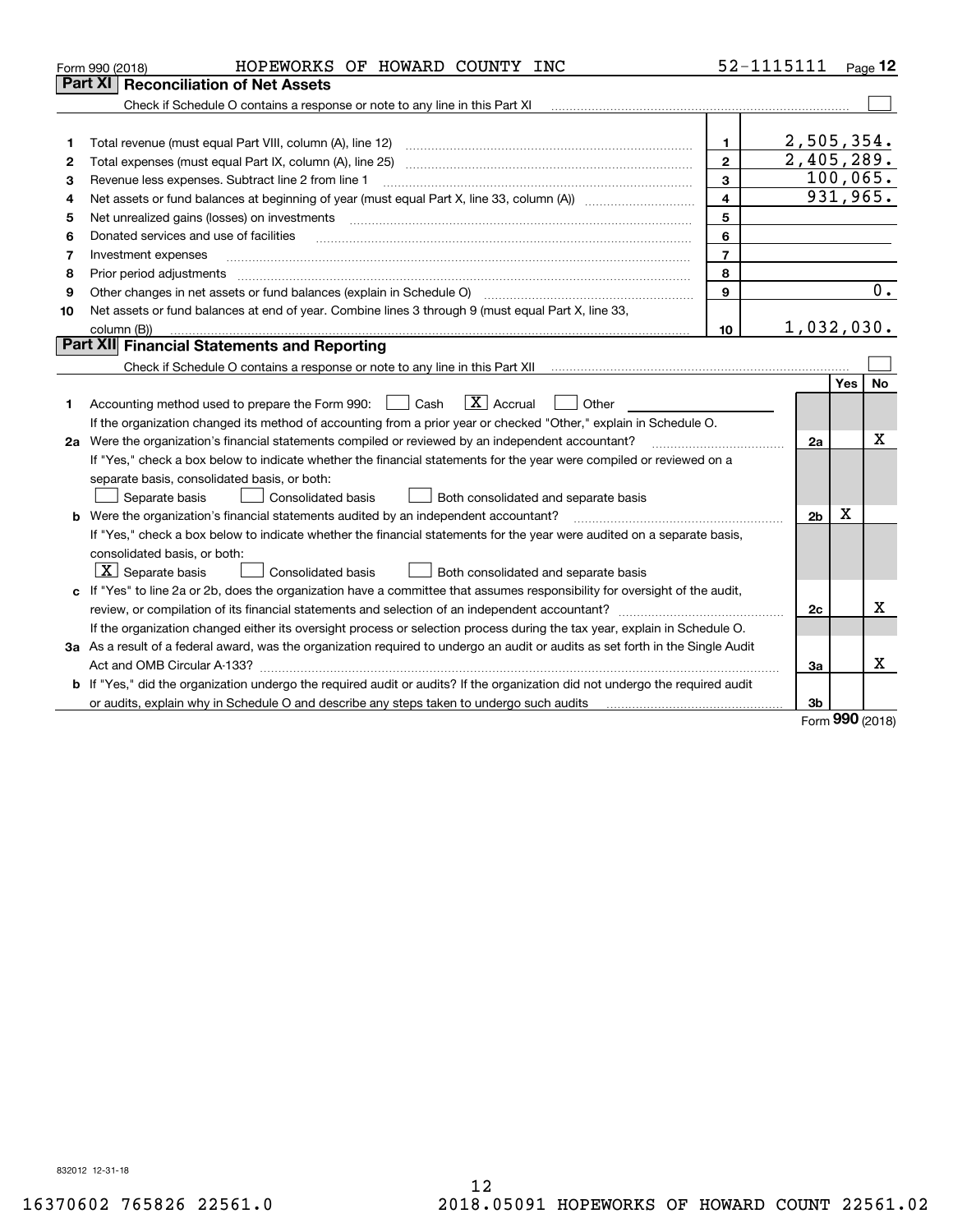| <b>SCHEDULE A</b> |
|-------------------|
|-------------------|

**(Form 990 or 990-EZ)**

# **Public Charity Status and Public Support**

**Complete if the organization is a section 501(c)(3) organization or a section 4947(a)(1) nonexempt charitable trust. | Attach to Form 990 or Form 990-EZ.** 

| OMB No. 1545-0047                   |
|-------------------------------------|
| 2018                                |
| <b>Open to Public</b><br>Inenaction |

| Department of the Treasury<br>Internal Revenue Service |                                                                                                           |                                                                                                                                                                                                 |                                                      |                                                                        | Attach to Form 990 or Form 990-EZ.<br>Go to www.irs.gov/Form990 for instructions and the latest information.                                  |     |                                                                |                            |  | <b>Open to Public</b><br>Inspection   |  |  |
|--------------------------------------------------------|-----------------------------------------------------------------------------------------------------------|-------------------------------------------------------------------------------------------------------------------------------------------------------------------------------------------------|------------------------------------------------------|------------------------------------------------------------------------|-----------------------------------------------------------------------------------------------------------------------------------------------|-----|----------------------------------------------------------------|----------------------------|--|---------------------------------------|--|--|
|                                                        |                                                                                                           | Name of the organization                                                                                                                                                                        |                                                      |                                                                        |                                                                                                                                               |     |                                                                |                            |  | <b>Employer identification number</b> |  |  |
|                                                        | HOPEWORKS OF HOWARD COUNTY INC                                                                            |                                                                                                                                                                                                 |                                                      |                                                                        |                                                                                                                                               |     |                                                                | 52-1115111                 |  |                                       |  |  |
|                                                        | Part I<br>Reason for Public Charity Status (All organizations must complete this part.) See instructions. |                                                                                                                                                                                                 |                                                      |                                                                        |                                                                                                                                               |     |                                                                |                            |  |                                       |  |  |
|                                                        |                                                                                                           |                                                                                                                                                                                                 |                                                      |                                                                        | The organization is not a private foundation because it is: (For lines 1 through 12, check only one box.)                                     |     |                                                                |                            |  |                                       |  |  |
| 1                                                      |                                                                                                           |                                                                                                                                                                                                 |                                                      |                                                                        |                                                                                                                                               |     |                                                                |                            |  |                                       |  |  |
| 2                                                      |                                                                                                           | A church, convention of churches, or association of churches described in section 170(b)(1)(A)(i).<br>A school described in section 170(b)(1)(A)(ii). (Attach Schedule E (Form 990 or 990-EZ).) |                                                      |                                                                        |                                                                                                                                               |     |                                                                |                            |  |                                       |  |  |
| 3                                                      |                                                                                                           | A hospital or a cooperative hospital service organization described in section 170(b)(1)(A)(iii).                                                                                               |                                                      |                                                                        |                                                                                                                                               |     |                                                                |                            |  |                                       |  |  |
| 4                                                      |                                                                                                           | A medical research organization operated in conjunction with a hospital described in section 170(b)(1)(A)(iii). Enter the hospital's name,                                                      |                                                      |                                                                        |                                                                                                                                               |     |                                                                |                            |  |                                       |  |  |
|                                                        |                                                                                                           | city, and state:                                                                                                                                                                                |                                                      |                                                                        |                                                                                                                                               |     |                                                                |                            |  |                                       |  |  |
| 5                                                      |                                                                                                           | An organization operated for the benefit of a college or university owned or operated by a governmental unit described in                                                                       |                                                      |                                                                        |                                                                                                                                               |     |                                                                |                            |  |                                       |  |  |
|                                                        |                                                                                                           | section 170(b)(1)(A)(iv). (Complete Part II.)                                                                                                                                                   |                                                      |                                                                        |                                                                                                                                               |     |                                                                |                            |  |                                       |  |  |
| 6                                                      |                                                                                                           | A federal, state, or local government or governmental unit described in section 170(b)(1)(A)(v).                                                                                                |                                                      |                                                                        |                                                                                                                                               |     |                                                                |                            |  |                                       |  |  |
|                                                        | $7 \times$                                                                                                |                                                                                                                                                                                                 |                                                      |                                                                        | An organization that normally receives a substantial part of its support from a governmental unit or from the general public described in     |     |                                                                |                            |  |                                       |  |  |
|                                                        |                                                                                                           |                                                                                                                                                                                                 |                                                      | section 170(b)(1)(A)(vi). (Complete Part II.)                          |                                                                                                                                               |     |                                                                |                            |  |                                       |  |  |
| 8                                                      |                                                                                                           |                                                                                                                                                                                                 |                                                      |                                                                        | A community trust described in section 170(b)(1)(A)(vi). (Complete Part II.)                                                                  |     |                                                                |                            |  |                                       |  |  |
| 9                                                      |                                                                                                           |                                                                                                                                                                                                 |                                                      |                                                                        | An agricultural research organization described in section 170(b)(1)(A)(ix) operated in conjunction with a land-grant college                 |     |                                                                |                            |  |                                       |  |  |
|                                                        |                                                                                                           |                                                                                                                                                                                                 |                                                      |                                                                        | or university or a non-land-grant college of agriculture (see instructions). Enter the name, city, and state of the college or                |     |                                                                |                            |  |                                       |  |  |
|                                                        |                                                                                                           | university:                                                                                                                                                                                     |                                                      |                                                                        |                                                                                                                                               |     |                                                                |                            |  |                                       |  |  |
| 10                                                     |                                                                                                           |                                                                                                                                                                                                 |                                                      |                                                                        | An organization that normally receives: (1) more than 33 1/3% of its support from contributions, membership fees, and gross receipts from     |     |                                                                |                            |  |                                       |  |  |
|                                                        |                                                                                                           |                                                                                                                                                                                                 |                                                      |                                                                        | activities related to its exempt functions - subject to certain exceptions, and (2) no more than 33 1/3% of its support from gross investment |     |                                                                |                            |  |                                       |  |  |
|                                                        |                                                                                                           |                                                                                                                                                                                                 |                                                      |                                                                        | income and unrelated business taxable income (less section 511 tax) from businesses acquired by the organization after June 30, 1975.         |     |                                                                |                            |  |                                       |  |  |
|                                                        |                                                                                                           |                                                                                                                                                                                                 |                                                      | See section 509(a)(2). (Complete Part III.)                            |                                                                                                                                               |     |                                                                |                            |  |                                       |  |  |
| 11                                                     |                                                                                                           |                                                                                                                                                                                                 |                                                      |                                                                        | An organization organized and operated exclusively to test for public safety. See section 509(a)(4).                                          |     |                                                                |                            |  |                                       |  |  |
| 12                                                     |                                                                                                           |                                                                                                                                                                                                 |                                                      |                                                                        | An organization organized and operated exclusively for the benefit of, to perform the functions of, or to carry out the purposes of one or    |     |                                                                |                            |  |                                       |  |  |
|                                                        |                                                                                                           |                                                                                                                                                                                                 |                                                      |                                                                        | more publicly supported organizations described in section 509(a)(1) or section 509(a)(2). See section 509(a)(3). Check the box in            |     |                                                                |                            |  |                                       |  |  |
|                                                        |                                                                                                           |                                                                                                                                                                                                 |                                                      |                                                                        | lines 12a through 12d that describes the type of supporting organization and complete lines 12e, 12f, and 12g.                                |     |                                                                |                            |  |                                       |  |  |
| а                                                      |                                                                                                           |                                                                                                                                                                                                 |                                                      |                                                                        | Type I. A supporting organization operated, supervised, or controlled by its supported organization(s), typically by giving                   |     |                                                                |                            |  |                                       |  |  |
|                                                        |                                                                                                           |                                                                                                                                                                                                 |                                                      |                                                                        | the supported organization(s) the power to regularly appoint or elect a majority of the directors or trustees of the supporting               |     |                                                                |                            |  |                                       |  |  |
|                                                        |                                                                                                           |                                                                                                                                                                                                 |                                                      | organization. You must complete Part IV, Sections A and B.             |                                                                                                                                               |     |                                                                |                            |  |                                       |  |  |
| b                                                      |                                                                                                           |                                                                                                                                                                                                 |                                                      |                                                                        | Type II. A supporting organization supervised or controlled in connection with its supported organization(s), by having                       |     |                                                                |                            |  |                                       |  |  |
|                                                        |                                                                                                           |                                                                                                                                                                                                 |                                                      |                                                                        | control or management of the supporting organization vested in the same persons that control or manage the supported                          |     |                                                                |                            |  |                                       |  |  |
|                                                        |                                                                                                           |                                                                                                                                                                                                 |                                                      | organization(s). You must complete Part IV, Sections A and C.          |                                                                                                                                               |     |                                                                |                            |  |                                       |  |  |
| с                                                      |                                                                                                           |                                                                                                                                                                                                 |                                                      |                                                                        | Type III functionally integrated. A supporting organization operated in connection with, and functionally integrated with,                    |     |                                                                |                            |  |                                       |  |  |
|                                                        |                                                                                                           |                                                                                                                                                                                                 |                                                      |                                                                        | its supported organization(s) (see instructions). You must complete Part IV, Sections A, D, and E.                                            |     |                                                                |                            |  |                                       |  |  |
| d                                                      |                                                                                                           |                                                                                                                                                                                                 |                                                      |                                                                        | Type III non-functionally integrated. A supporting organization operated in connection with its supported organization(s)                     |     |                                                                |                            |  |                                       |  |  |
|                                                        |                                                                                                           |                                                                                                                                                                                                 |                                                      |                                                                        | that is not functionally integrated. The organization generally must satisfy a distribution requirement and an attentiveness                  |     |                                                                |                            |  |                                       |  |  |
|                                                        |                                                                                                           |                                                                                                                                                                                                 |                                                      |                                                                        | requirement (see instructions). You must complete Part IV, Sections A and D, and Part V.                                                      |     |                                                                |                            |  |                                       |  |  |
| е                                                      |                                                                                                           |                                                                                                                                                                                                 |                                                      |                                                                        | Check this box if the organization received a written determination from the IRS that it is a Type I, Type II, Type III                       |     |                                                                |                            |  |                                       |  |  |
|                                                        |                                                                                                           |                                                                                                                                                                                                 |                                                      |                                                                        | functionally integrated, or Type III non-functionally integrated supporting organization.                                                     |     |                                                                |                            |  |                                       |  |  |
|                                                        |                                                                                                           |                                                                                                                                                                                                 | <b>f</b> Enter the number of supported organizations |                                                                        |                                                                                                                                               |     |                                                                |                            |  |                                       |  |  |
| a                                                      |                                                                                                           |                                                                                                                                                                                                 |                                                      | Provide the following information about the supported organization(s). |                                                                                                                                               |     |                                                                |                            |  |                                       |  |  |
|                                                        |                                                                                                           | (i) Name of supported                                                                                                                                                                           |                                                      | (ii) EIN                                                               | (iii) Type of organization<br>(described on lines 1-10                                                                                        |     | (iv) Is the organization listed<br>in your governing document? | (v) Amount of monetary     |  | (vi) Amount of other                  |  |  |
|                                                        |                                                                                                           | organization                                                                                                                                                                                    |                                                      |                                                                        | above (see instructions))                                                                                                                     | Yes | No                                                             | support (see instructions) |  | support (see instructions)            |  |  |
|                                                        |                                                                                                           |                                                                                                                                                                                                 |                                                      |                                                                        |                                                                                                                                               |     |                                                                |                            |  |                                       |  |  |
|                                                        |                                                                                                           |                                                                                                                                                                                                 |                                                      |                                                                        |                                                                                                                                               |     |                                                                |                            |  |                                       |  |  |
|                                                        |                                                                                                           |                                                                                                                                                                                                 |                                                      |                                                                        |                                                                                                                                               |     |                                                                |                            |  |                                       |  |  |
|                                                        |                                                                                                           |                                                                                                                                                                                                 |                                                      |                                                                        |                                                                                                                                               |     |                                                                |                            |  |                                       |  |  |
|                                                        |                                                                                                           |                                                                                                                                                                                                 |                                                      |                                                                        |                                                                                                                                               |     |                                                                |                            |  |                                       |  |  |
|                                                        |                                                                                                           |                                                                                                                                                                                                 |                                                      |                                                                        |                                                                                                                                               |     |                                                                |                            |  |                                       |  |  |
|                                                        |                                                                                                           |                                                                                                                                                                                                 |                                                      |                                                                        |                                                                                                                                               |     |                                                                |                            |  |                                       |  |  |
|                                                        |                                                                                                           |                                                                                                                                                                                                 |                                                      |                                                                        |                                                                                                                                               |     |                                                                |                            |  |                                       |  |  |
|                                                        |                                                                                                           |                                                                                                                                                                                                 |                                                      |                                                                        |                                                                                                                                               |     |                                                                |                            |  |                                       |  |  |
|                                                        |                                                                                                           |                                                                                                                                                                                                 |                                                      |                                                                        |                                                                                                                                               |     |                                                                |                            |  |                                       |  |  |

**Total**

LHA For Paperwork Reduction Act Notice, see the Instructions for Form 990 or 990-EZ. 832021 10-11-18 Schedule A (Form 990 or 990-EZ) 2018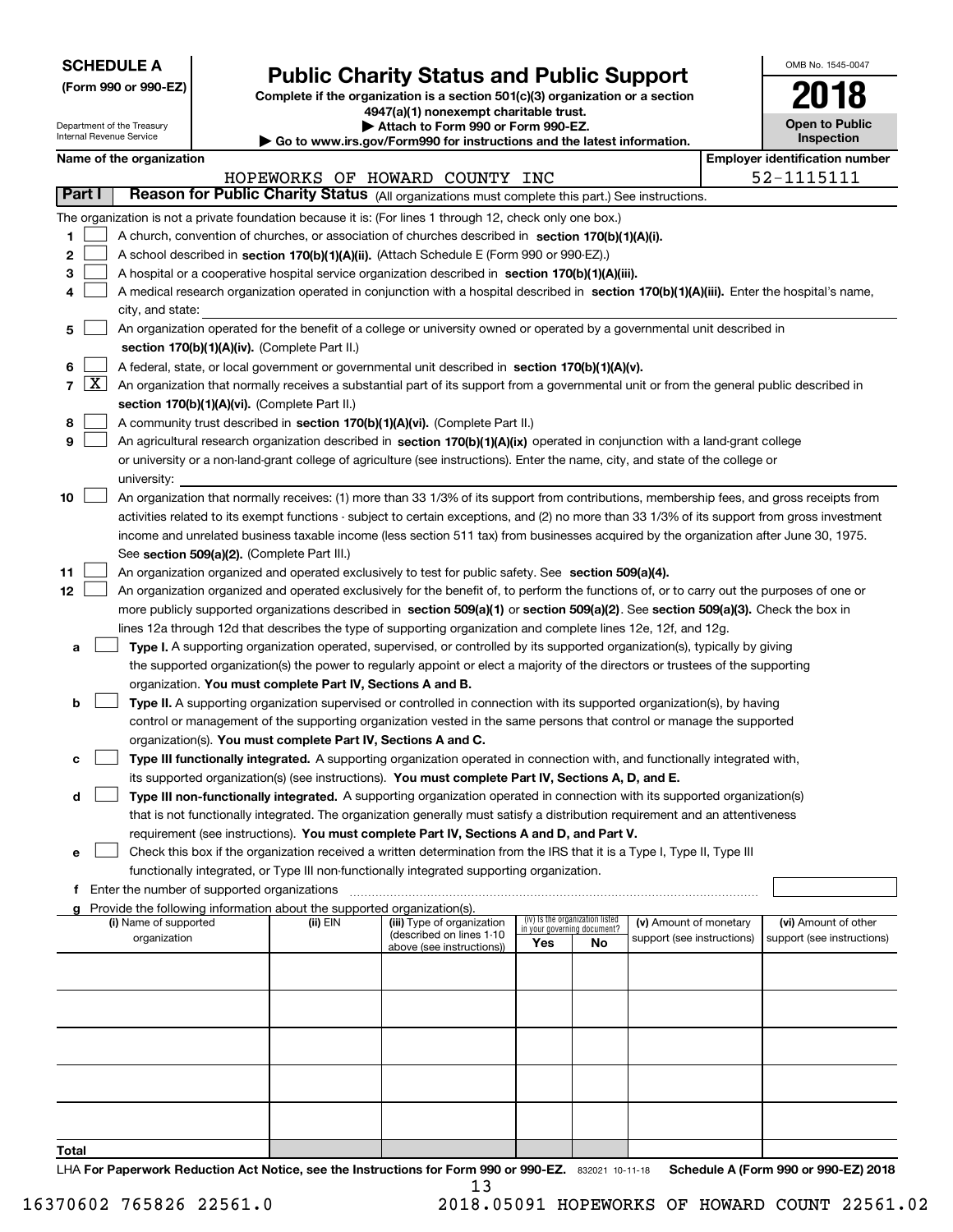### Schedule A (Form 990 or 990-EZ) 2018 Page HOPEWORKS OF HOWARD COUNTY INC 52-1115111

(Complete only if you checked the box on line 5, 7, or 8 of Part I or if the organization failed to qualify under Part III. If the organization fails to qualify under the tests listed below, please complete Part III.) **Part II** | Support Schedule for Organizations Described in Sections 170(b)(1)(A)(iv) and 170(b)(1)(A)(vi)

| Calendar year (or fiscal year beginning in) $\blacktriangleright$<br>(a) 2014<br>$(b)$ 2015<br>$(c)$ 2016<br>$(d)$ 2017<br>(e) 2018<br>(f) Total<br>1 Gifts, grants, contributions, and<br>membership fees received. (Do not<br>2522325.10758082.<br>1797911.<br>2163762.<br>2024655.<br>2249429.<br>include any "unusual grants.")<br>2 Tax revenues levied for the organ-<br>ization's benefit and either paid to<br>or expended on its behalf<br>3 The value of services or facilities<br>furnished by a governmental unit to<br>24,000.<br>24,000.<br>24,000.<br>$144, 462.$ 240, 462.<br>24,000.<br>the organization without charge<br>2666787.10998544.<br>2187762.<br>2048655.<br>2273429.<br>1821911.<br>4 Total. Add lines 1 through 3<br>5 The portion of total contributions<br>by each person (other than a<br>governmental unit or publicly<br>supported organization) included<br>on line 1 that exceeds 2% of the<br>amount shown on line 11,<br>column (f)<br>10998544.<br>6 Public support. Subtract line 5 from line 4.<br><b>Section B. Total Support</b><br>Calendar year (or fiscal year beginning in)<br>(a) 2014<br>$(b)$ 2015<br>$(c)$ 2016<br>$(d)$ 2017<br>(e) 2018<br>(f) Total<br>2666787.10998544.<br>1821911.<br>$\overline{2187762}$ .<br>2048655.<br>2273429.<br><b>7</b> Amounts from line 4<br>8 Gross income from interest,<br>dividends, payments received on<br>securities loans, rents, royalties,<br>28.<br>709.<br>3,592.<br>4,329.<br>and income from similar sources<br><b>9</b> Net income from unrelated business<br>activities, whether or not the<br>business is regularly carried on<br>10 Other income. Do not include gain<br>or loss from the sale of capital<br>1,647.<br>6,380.<br>1,276.<br>370.<br>9,673.<br>assets (Explain in Part VI.)<br>11012546.<br>11 Total support. Add lines 7 through 10 |
|----------------------------------------------------------------------------------------------------------------------------------------------------------------------------------------------------------------------------------------------------------------------------------------------------------------------------------------------------------------------------------------------------------------------------------------------------------------------------------------------------------------------------------------------------------------------------------------------------------------------------------------------------------------------------------------------------------------------------------------------------------------------------------------------------------------------------------------------------------------------------------------------------------------------------------------------------------------------------------------------------------------------------------------------------------------------------------------------------------------------------------------------------------------------------------------------------------------------------------------------------------------------------------------------------------------------------------------------------------------------------------------------------------------------------------------------------------------------------------------------------------------------------------------------------------------------------------------------------------------------------------------------------------------------------------------------------------------------------------------------------------------------------------------------------------------------------------------------------------|
|                                                                                                                                                                                                                                                                                                                                                                                                                                                                                                                                                                                                                                                                                                                                                                                                                                                                                                                                                                                                                                                                                                                                                                                                                                                                                                                                                                                                                                                                                                                                                                                                                                                                                                                                                                                                                                                          |
|                                                                                                                                                                                                                                                                                                                                                                                                                                                                                                                                                                                                                                                                                                                                                                                                                                                                                                                                                                                                                                                                                                                                                                                                                                                                                                                                                                                                                                                                                                                                                                                                                                                                                                                                                                                                                                                          |
|                                                                                                                                                                                                                                                                                                                                                                                                                                                                                                                                                                                                                                                                                                                                                                                                                                                                                                                                                                                                                                                                                                                                                                                                                                                                                                                                                                                                                                                                                                                                                                                                                                                                                                                                                                                                                                                          |
|                                                                                                                                                                                                                                                                                                                                                                                                                                                                                                                                                                                                                                                                                                                                                                                                                                                                                                                                                                                                                                                                                                                                                                                                                                                                                                                                                                                                                                                                                                                                                                                                                                                                                                                                                                                                                                                          |
|                                                                                                                                                                                                                                                                                                                                                                                                                                                                                                                                                                                                                                                                                                                                                                                                                                                                                                                                                                                                                                                                                                                                                                                                                                                                                                                                                                                                                                                                                                                                                                                                                                                                                                                                                                                                                                                          |
|                                                                                                                                                                                                                                                                                                                                                                                                                                                                                                                                                                                                                                                                                                                                                                                                                                                                                                                                                                                                                                                                                                                                                                                                                                                                                                                                                                                                                                                                                                                                                                                                                                                                                                                                                                                                                                                          |
|                                                                                                                                                                                                                                                                                                                                                                                                                                                                                                                                                                                                                                                                                                                                                                                                                                                                                                                                                                                                                                                                                                                                                                                                                                                                                                                                                                                                                                                                                                                                                                                                                                                                                                                                                                                                                                                          |
|                                                                                                                                                                                                                                                                                                                                                                                                                                                                                                                                                                                                                                                                                                                                                                                                                                                                                                                                                                                                                                                                                                                                                                                                                                                                                                                                                                                                                                                                                                                                                                                                                                                                                                                                                                                                                                                          |
|                                                                                                                                                                                                                                                                                                                                                                                                                                                                                                                                                                                                                                                                                                                                                                                                                                                                                                                                                                                                                                                                                                                                                                                                                                                                                                                                                                                                                                                                                                                                                                                                                                                                                                                                                                                                                                                          |
|                                                                                                                                                                                                                                                                                                                                                                                                                                                                                                                                                                                                                                                                                                                                                                                                                                                                                                                                                                                                                                                                                                                                                                                                                                                                                                                                                                                                                                                                                                                                                                                                                                                                                                                                                                                                                                                          |
|                                                                                                                                                                                                                                                                                                                                                                                                                                                                                                                                                                                                                                                                                                                                                                                                                                                                                                                                                                                                                                                                                                                                                                                                                                                                                                                                                                                                                                                                                                                                                                                                                                                                                                                                                                                                                                                          |
|                                                                                                                                                                                                                                                                                                                                                                                                                                                                                                                                                                                                                                                                                                                                                                                                                                                                                                                                                                                                                                                                                                                                                                                                                                                                                                                                                                                                                                                                                                                                                                                                                                                                                                                                                                                                                                                          |
|                                                                                                                                                                                                                                                                                                                                                                                                                                                                                                                                                                                                                                                                                                                                                                                                                                                                                                                                                                                                                                                                                                                                                                                                                                                                                                                                                                                                                                                                                                                                                                                                                                                                                                                                                                                                                                                          |
|                                                                                                                                                                                                                                                                                                                                                                                                                                                                                                                                                                                                                                                                                                                                                                                                                                                                                                                                                                                                                                                                                                                                                                                                                                                                                                                                                                                                                                                                                                                                                                                                                                                                                                                                                                                                                                                          |
|                                                                                                                                                                                                                                                                                                                                                                                                                                                                                                                                                                                                                                                                                                                                                                                                                                                                                                                                                                                                                                                                                                                                                                                                                                                                                                                                                                                                                                                                                                                                                                                                                                                                                                                                                                                                                                                          |
|                                                                                                                                                                                                                                                                                                                                                                                                                                                                                                                                                                                                                                                                                                                                                                                                                                                                                                                                                                                                                                                                                                                                                                                                                                                                                                                                                                                                                                                                                                                                                                                                                                                                                                                                                                                                                                                          |
|                                                                                                                                                                                                                                                                                                                                                                                                                                                                                                                                                                                                                                                                                                                                                                                                                                                                                                                                                                                                                                                                                                                                                                                                                                                                                                                                                                                                                                                                                                                                                                                                                                                                                                                                                                                                                                                          |
|                                                                                                                                                                                                                                                                                                                                                                                                                                                                                                                                                                                                                                                                                                                                                                                                                                                                                                                                                                                                                                                                                                                                                                                                                                                                                                                                                                                                                                                                                                                                                                                                                                                                                                                                                                                                                                                          |
|                                                                                                                                                                                                                                                                                                                                                                                                                                                                                                                                                                                                                                                                                                                                                                                                                                                                                                                                                                                                                                                                                                                                                                                                                                                                                                                                                                                                                                                                                                                                                                                                                                                                                                                                                                                                                                                          |
|                                                                                                                                                                                                                                                                                                                                                                                                                                                                                                                                                                                                                                                                                                                                                                                                                                                                                                                                                                                                                                                                                                                                                                                                                                                                                                                                                                                                                                                                                                                                                                                                                                                                                                                                                                                                                                                          |
|                                                                                                                                                                                                                                                                                                                                                                                                                                                                                                                                                                                                                                                                                                                                                                                                                                                                                                                                                                                                                                                                                                                                                                                                                                                                                                                                                                                                                                                                                                                                                                                                                                                                                                                                                                                                                                                          |
|                                                                                                                                                                                                                                                                                                                                                                                                                                                                                                                                                                                                                                                                                                                                                                                                                                                                                                                                                                                                                                                                                                                                                                                                                                                                                                                                                                                                                                                                                                                                                                                                                                                                                                                                                                                                                                                          |
|                                                                                                                                                                                                                                                                                                                                                                                                                                                                                                                                                                                                                                                                                                                                                                                                                                                                                                                                                                                                                                                                                                                                                                                                                                                                                                                                                                                                                                                                                                                                                                                                                                                                                                                                                                                                                                                          |
|                                                                                                                                                                                                                                                                                                                                                                                                                                                                                                                                                                                                                                                                                                                                                                                                                                                                                                                                                                                                                                                                                                                                                                                                                                                                                                                                                                                                                                                                                                                                                                                                                                                                                                                                                                                                                                                          |
|                                                                                                                                                                                                                                                                                                                                                                                                                                                                                                                                                                                                                                                                                                                                                                                                                                                                                                                                                                                                                                                                                                                                                                                                                                                                                                                                                                                                                                                                                                                                                                                                                                                                                                                                                                                                                                                          |
|                                                                                                                                                                                                                                                                                                                                                                                                                                                                                                                                                                                                                                                                                                                                                                                                                                                                                                                                                                                                                                                                                                                                                                                                                                                                                                                                                                                                                                                                                                                                                                                                                                                                                                                                                                                                                                                          |
|                                                                                                                                                                                                                                                                                                                                                                                                                                                                                                                                                                                                                                                                                                                                                                                                                                                                                                                                                                                                                                                                                                                                                                                                                                                                                                                                                                                                                                                                                                                                                                                                                                                                                                                                                                                                                                                          |
|                                                                                                                                                                                                                                                                                                                                                                                                                                                                                                                                                                                                                                                                                                                                                                                                                                                                                                                                                                                                                                                                                                                                                                                                                                                                                                                                                                                                                                                                                                                                                                                                                                                                                                                                                                                                                                                          |
|                                                                                                                                                                                                                                                                                                                                                                                                                                                                                                                                                                                                                                                                                                                                                                                                                                                                                                                                                                                                                                                                                                                                                                                                                                                                                                                                                                                                                                                                                                                                                                                                                                                                                                                                                                                                                                                          |
|                                                                                                                                                                                                                                                                                                                                                                                                                                                                                                                                                                                                                                                                                                                                                                                                                                                                                                                                                                                                                                                                                                                                                                                                                                                                                                                                                                                                                                                                                                                                                                                                                                                                                                                                                                                                                                                          |
|                                                                                                                                                                                                                                                                                                                                                                                                                                                                                                                                                                                                                                                                                                                                                                                                                                                                                                                                                                                                                                                                                                                                                                                                                                                                                                                                                                                                                                                                                                                                                                                                                                                                                                                                                                                                                                                          |
|                                                                                                                                                                                                                                                                                                                                                                                                                                                                                                                                                                                                                                                                                                                                                                                                                                                                                                                                                                                                                                                                                                                                                                                                                                                                                                                                                                                                                                                                                                                                                                                                                                                                                                                                                                                                                                                          |
|                                                                                                                                                                                                                                                                                                                                                                                                                                                                                                                                                                                                                                                                                                                                                                                                                                                                                                                                                                                                                                                                                                                                                                                                                                                                                                                                                                                                                                                                                                                                                                                                                                                                                                                                                                                                                                                          |
| 28,064.<br>12                                                                                                                                                                                                                                                                                                                                                                                                                                                                                                                                                                                                                                                                                                                                                                                                                                                                                                                                                                                                                                                                                                                                                                                                                                                                                                                                                                                                                                                                                                                                                                                                                                                                                                                                                                                                                                            |
| 12 Gross receipts from related activities, etc. (see instructions)                                                                                                                                                                                                                                                                                                                                                                                                                                                                                                                                                                                                                                                                                                                                                                                                                                                                                                                                                                                                                                                                                                                                                                                                                                                                                                                                                                                                                                                                                                                                                                                                                                                                                                                                                                                       |
| 13 First five years. If the Form 990 is for the organization's first, second, third, fourth, or fifth tax year as a section 501(c)(3)                                                                                                                                                                                                                                                                                                                                                                                                                                                                                                                                                                                                                                                                                                                                                                                                                                                                                                                                                                                                                                                                                                                                                                                                                                                                                                                                                                                                                                                                                                                                                                                                                                                                                                                    |
| organization, check this box and stop here<br>Section C. Computation of Public Support Percentage                                                                                                                                                                                                                                                                                                                                                                                                                                                                                                                                                                                                                                                                                                                                                                                                                                                                                                                                                                                                                                                                                                                                                                                                                                                                                                                                                                                                                                                                                                                                                                                                                                                                                                                                                        |
| 99.87<br>14                                                                                                                                                                                                                                                                                                                                                                                                                                                                                                                                                                                                                                                                                                                                                                                                                                                                                                                                                                                                                                                                                                                                                                                                                                                                                                                                                                                                                                                                                                                                                                                                                                                                                                                                                                                                                                              |
| $\frac{9}{6}$<br>14 Public support percentage for 2018 (line 6, column (f) divided by line 11, column (f) <i>mummumumum</i><br>99.74<br>15                                                                                                                                                                                                                                                                                                                                                                                                                                                                                                                                                                                                                                                                                                                                                                                                                                                                                                                                                                                                                                                                                                                                                                                                                                                                                                                                                                                                                                                                                                                                                                                                                                                                                                               |
| %                                                                                                                                                                                                                                                                                                                                                                                                                                                                                                                                                                                                                                                                                                                                                                                                                                                                                                                                                                                                                                                                                                                                                                                                                                                                                                                                                                                                                                                                                                                                                                                                                                                                                                                                                                                                                                                        |
| 16a 33 1/3% support test - 2018. If the organization did not check the box on line 13, and line 14 is 33 1/3% or more, check this box and<br>$\blacktriangleright$ $\vert$ X                                                                                                                                                                                                                                                                                                                                                                                                                                                                                                                                                                                                                                                                                                                                                                                                                                                                                                                                                                                                                                                                                                                                                                                                                                                                                                                                                                                                                                                                                                                                                                                                                                                                             |
| stop here. The organization qualifies as a publicly supported organization                                                                                                                                                                                                                                                                                                                                                                                                                                                                                                                                                                                                                                                                                                                                                                                                                                                                                                                                                                                                                                                                                                                                                                                                                                                                                                                                                                                                                                                                                                                                                                                                                                                                                                                                                                               |
| b 33 1/3% support test - 2017. If the organization did not check a box on line 13 or 16a, and line 15 is 33 1/3% or more, check this box                                                                                                                                                                                                                                                                                                                                                                                                                                                                                                                                                                                                                                                                                                                                                                                                                                                                                                                                                                                                                                                                                                                                                                                                                                                                                                                                                                                                                                                                                                                                                                                                                                                                                                                 |
| and stop here. The organization qualifies as a publicly supported organization                                                                                                                                                                                                                                                                                                                                                                                                                                                                                                                                                                                                                                                                                                                                                                                                                                                                                                                                                                                                                                                                                                                                                                                                                                                                                                                                                                                                                                                                                                                                                                                                                                                                                                                                                                           |
| 17a 10% -facts-and-circumstances test - 2018. If the organization did not check a box on line 13, 16a, or 16b, and line 14 is 10% or more,                                                                                                                                                                                                                                                                                                                                                                                                                                                                                                                                                                                                                                                                                                                                                                                                                                                                                                                                                                                                                                                                                                                                                                                                                                                                                                                                                                                                                                                                                                                                                                                                                                                                                                               |
| and if the organization meets the "facts-and-circumstances" test, check this box and stop here. Explain in Part VI how the organization                                                                                                                                                                                                                                                                                                                                                                                                                                                                                                                                                                                                                                                                                                                                                                                                                                                                                                                                                                                                                                                                                                                                                                                                                                                                                                                                                                                                                                                                                                                                                                                                                                                                                                                  |
| meets the "facts-and-circumstances" test. The organization qualifies as a publicly supported organization                                                                                                                                                                                                                                                                                                                                                                                                                                                                                                                                                                                                                                                                                                                                                                                                                                                                                                                                                                                                                                                                                                                                                                                                                                                                                                                                                                                                                                                                                                                                                                                                                                                                                                                                                |
| <b>b 10% -facts-and-circumstances test - 2017.</b> If the organization did not check a box on line 13, 16a, 16b, or 17a, and line 15 is 10% or                                                                                                                                                                                                                                                                                                                                                                                                                                                                                                                                                                                                                                                                                                                                                                                                                                                                                                                                                                                                                                                                                                                                                                                                                                                                                                                                                                                                                                                                                                                                                                                                                                                                                                           |
| more, and if the organization meets the "facts-and-circumstances" test, check this box and stop here. Explain in Part VI how the                                                                                                                                                                                                                                                                                                                                                                                                                                                                                                                                                                                                                                                                                                                                                                                                                                                                                                                                                                                                                                                                                                                                                                                                                                                                                                                                                                                                                                                                                                                                                                                                                                                                                                                         |
| organization meets the "facts-and-circumstances" test. The organization qualifies as a publicly supported organization                                                                                                                                                                                                                                                                                                                                                                                                                                                                                                                                                                                                                                                                                                                                                                                                                                                                                                                                                                                                                                                                                                                                                                                                                                                                                                                                                                                                                                                                                                                                                                                                                                                                                                                                   |
| 18 Private foundation. If the organization did not check a box on line 13, 16a, 16b, 17a, or 17b, check this box and see instructions<br>Schedule A (Form 990 or 990-F7) 2018                                                                                                                                                                                                                                                                                                                                                                                                                                                                                                                                                                                                                                                                                                                                                                                                                                                                                                                                                                                                                                                                                                                                                                                                                                                                                                                                                                                                                                                                                                                                                                                                                                                                            |

**Schedule A (Form 990 or 990-EZ) 2018**

832022 10-11-18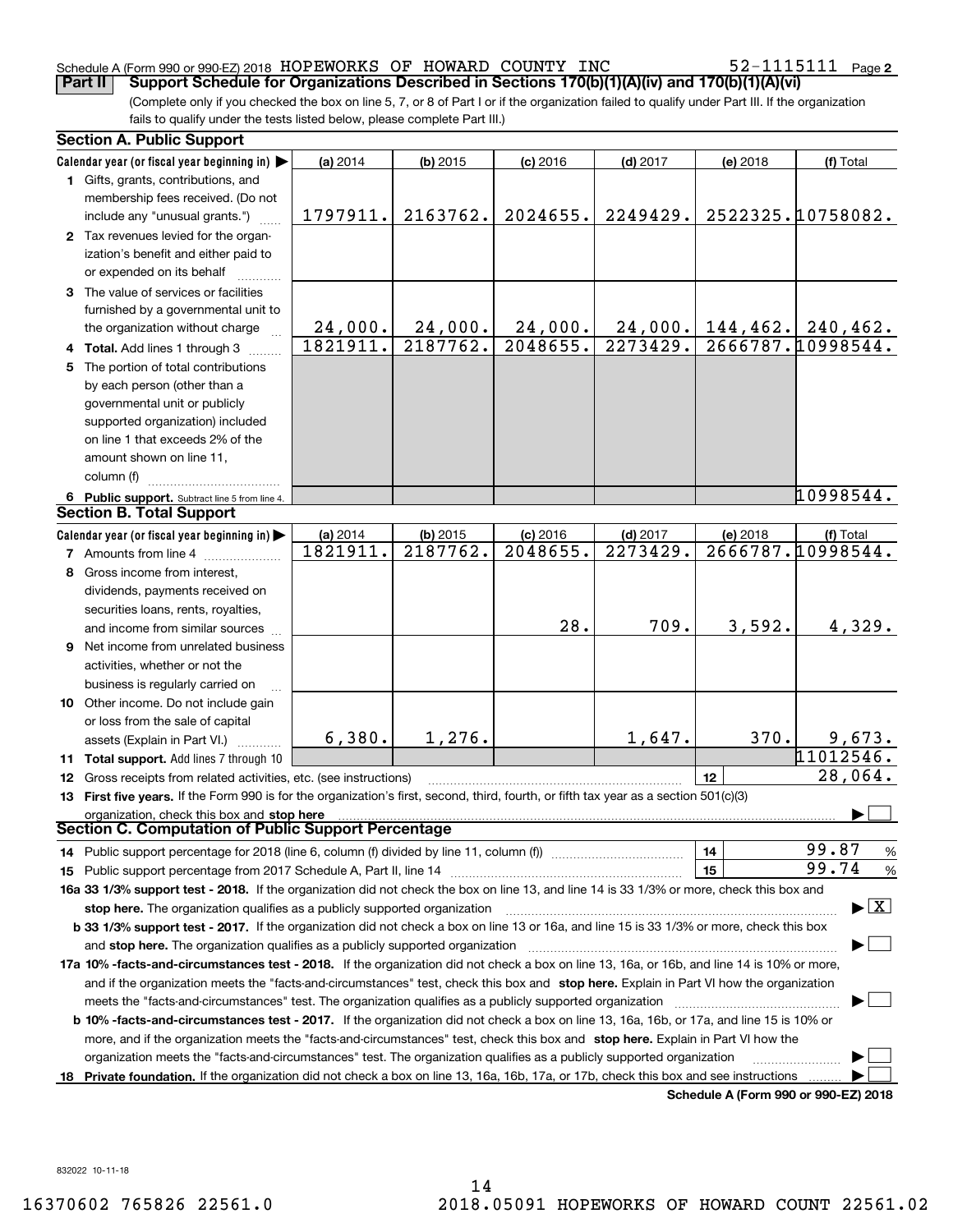#### Schedule A (Form 990 or 990-EZ) 2018 Page HOPEWORKS OF HOWARD COUNTY INC 52-1115111 **Part III Support Schedule for Organizations Described in Section 509(a)(2)**

(Complete only if you checked the box on line 10 of Part I or if the organization failed to qualify under Part II. If the organization fails to qualify under the tests listed below, please complete Part II.)

|    | <b>Section A. Public Support</b>                                                                                                                                                                                                                                   |          |            |            |            |          |                                           |
|----|--------------------------------------------------------------------------------------------------------------------------------------------------------------------------------------------------------------------------------------------------------------------|----------|------------|------------|------------|----------|-------------------------------------------|
|    | Calendar year (or fiscal year beginning in) $\blacktriangleright$                                                                                                                                                                                                  | (a) 2014 | (b) 2015   | $(c)$ 2016 | $(d)$ 2017 | (e) 2018 | (f) Total                                 |
|    | 1 Gifts, grants, contributions, and                                                                                                                                                                                                                                |          |            |            |            |          |                                           |
|    | membership fees received. (Do not                                                                                                                                                                                                                                  |          |            |            |            |          |                                           |
|    | include any "unusual grants.")                                                                                                                                                                                                                                     |          |            |            |            |          |                                           |
|    | <b>2</b> Gross receipts from admissions,<br>merchandise sold or services per-<br>formed, or facilities furnished in<br>any activity that is related to the<br>organization's tax-exempt purpose                                                                    |          |            |            |            |          |                                           |
|    | 3 Gross receipts from activities that<br>are not an unrelated trade or bus-                                                                                                                                                                                        |          |            |            |            |          |                                           |
|    | iness under section 513                                                                                                                                                                                                                                            |          |            |            |            |          |                                           |
|    | 4 Tax revenues levied for the organ-<br>ization's benefit and either paid to                                                                                                                                                                                       |          |            |            |            |          |                                           |
|    | or expended on its behalf                                                                                                                                                                                                                                          |          |            |            |            |          |                                           |
|    | 5 The value of services or facilities<br>furnished by a governmental unit to                                                                                                                                                                                       |          |            |            |            |          |                                           |
|    | the organization without charge                                                                                                                                                                                                                                    |          |            |            |            |          |                                           |
|    | <b>6 Total.</b> Add lines 1 through 5                                                                                                                                                                                                                              |          |            |            |            |          |                                           |
|    | 7a Amounts included on lines 1, 2, and<br>3 received from disqualified persons                                                                                                                                                                                     |          |            |            |            |          |                                           |
|    | <b>b</b> Amounts included on lines 2 and 3 received<br>from other than disqualified persons that<br>exceed the greater of \$5,000 or 1% of the<br>amount on line 13 for the year                                                                                   |          |            |            |            |          |                                           |
|    | c Add lines 7a and 7b                                                                                                                                                                                                                                              |          |            |            |            |          |                                           |
|    | 8 Public support. (Subtract line 7c from line 6.)<br><b>Section B. Total Support</b>                                                                                                                                                                               |          |            |            |            |          |                                           |
|    | Calendar year (or fiscal year beginning in)                                                                                                                                                                                                                        | (a) 2014 | $(b)$ 2015 | $(c)$ 2016 | $(d)$ 2017 | (e) 2018 | (f) Total                                 |
|    | 9 Amounts from line 6                                                                                                                                                                                                                                              |          |            |            |            |          |                                           |
|    | <b>10a</b> Gross income from interest,<br>dividends, payments received on<br>securities loans, rents, royalties,<br>and income from similar sources                                                                                                                |          |            |            |            |          |                                           |
|    | <b>b</b> Unrelated business taxable income<br>(less section 511 taxes) from businesses                                                                                                                                                                             |          |            |            |            |          |                                           |
|    | acquired after June 30, 1975                                                                                                                                                                                                                                       |          |            |            |            |          |                                           |
|    | c Add lines 10a and 10b                                                                                                                                                                                                                                            |          |            |            |            |          |                                           |
|    | 11 Net income from unrelated business<br>activities not included in line 10b,<br>whether or not the business is<br>regularly carried on                                                                                                                            |          |            |            |            |          |                                           |
|    | <b>12</b> Other income. Do not include gain<br>or loss from the sale of capital<br>assets (Explain in Part VI.)                                                                                                                                                    |          |            |            |            |          |                                           |
|    | 13 Total support. (Add lines 9, 10c, 11, and 12.)                                                                                                                                                                                                                  |          |            |            |            |          |                                           |
|    | 14 First five years. If the Form 990 is for the organization's first, second, third, fourth, or fifth tax year as a section 501(c)(3) organization,                                                                                                                |          |            |            |            |          |                                           |
|    | check this box and stop here measurements and contact the contract of the contract of the contract of the contract of the contract of the contract of the contract of the contract of the contract of the contract of the cont                                     |          |            |            |            |          |                                           |
|    | <b>Section C. Computation of Public Support Percentage</b>                                                                                                                                                                                                         |          |            |            |            |          |                                           |
|    |                                                                                                                                                                                                                                                                    |          |            |            |            | 15       | %                                         |
| 16 | Public support percentage from 2017 Schedule A, Part III, line 15                                                                                                                                                                                                  |          |            |            |            | 16       | %                                         |
|    | <b>Section D. Computation of Investment Income Percentage</b>                                                                                                                                                                                                      |          |            |            |            |          |                                           |
|    | 17 Investment income percentage for 2018 (line 10c, column (f), divided by line 13, column (f))                                                                                                                                                                    |          |            |            |            | 17<br>18 | %                                         |
|    | 18 Investment income percentage from 2017 Schedule A, Part III, line 17<br>19a 33 1/3% support tests - 2018. If the organization did not check the box on line 14, and line 15 is more than 33 1/3%, and line 17 is not                                            |          |            |            |            |          | %                                         |
|    |                                                                                                                                                                                                                                                                    |          |            |            |            |          |                                           |
|    | more than 33 1/3%, check this box and stop here. The organization qualifies as a publicly supported organization                                                                                                                                                   |          |            |            |            |          |                                           |
|    | <b>b 33 1/3% support tests - 2017.</b> If the organization did not check a box on line 14 or line 19a, and line 16 is more than 33 1/3%, and                                                                                                                       |          |            |            |            |          |                                           |
|    | line 18 is not more than 33 1/3%, check this box and stop here. The organization qualifies as a publicly supported organization<br><b>Private foundation.</b> If the organization did not check a box on line 14, 19a, or 19b, check this box and see instructions |          |            |            |            |          |                                           |
| 20 | 832023 10-11-18                                                                                                                                                                                                                                                    |          |            |            |            |          | .<br>Schedule A (Form 990 or 990-EZ) 2018 |
|    |                                                                                                                                                                                                                                                                    |          | 15         |            |            |          |                                           |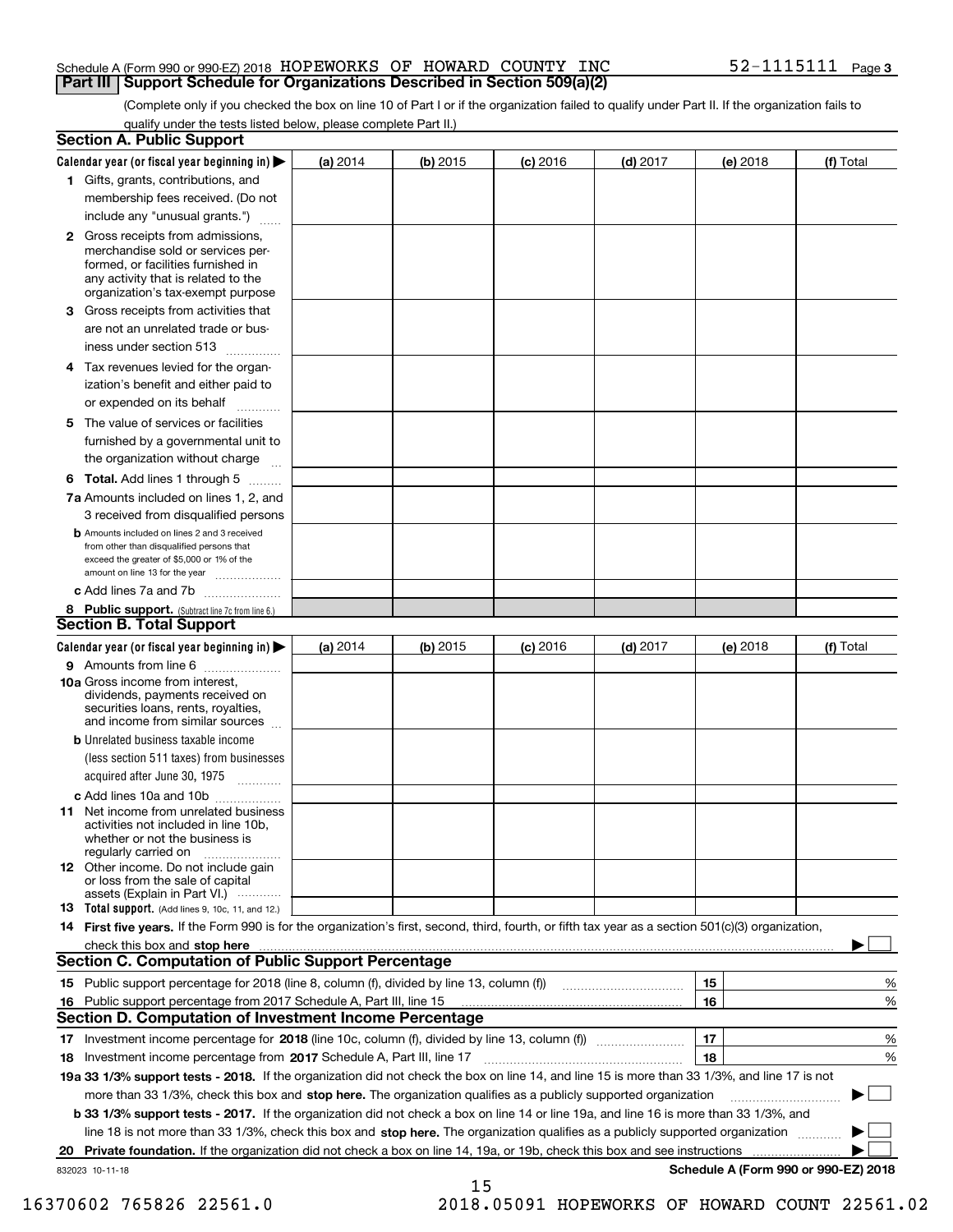### Schedule A (Form 990 or 990-EZ) 2018 Page HOPEWORKS OF HOWARD COUNTY INC 52-1115111

# **Part IV Supporting Organizations**

(Complete only if you checked a box in line 12 on Part I. If you checked 12a of Part I, complete Sections A and B. If you checked 12b of Part I, complete Sections A and C. If you checked 12c of Part I, complete Sections A, D, and E. If you checked 12d of Part I, complete Sections A and D, and complete Part V.)

#### **Section A. All Supporting Organizations**

- **1** Are all of the organization's supported organizations listed by name in the organization's governing documents? If "No," describe in **Part VI** how the supported organizations are designated. If designated by *class or purpose, describe the designation. If historic and continuing relationship, explain.*
- **2** Did the organization have any supported organization that does not have an IRS determination of status under section 509(a)(1) or (2)? If "Yes," explain in Part VI how the organization determined that the supported *organization was described in section 509(a)(1) or (2).*
- **3a** Did the organization have a supported organization described in section 501(c)(4), (5), or (6)? If "Yes," answer *(b) and (c) below.*
- **b** Did the organization confirm that each supported organization qualified under section 501(c)(4), (5), or (6) and satisfied the public support tests under section 509(a)(2)? If "Yes," describe in **Part VI** when and how the *organization made the determination.*
- **c**Did the organization ensure that all support to such organizations was used exclusively for section 170(c)(2)(B) purposes? If "Yes," explain in **Part VI** what controls the organization put in place to ensure such use.
- **4a***If* Was any supported organization not organized in the United States ("foreign supported organization")? *"Yes," and if you checked 12a or 12b in Part I, answer (b) and (c) below.*
- **b** Did the organization have ultimate control and discretion in deciding whether to make grants to the foreign supported organization? If "Yes," describe in **Part VI** how the organization had such control and discretion *despite being controlled or supervised by or in connection with its supported organizations.*
- **c** Did the organization support any foreign supported organization that does not have an IRS determination under sections 501(c)(3) and 509(a)(1) or (2)? If "Yes," explain in **Part VI** what controls the organization used *to ensure that all support to the foreign supported organization was used exclusively for section 170(c)(2)(B) purposes.*
- **5a** Did the organization add, substitute, or remove any supported organizations during the tax year? If "Yes," answer (b) and (c) below (if applicable). Also, provide detail in **Part VI,** including (i) the names and EIN *numbers of the supported organizations added, substituted, or removed; (ii) the reasons for each such action; (iii) the authority under the organization's organizing document authorizing such action; and (iv) how the action was accomplished (such as by amendment to the organizing document).*
- **b** Type I or Type II only. Was any added or substituted supported organization part of a class already designated in the organization's organizing document?
- **cSubstitutions only.**  Was the substitution the result of an event beyond the organization's control?
- **6** Did the organization provide support (whether in the form of grants or the provision of services or facilities) to **Part VI.** *If "Yes," provide detail in* support or benefit one or more of the filing organization's supported organizations? anyone other than (i) its supported organizations, (ii) individuals that are part of the charitable class benefited by one or more of its supported organizations, or (iii) other supporting organizations that also
- **7**Did the organization provide a grant, loan, compensation, or other similar payment to a substantial contributor *If "Yes," complete Part I of Schedule L (Form 990 or 990-EZ).* regard to a substantial contributor? (as defined in section 4958(c)(3)(C)), a family member of a substantial contributor, or a 35% controlled entity with
- **8** Did the organization make a loan to a disqualified person (as defined in section 4958) not described in line 7? *If "Yes," complete Part I of Schedule L (Form 990 or 990-EZ).*
- **9a** Was the organization controlled directly or indirectly at any time during the tax year by one or more in section 509(a)(1) or (2))? If "Yes," *provide detail in* <code>Part VI.</code> disqualified persons as defined in section 4946 (other than foundation managers and organizations described
- **b** Did one or more disqualified persons (as defined in line 9a) hold a controlling interest in any entity in which the supporting organization had an interest? If "Yes," provide detail in P**art VI**.
- **c**Did a disqualified person (as defined in line 9a) have an ownership interest in, or derive any personal benefit from, assets in which the supporting organization also had an interest? If "Yes," provide detail in P**art VI.**
- **10a** Was the organization subject to the excess business holdings rules of section 4943 because of section supporting organizations)? If "Yes," answer 10b below. 4943(f) (regarding certain Type II supporting organizations, and all Type III non-functionally integrated
- **b** Did the organization have any excess business holdings in the tax year? (Use Schedule C, Form 4720, to *determine whether the organization had excess business holdings.)*

16

832024 10-11-18

**10a**

**10b**

**YesNo**

**1**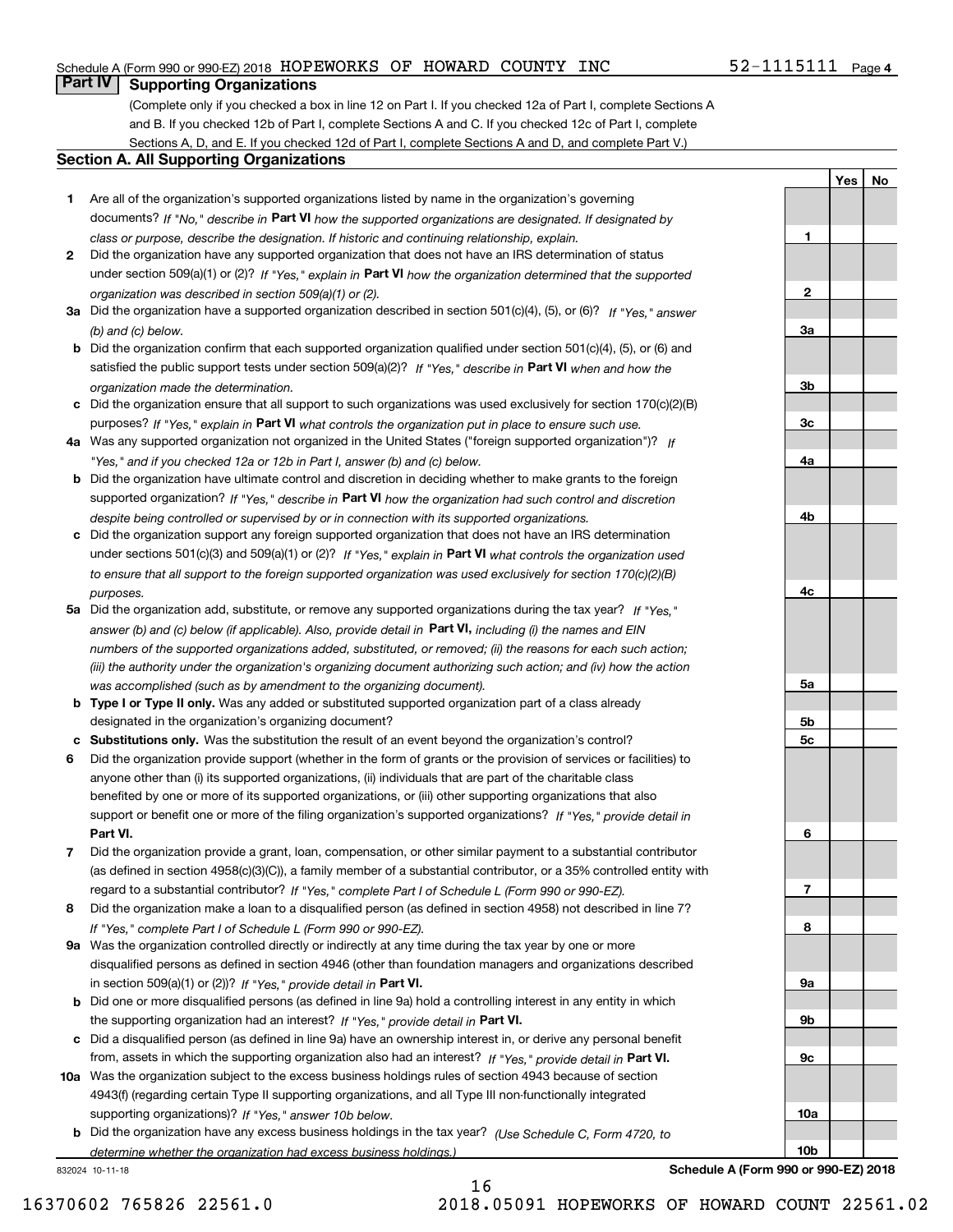#### Schedule A (Form 990 or 990-EZ) 2018 HOPEWORKS OF HOWARD COUNTY INC 52-III5III Page HOPEWORKS OF HOWARD COUNTY INC 52-1115111

|    | Part IV<br><b>Supporting Organizations (continued)</b>                                                                            |              |     |    |
|----|-----------------------------------------------------------------------------------------------------------------------------------|--------------|-----|----|
|    |                                                                                                                                   |              | Yes | No |
| 11 | Has the organization accepted a gift or contribution from any of the following persons?                                           |              |     |    |
|    | a A person who directly or indirectly controls, either alone or together with persons described in (b) and (c)                    |              |     |    |
|    | below, the governing body of a supported organization?                                                                            | 11a          |     |    |
|    | <b>b</b> A family member of a person described in (a) above?                                                                      | 11b          |     |    |
|    | c A 35% controlled entity of a person described in (a) or (b) above? If "Yes" to a, b, or c, provide detail in Part VI.           | 11c          |     |    |
|    | <b>Section B. Type I Supporting Organizations</b>                                                                                 |              |     |    |
|    |                                                                                                                                   |              | Yes | No |
| 1  | Did the directors, trustees, or membership of one or more supported organizations have the power to                               |              |     |    |
|    | regularly appoint or elect at least a majority of the organization's directors or trustees at all times during the                |              |     |    |
|    | tax year? If "No," describe in Part VI how the supported organization(s) effectively operated, supervised, or                     |              |     |    |
|    | controlled the organization's activities. If the organization had more than one supported organization,                           |              |     |    |
|    | describe how the powers to appoint and/or remove directors or trustees were allocated among the supported                         |              |     |    |
|    | organizations and what conditions or restrictions, if any, applied to such powers during the tax year.                            | 1            |     |    |
| 2  | Did the organization operate for the benefit of any supported organization other than the supported                               |              |     |    |
|    | organization(s) that operated, supervised, or controlled the supporting organization? If "Yes," explain in                        |              |     |    |
|    | Part VI how providing such benefit carried out the purposes of the supported organization(s) that operated,                       |              |     |    |
|    | supervised, or controlled the supporting organization.                                                                            | 2            |     |    |
|    | <b>Section C. Type II Supporting Organizations</b>                                                                                |              |     |    |
|    |                                                                                                                                   |              | Yes | No |
| 1  | Were a majority of the organization's directors or trustees during the tax year also a majority of the directors                  |              |     |    |
|    | or trustees of each of the organization's supported organization(s)? If "No," describe in Part VI how control                     |              |     |    |
|    | or management of the supporting organization was vested in the same persons that controlled or managed                            |              |     |    |
|    | the supported organization(s).                                                                                                    | 1            |     |    |
|    | <b>Section D. All Type III Supporting Organizations</b>                                                                           |              |     |    |
|    |                                                                                                                                   |              | Yes | No |
| 1  | Did the organization provide to each of its supported organizations, by the last day of the fifth month of the                    |              |     |    |
|    | organization's tax year, (i) a written notice describing the type and amount of support provided during the prior tax             |              |     |    |
|    | year, (ii) a copy of the Form 990 that was most recently filed as of the date of notification, and (iii) copies of the            |              |     |    |
|    | organization's governing documents in effect on the date of notification, to the extent not previously provided?                  | 1            |     |    |
| 2  | Were any of the organization's officers, directors, or trustees either (i) appointed or elected by the supported                  |              |     |    |
|    | organization(s) or (ii) serving on the governing body of a supported organization? If "No," explain in Part VI how                |              |     |    |
|    | the organization maintained a close and continuous working relationship with the supported organization(s).                       | $\mathbf{2}$ |     |    |
| 3  | By reason of the relationship described in (2), did the organization's supported organizations have a                             |              |     |    |
|    | significant voice in the organization's investment policies and in directing the use of the organization's                        |              |     |    |
|    | income or assets at all times during the tax year? If "Yes," describe in Part VI the role the organization's                      |              |     |    |
|    | supported organizations played in this regard.                                                                                    | 3            |     |    |
|    | Section E. Type III Functionally Integrated Supporting Organizations                                                              |              |     |    |
| 1  | Check the box next to the method that the organization used to satisfy the Integral Part Test during the year (see instructions). |              |     |    |
| a  | The organization satisfied the Activities Test. Complete line 2 below.                                                            |              |     |    |
| b  | The organization is the parent of each of its supported organizations. Complete line 3 below.                                     |              |     |    |
| C  | The organization supported a governmental entity. Describe in Part VI how you supported a government entity (see instructions),   |              |     |    |
| 2  | Activities Test. Answer (a) and (b) below.                                                                                        |              | Yes | No |
| a  | Did substantially all of the organization's activities during the tax year directly further the exempt purposes of                |              |     |    |
|    | the supported organization(s) to which the organization was responsive? If "Yes," then in Part VI identify                        |              |     |    |
|    | those supported organizations and explain how these activities directly furthered their exempt purposes,                          |              |     |    |
|    | how the organization was responsive to those supported organizations, and how the organization determined                         |              |     |    |
|    | that these activities constituted substantially all of its activities.                                                            | 2a           |     |    |
| b  | Did the activities described in (a) constitute activities that, but for the organization's involvement, one or more               |              |     |    |
|    | of the organization's supported organization(s) would have been engaged in? If "Yes," explain in Part VI the                      |              |     |    |
|    | reasons for the organization's position that its supported organization(s) would have engaged in these                            |              |     |    |
|    | activities but for the organization's involvement.                                                                                | 2b           |     |    |
| 3  | Parent of Supported Organizations. Answer (a) and (b) below.                                                                      |              |     |    |
| а  | Did the organization have the power to regularly appoint or elect a majority of the officers, directors, or                       |              |     |    |
|    | trustees of each of the supported organizations? Provide details in Part VI.                                                      | За           |     |    |
|    | <b>b</b> Did the organization exercise a substantial degree of direction over the policies, programs, and activities of each      |              |     |    |
|    | of its supported organizations? If "Yes," describe in Part VI the role played by the organization in this regard                  | Зb           |     |    |
|    | Schedule A (Form 990 or 990-EZ) 2018<br>832025 10-11-18                                                                           |              |     |    |

17

**Schedule A (Form 990 or 990-EZ) 2018**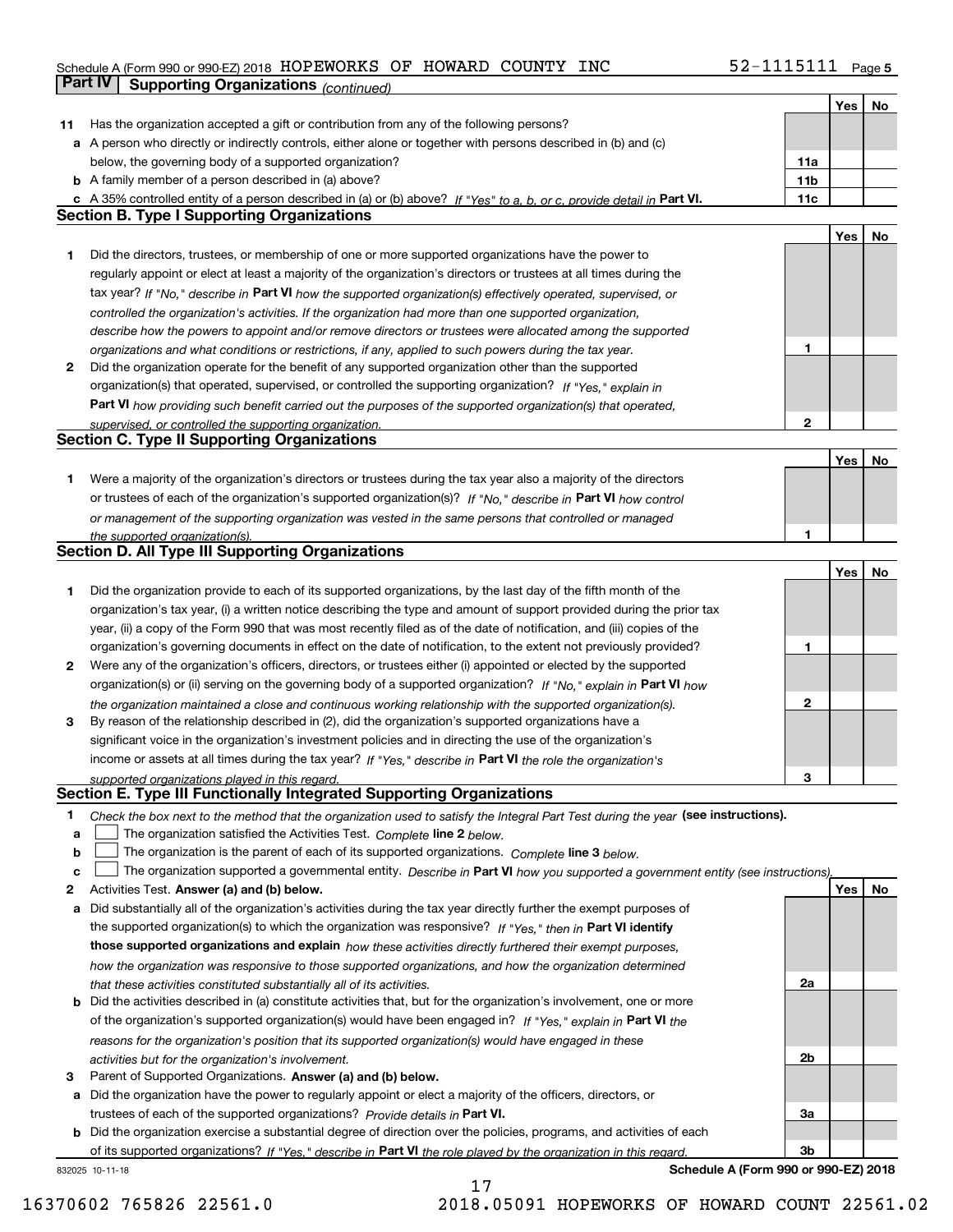| Schedule A (Form 990 or 990-EZ) 2018 HOPEWORKS OF HOWARD COUNTY INC                     |  | $52 - 1115111$ Page 6 |  |
|-----------------------------------------------------------------------------------------|--|-----------------------|--|
| <b>Part V</b>   Type III Non-Functionally Integrated 509(a)(3) Supporting Organizations |  |                       |  |

1 Check here if the organization satisfied the Integral Part Test as a qualifying trust on Nov. 20, 1970 (explain in Part VI.) See instructions. All other Type III non-functionally integrated supporting organizations must complete Sections A through E.

|              | Section A - Adjusted Net Income                                                                                                   |                | (A) Prior Year | (B) Current Year<br>(optional) |
|--------------|-----------------------------------------------------------------------------------------------------------------------------------|----------------|----------------|--------------------------------|
| 1.           | Net short-term capital gain                                                                                                       | $\mathbf{1}$   |                |                                |
| $\mathbf{2}$ | Recoveries of prior-year distributions                                                                                            | $\overline{2}$ |                |                                |
| 3            | Other gross income (see instructions)                                                                                             | 3              |                |                                |
| 4            | Add lines 1 through 3                                                                                                             | 4              |                |                                |
| 5            | Depreciation and depletion                                                                                                        | 5              |                |                                |
| 6            | Portion of operating expenses paid or incurred for production or                                                                  |                |                |                                |
|              | collection of gross income or for management, conservation, or                                                                    |                |                |                                |
|              | maintenance of property held for production of income (see instructions)                                                          | 6              |                |                                |
| 7            | Other expenses (see instructions)                                                                                                 | 7              |                |                                |
| 8            | <b>Adjusted Net Income</b> (subtract lines 5, 6, and 7 from line 4)                                                               | 8              |                |                                |
|              | <b>Section B - Minimum Asset Amount</b>                                                                                           |                | (A) Prior Year | (B) Current Year<br>(optional) |
| 1            | Aggregate fair market value of all non-exempt-use assets (see                                                                     |                |                |                                |
|              | instructions for short tax year or assets held for part of year):                                                                 |                |                |                                |
|              | <b>a</b> Average monthly value of securities                                                                                      | 1a             |                |                                |
|              | <b>b</b> Average monthly cash balances                                                                                            | 1b             |                |                                |
|              | c Fair market value of other non-exempt-use assets                                                                                | 1c             |                |                                |
|              | d Total (add lines 1a, 1b, and 1c)                                                                                                | 1d             |                |                                |
|              | <b>e</b> Discount claimed for blockage or other                                                                                   |                |                |                                |
|              | factors (explain in detail in Part VI):                                                                                           |                |                |                                |
| 2            | Acquisition indebtedness applicable to non-exempt-use assets                                                                      | $\mathbf 2$    |                |                                |
| 3            | Subtract line 2 from line 1d                                                                                                      | 3              |                |                                |
| 4            | Cash deemed held for exempt use. Enter 1-1/2% of line 3 (for greater amount,                                                      |                |                |                                |
|              | see instructions)                                                                                                                 | 4              |                |                                |
| 5            | Net value of non-exempt-use assets (subtract line 4 from line 3)                                                                  | 5              |                |                                |
| 6            | Multiply line 5 by .035                                                                                                           | 6              |                |                                |
| 7            | Recoveries of prior-year distributions                                                                                            | $\overline{7}$ |                |                                |
| 8            | Minimum Asset Amount (add line 7 to line 6)                                                                                       | 8              |                |                                |
|              | <b>Section C - Distributable Amount</b>                                                                                           |                |                | <b>Current Year</b>            |
| 1            | Adjusted net income for prior year (from Section A, line 8, Column A)                                                             | $\mathbf{1}$   |                |                                |
| 2            | Enter 85% of line 1                                                                                                               | $\overline{2}$ |                |                                |
| 3            | Minimum asset amount for prior year (from Section B, line 8, Column A)                                                            | 3              |                |                                |
| 4            | Enter greater of line 2 or line 3                                                                                                 | 4              |                |                                |
| 5            | Income tax imposed in prior year                                                                                                  | 5              |                |                                |
| 6            | <b>Distributable Amount.</b> Subtract line 5 from line 4, unless subject to                                                       |                |                |                                |
|              | emergency temporary reduction (see instructions)                                                                                  | 6              |                |                                |
| 7            | Check here if the current year is the organization's first as a non-functionally integrated Type III supporting organization (see |                |                |                                |

instructions).

**1**

**Schedule A (Form 990 or 990-EZ) 2018**

832026 10-11-18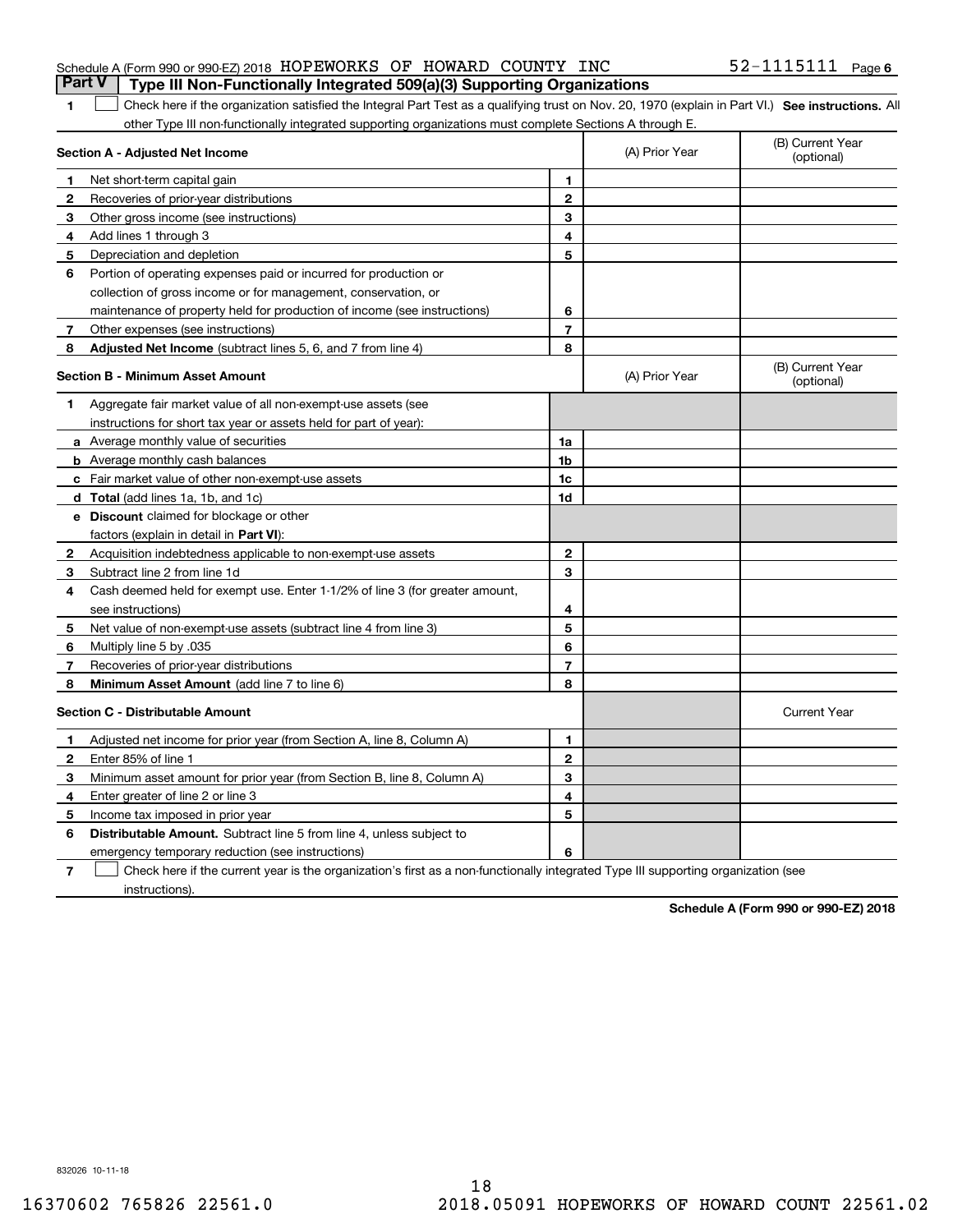#### Schedule A (Form 990 or 990-EZ) 2018 Page HOPEWORKS OF HOWARD COUNTY INC 52-1115111

| <b>Part V</b> | Type III Non-Functionally Integrated 509(a)(3) Supporting Organizations                    |                                    | (continued)                                    |                                                  |
|---------------|--------------------------------------------------------------------------------------------|------------------------------------|------------------------------------------------|--------------------------------------------------|
|               | <b>Section D - Distributions</b>                                                           |                                    |                                                | <b>Current Year</b>                              |
| 1             | Amounts paid to supported organizations to accomplish exempt purposes                      |                                    |                                                |                                                  |
| 2             | Amounts paid to perform activity that directly furthers exempt purposes of supported       |                                    |                                                |                                                  |
|               | organizations, in excess of income from activity                                           |                                    |                                                |                                                  |
| 3             | Administrative expenses paid to accomplish exempt purposes of supported organizations      |                                    |                                                |                                                  |
| 4             | Amounts paid to acquire exempt-use assets                                                  |                                    |                                                |                                                  |
| 5             | Qualified set-aside amounts (prior IRS approval required)                                  |                                    |                                                |                                                  |
| 6             | Other distributions (describe in Part VI). See instructions.                               |                                    |                                                |                                                  |
| 7             | <b>Total annual distributions.</b> Add lines 1 through 6.                                  |                                    |                                                |                                                  |
| 8             | Distributions to attentive supported organizations to which the organization is responsive |                                    |                                                |                                                  |
|               | (provide details in Part VI). See instructions.                                            |                                    |                                                |                                                  |
| 9             | Distributable amount for 2018 from Section C, line 6                                       |                                    |                                                |                                                  |
| 10            | Line 8 amount divided by line 9 amount                                                     |                                    |                                                |                                                  |
|               | <b>Section E - Distribution Allocations</b> (see instructions)                             | (i)<br><b>Excess Distributions</b> | (iii)<br><b>Underdistributions</b><br>Pre-2018 | (iii)<br><b>Distributable</b><br>Amount for 2018 |
| 1             | Distributable amount for 2018 from Section C, line 6                                       |                                    |                                                |                                                  |
| 2             | Underdistributions, if any, for years prior to 2018 (reason-                               |                                    |                                                |                                                  |
|               | able cause required- explain in Part VI). See instructions.                                |                                    |                                                |                                                  |
| З             | Excess distributions carryover, if any, to 2018                                            |                                    |                                                |                                                  |
|               | <b>a</b> From 2013                                                                         |                                    |                                                |                                                  |
|               | $b$ From 2014                                                                              |                                    |                                                |                                                  |
|               | $c$ From 2015                                                                              |                                    |                                                |                                                  |
|               | d From 2016                                                                                |                                    |                                                |                                                  |
|               | e From 2017                                                                                |                                    |                                                |                                                  |
|               | Total of lines 3a through e                                                                |                                    |                                                |                                                  |
| g             | Applied to underdistributions of prior years                                               |                                    |                                                |                                                  |
|               | <b>h</b> Applied to 2018 distributable amount                                              |                                    |                                                |                                                  |
|               | Carryover from 2013 not applied (see instructions)                                         |                                    |                                                |                                                  |
|               | Remainder. Subtract lines 3g, 3h, and 3i from 3f.                                          |                                    |                                                |                                                  |
| 4             | Distributions for 2018 from Section D,                                                     |                                    |                                                |                                                  |
|               | line $7:$                                                                                  |                                    |                                                |                                                  |
|               | <b>a</b> Applied to underdistributions of prior years                                      |                                    |                                                |                                                  |
|               | <b>b</b> Applied to 2018 distributable amount                                              |                                    |                                                |                                                  |
|               | c Remainder. Subtract lines 4a and 4b from 4.                                              |                                    |                                                |                                                  |
| 5             | Remaining underdistributions for years prior to 2018, if                                   |                                    |                                                |                                                  |
|               | any. Subtract lines 3g and 4a from line 2. For result greater                              |                                    |                                                |                                                  |
|               | than zero, explain in Part VI. See instructions.                                           |                                    |                                                |                                                  |
| 6             | Remaining underdistributions for 2018. Subtract lines 3h                                   |                                    |                                                |                                                  |
|               | and 4b from line 1. For result greater than zero, explain in                               |                                    |                                                |                                                  |
|               | Part VI. See instructions.                                                                 |                                    |                                                |                                                  |
| 7             | Excess distributions carryover to 2019. Add lines 3j                                       |                                    |                                                |                                                  |
|               | and 4c.                                                                                    |                                    |                                                |                                                  |
| 8             | Breakdown of line 7:                                                                       |                                    |                                                |                                                  |
|               | a Excess from 2014                                                                         |                                    |                                                |                                                  |
|               | <b>b</b> Excess from 2015                                                                  |                                    |                                                |                                                  |
|               | c Excess from 2016                                                                         |                                    |                                                |                                                  |
|               | d Excess from 2017                                                                         |                                    |                                                |                                                  |
|               | e Excess from 2018                                                                         |                                    |                                                |                                                  |

**Schedule A (Form 990 or 990-EZ) 2018**

832027 10-11-18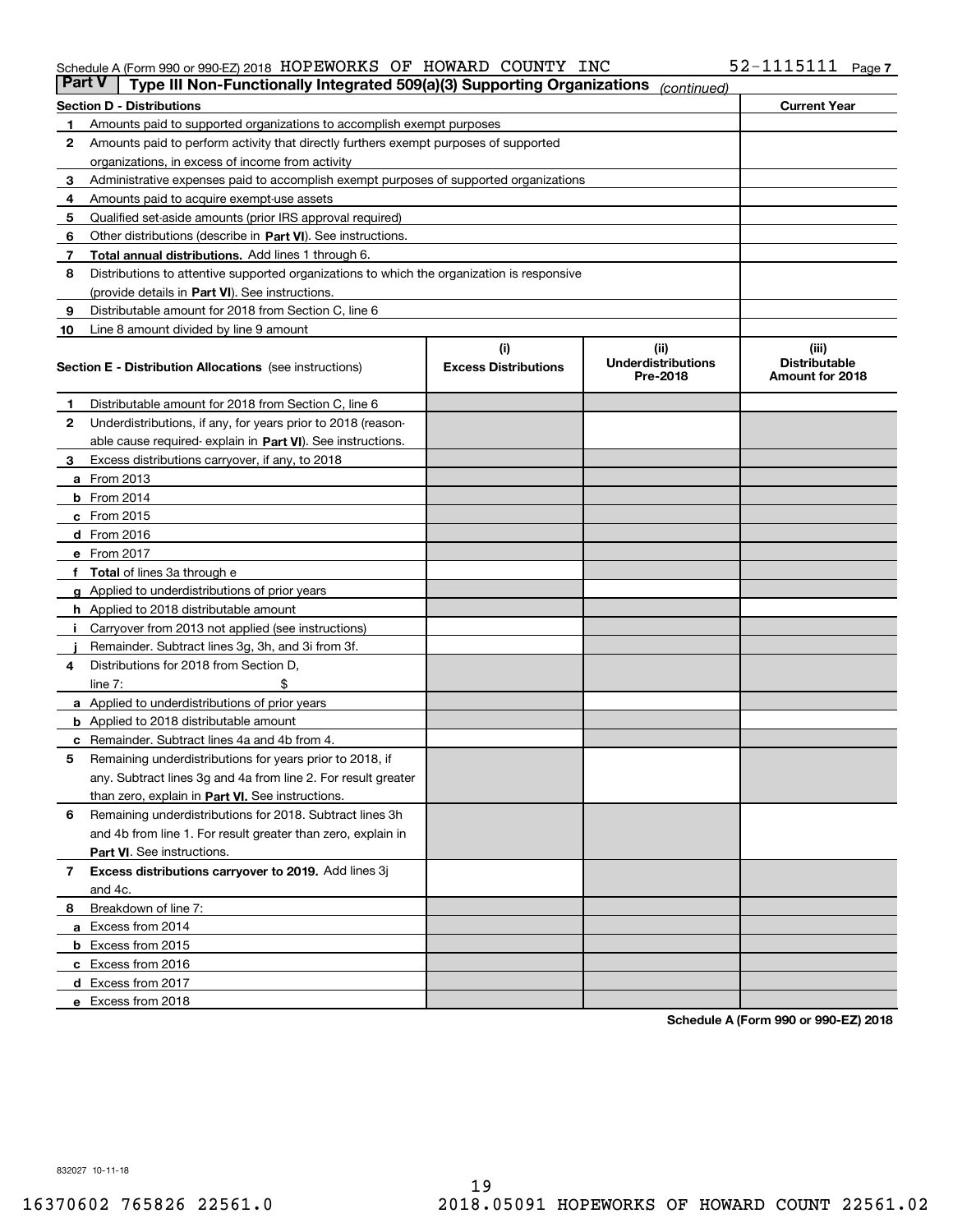|                 | Schedule A (Form 990 or 990-EZ) 2018 HOPEWORKS OF HOWARD COUNTY INC |  |    |  | 52-1115111 Page 8                                                                                                                                                                                                                                                                                                                                                                                                                                                                                                                                                    |  |
|-----------------|---------------------------------------------------------------------|--|----|--|----------------------------------------------------------------------------------------------------------------------------------------------------------------------------------------------------------------------------------------------------------------------------------------------------------------------------------------------------------------------------------------------------------------------------------------------------------------------------------------------------------------------------------------------------------------------|--|
| <b>Part VI</b>  |                                                                     |  |    |  | Supplemental Information. Provide the explanations required by Part II, line 10; Part II, line 17a or 17b; Part III, line 12;<br>Part IV, Section A, lines 1, 2, 3b, 3c, 4b, 4c, 5a, 6, 9a, 9b, 9c, 11a, 11b, and 11c; Part IV, Section B, lines 1 and 2; Part IV, Section C,<br>line 1; Part IV, Section D, lines 2 and 3; Part IV, Section E, lines 1c, 2a, 2b, 3a, and 3b; Part V, line 1; Part V, Section B, line 1e; Part V,<br>Section D, lines 5, 6, and 8; and Part V, Section E, lines 2, 5, and 6. Also complete this part for any additional information. |  |
|                 | (See instructions.)                                                 |  |    |  |                                                                                                                                                                                                                                                                                                                                                                                                                                                                                                                                                                      |  |
|                 |                                                                     |  |    |  |                                                                                                                                                                                                                                                                                                                                                                                                                                                                                                                                                                      |  |
|                 |                                                                     |  |    |  |                                                                                                                                                                                                                                                                                                                                                                                                                                                                                                                                                                      |  |
|                 |                                                                     |  |    |  |                                                                                                                                                                                                                                                                                                                                                                                                                                                                                                                                                                      |  |
|                 |                                                                     |  |    |  |                                                                                                                                                                                                                                                                                                                                                                                                                                                                                                                                                                      |  |
|                 |                                                                     |  |    |  |                                                                                                                                                                                                                                                                                                                                                                                                                                                                                                                                                                      |  |
|                 |                                                                     |  |    |  |                                                                                                                                                                                                                                                                                                                                                                                                                                                                                                                                                                      |  |
|                 |                                                                     |  |    |  |                                                                                                                                                                                                                                                                                                                                                                                                                                                                                                                                                                      |  |
|                 |                                                                     |  |    |  |                                                                                                                                                                                                                                                                                                                                                                                                                                                                                                                                                                      |  |
|                 |                                                                     |  |    |  |                                                                                                                                                                                                                                                                                                                                                                                                                                                                                                                                                                      |  |
|                 |                                                                     |  |    |  |                                                                                                                                                                                                                                                                                                                                                                                                                                                                                                                                                                      |  |
|                 |                                                                     |  |    |  |                                                                                                                                                                                                                                                                                                                                                                                                                                                                                                                                                                      |  |
|                 |                                                                     |  |    |  |                                                                                                                                                                                                                                                                                                                                                                                                                                                                                                                                                                      |  |
|                 |                                                                     |  |    |  |                                                                                                                                                                                                                                                                                                                                                                                                                                                                                                                                                                      |  |
|                 |                                                                     |  |    |  |                                                                                                                                                                                                                                                                                                                                                                                                                                                                                                                                                                      |  |
|                 |                                                                     |  |    |  |                                                                                                                                                                                                                                                                                                                                                                                                                                                                                                                                                                      |  |
|                 |                                                                     |  |    |  |                                                                                                                                                                                                                                                                                                                                                                                                                                                                                                                                                                      |  |
|                 |                                                                     |  |    |  |                                                                                                                                                                                                                                                                                                                                                                                                                                                                                                                                                                      |  |
|                 |                                                                     |  |    |  |                                                                                                                                                                                                                                                                                                                                                                                                                                                                                                                                                                      |  |
|                 |                                                                     |  |    |  |                                                                                                                                                                                                                                                                                                                                                                                                                                                                                                                                                                      |  |
|                 |                                                                     |  |    |  |                                                                                                                                                                                                                                                                                                                                                                                                                                                                                                                                                                      |  |
|                 |                                                                     |  |    |  |                                                                                                                                                                                                                                                                                                                                                                                                                                                                                                                                                                      |  |
|                 |                                                                     |  |    |  |                                                                                                                                                                                                                                                                                                                                                                                                                                                                                                                                                                      |  |
|                 |                                                                     |  |    |  |                                                                                                                                                                                                                                                                                                                                                                                                                                                                                                                                                                      |  |
|                 |                                                                     |  |    |  |                                                                                                                                                                                                                                                                                                                                                                                                                                                                                                                                                                      |  |
|                 |                                                                     |  |    |  |                                                                                                                                                                                                                                                                                                                                                                                                                                                                                                                                                                      |  |
|                 |                                                                     |  |    |  |                                                                                                                                                                                                                                                                                                                                                                                                                                                                                                                                                                      |  |
|                 |                                                                     |  |    |  |                                                                                                                                                                                                                                                                                                                                                                                                                                                                                                                                                                      |  |
|                 |                                                                     |  |    |  |                                                                                                                                                                                                                                                                                                                                                                                                                                                                                                                                                                      |  |
|                 |                                                                     |  |    |  |                                                                                                                                                                                                                                                                                                                                                                                                                                                                                                                                                                      |  |
|                 |                                                                     |  |    |  |                                                                                                                                                                                                                                                                                                                                                                                                                                                                                                                                                                      |  |
|                 |                                                                     |  |    |  |                                                                                                                                                                                                                                                                                                                                                                                                                                                                                                                                                                      |  |
|                 |                                                                     |  |    |  |                                                                                                                                                                                                                                                                                                                                                                                                                                                                                                                                                                      |  |
|                 |                                                                     |  |    |  |                                                                                                                                                                                                                                                                                                                                                                                                                                                                                                                                                                      |  |
|                 |                                                                     |  |    |  |                                                                                                                                                                                                                                                                                                                                                                                                                                                                                                                                                                      |  |
|                 |                                                                     |  |    |  |                                                                                                                                                                                                                                                                                                                                                                                                                                                                                                                                                                      |  |
|                 |                                                                     |  |    |  |                                                                                                                                                                                                                                                                                                                                                                                                                                                                                                                                                                      |  |
| 832028 10-11-18 |                                                                     |  | 20 |  | Schedule A (Form 990 or 990-EZ) 2018                                                                                                                                                                                                                                                                                                                                                                                                                                                                                                                                 |  |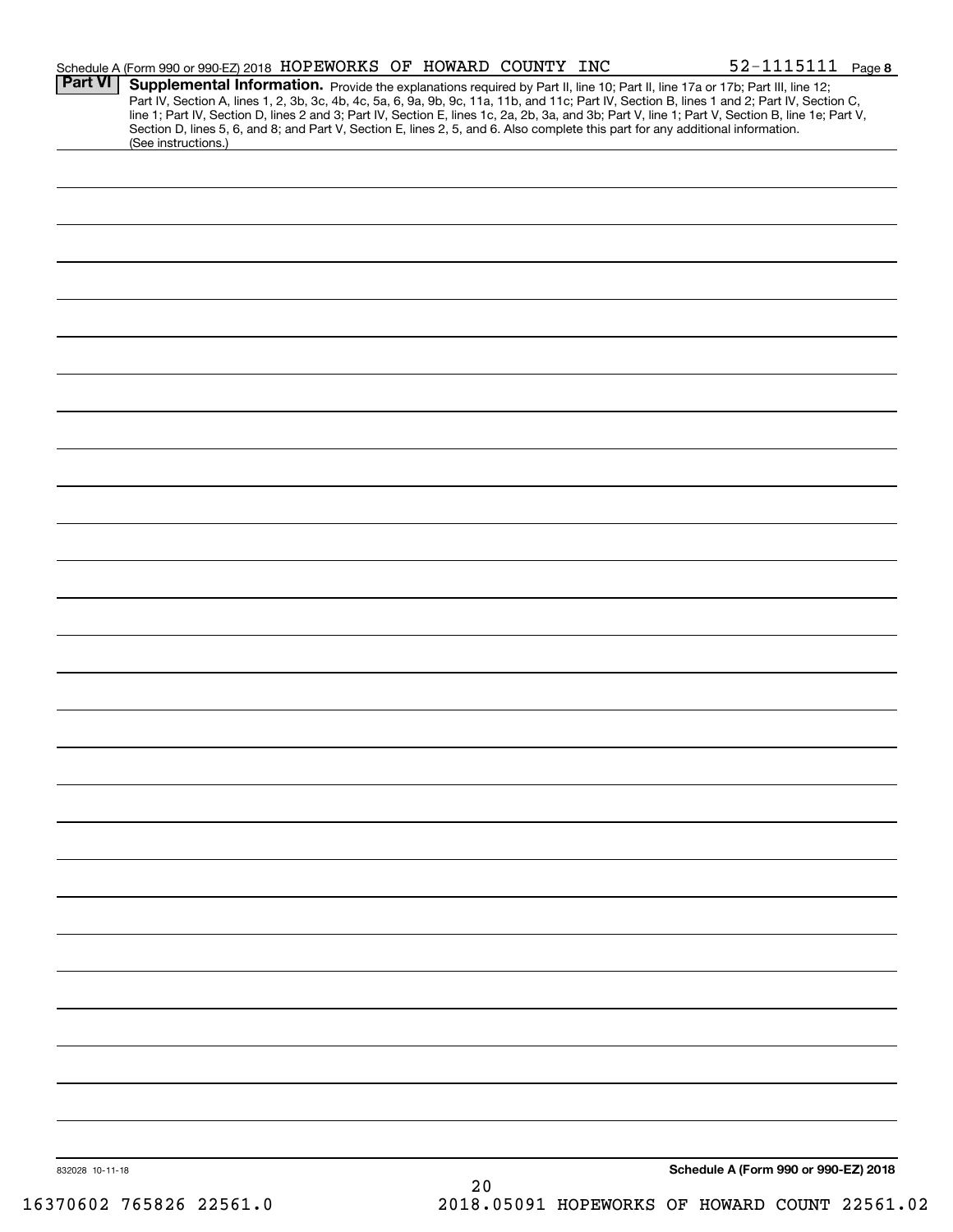| <b>SCHEDULE D</b> |
|-------------------|
|-------------------|

Department of the Treasury Internal Revenue Service

| (Form 990) |  |
|------------|--|
|------------|--|

# **Supplemental Financial Statements**

(Form 990)<br>
Pepartment of the Treasury<br>
Department of the Treasury<br>
Department of the Treasury<br>
Department of the Treasury<br> **Co to www.irs.gov/Form990 for instructions and the latest information.**<br> **Co to www.irs.gov/Form9** 



| Name of the organization |              |
|--------------------------|--------------|
|                          | <b>ਧ∩∩ਸਯ</b> |

HOPEWORKS OF HOWARD COUNTY INC **1998** 102-1115111

**Name of the organization Employer identification number**

| Part I         | <b>Organizations Maintaining Donor Advised Funds or Other Similar Funds or Accounts.</b> Complete if the                                                        |                                                    |                                                        |
|----------------|-----------------------------------------------------------------------------------------------------------------------------------------------------------------|----------------------------------------------------|--------------------------------------------------------|
|                | organization answered "Yes" on Form 990, Part IV, line 6.                                                                                                       |                                                    |                                                        |
|                |                                                                                                                                                                 | (a) Donor advised funds                            | (b) Funds and other accounts                           |
| 1.             |                                                                                                                                                                 |                                                    |                                                        |
| 2              | Aggregate value of contributions to (during year)                                                                                                               |                                                    |                                                        |
| з              |                                                                                                                                                                 |                                                    |                                                        |
| 4              |                                                                                                                                                                 |                                                    |                                                        |
| 5              | Did the organization inform all donors and donor advisors in writing that the assets held in donor advised funds                                                |                                                    |                                                        |
|                |                                                                                                                                                                 |                                                    | Yes<br>No                                              |
| 6              | Did the organization inform all grantees, donors, and donor advisors in writing that grant funds can be used only                                               |                                                    |                                                        |
|                | for charitable purposes and not for the benefit of the donor or donor advisor, or for any other purpose conferring                                              |                                                    |                                                        |
| <b>Part II</b> |                                                                                                                                                                 |                                                    | Yes<br>No                                              |
|                | Conservation Easements. Complete if the organization answered "Yes" on Form 990, Part IV, line 7.                                                               |                                                    |                                                        |
| 1              | Purpose(s) of conservation easements held by the organization (check all that apply).                                                                           |                                                    |                                                        |
|                | Preservation of land for public use (e.g., recreation or education)                                                                                             | Preservation of a historically important land area |                                                        |
|                | Protection of natural habitat                                                                                                                                   | Preservation of a certified historic structure     |                                                        |
|                | Preservation of open space                                                                                                                                      |                                                    |                                                        |
| 2              | Complete lines 2a through 2d if the organization held a qualified conservation contribution in the form of a conservation easement on the last                  |                                                    |                                                        |
|                | day of the tax year.                                                                                                                                            |                                                    | Held at the End of the Tax Year                        |
| a              | Total number of conservation easements                                                                                                                          |                                                    | 2a                                                     |
| b              | Total acreage restricted by conservation easements                                                                                                              |                                                    | 2 <sub>b</sub>                                         |
| c              |                                                                                                                                                                 |                                                    | 2c                                                     |
| d              | Number of conservation easements included in (c) acquired after 7/25/06, and not on a historic structure                                                        |                                                    |                                                        |
|                |                                                                                                                                                                 |                                                    | 2d                                                     |
| 3              | Number of conservation easements modified, transferred, released, extinguished, or terminated by the organization during the tax                                |                                                    |                                                        |
|                | $year \blacktriangleright$                                                                                                                                      |                                                    |                                                        |
| 4              | Number of states where property subject to conservation easement is located >                                                                                   |                                                    |                                                        |
| 5              | Does the organization have a written policy regarding the periodic monitoring, inspection, handling of                                                          |                                                    |                                                        |
|                | violations, and enforcement of the conservation easements it holds?                                                                                             |                                                    | Yes<br><b>No</b>                                       |
| 6              | Staff and volunteer hours devoted to monitoring, inspecting, handling of violations, and enforcing conservation easements during the year                       |                                                    |                                                        |
|                |                                                                                                                                                                 |                                                    |                                                        |
| 7              | Amount of expenses incurred in monitoring, inspecting, handling of violations, and enforcing conservation easements during the year<br>$\blacktriangleright$ \$ |                                                    |                                                        |
| 8              | Does each conservation easement reported on line 2(d) above satisfy the requirements of section 170(h)(4)(B)(i)                                                 |                                                    |                                                        |
|                |                                                                                                                                                                 |                                                    | Yes<br>No                                              |
| 9              | In Part XIII, describe how the organization reports conservation easements in its revenue and expense statement, and balance sheet, and                         |                                                    |                                                        |
|                | include, if applicable, the text of the footnote to the organization's financial statements that describes the organization's accounting for                    |                                                    |                                                        |
|                | conservation easements.                                                                                                                                         |                                                    |                                                        |
|                | Organizations Maintaining Collections of Art, Historical Treasures, or Other Similar Assets.<br>Part III                                                        |                                                    |                                                        |
|                | Complete if the organization answered "Yes" on Form 990, Part IV, line 8.                                                                                       |                                                    |                                                        |
|                | 1a If the organization elected, as permitted under SFAS 116 (ASC 958), not to report in its revenue statement and balance sheet works of art,                   |                                                    |                                                        |
|                | historical treasures, or other similar assets held for public exhibition, education, or research in furtherance of public service, provide, in Part XIII,       |                                                    |                                                        |
|                | the text of the footnote to its financial statements that describes these items.                                                                                |                                                    |                                                        |
| b              | If the organization elected, as permitted under SFAS 116 (ASC 958), to report in its revenue statement and balance sheet works of art, historical               |                                                    |                                                        |
|                | treasures, or other similar assets held for public exhibition, education, or research in furtherance of public service, provide the following amounts           |                                                    |                                                        |
|                | relating to these items:                                                                                                                                        |                                                    |                                                        |
|                |                                                                                                                                                                 |                                                    | $\frac{1}{2}$                                          |
|                | (ii) Assets included in Form 990, Part X                                                                                                                        |                                                    | $\triangleright$ \$                                    |
| $\mathbf{2}$   | If the organization received or held works of art, historical treasures, or other similar assets for financial gain, provide                                    |                                                    |                                                        |
|                | the following amounts required to be reported under SFAS 116 (ASC 958) relating to these items:                                                                 |                                                    |                                                        |
|                | a Revenue included on Form 990, Part VIII, line 1 [2000] [2000] [2000] [2000] [2000] [2000] [2000] [2000] [2000                                                 |                                                    | - \$<br><u>and the state of the state of the state</u> |
|                | <b>b</b> Assets included in Form 990, Part X                                                                                                                    |                                                    | $\blacktriangleright$ s                                |
|                | LHA For Paperwork Reduction Act Notice, see the Instructions for Form 990.                                                                                      |                                                    | Schedule D (Form 990) 2018                             |
|                | 832051 10-29-18                                                                                                                                                 |                                                    |                                                        |

| n | -1 | ⌒ | ⌒ | - | ⌒ |
|---|----|---|---|---|---|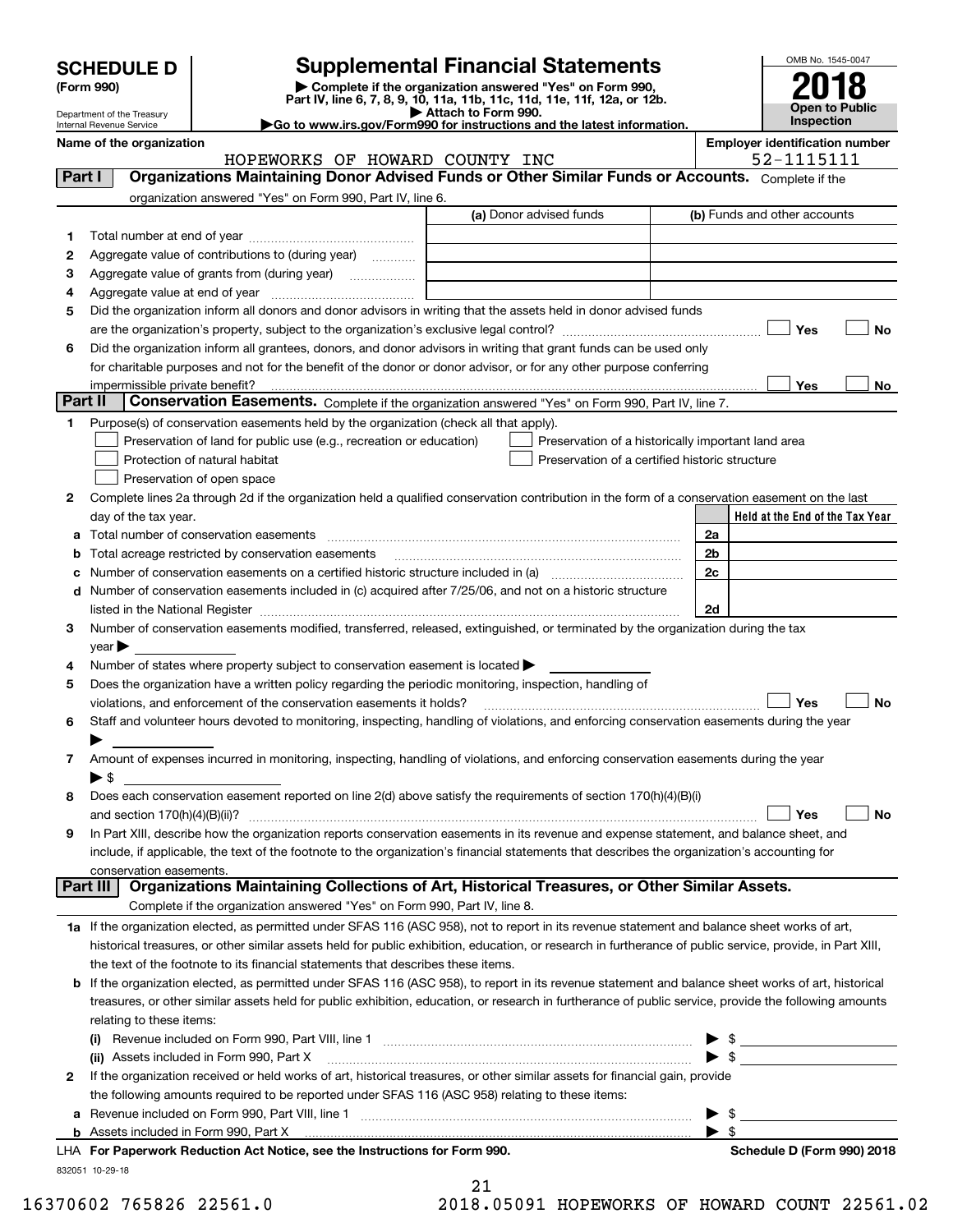|   | Schedule D (Form 990) 2018<br>Part III<br>Organizations Maintaining Collections of Art, Historical Treasures, or Other Similar Assets (continued)                                                                              | HOPEWORKS OF HOWARD COUNTY INC          |   |                |                                    |                 |                      |                | 52-1115111 Page 2   |
|---|--------------------------------------------------------------------------------------------------------------------------------------------------------------------------------------------------------------------------------|-----------------------------------------|---|----------------|------------------------------------|-----------------|----------------------|----------------|---------------------|
| 3 | Using the organization's acquisition, accession, and other records, check any of the following that are a significant use of its collection items                                                                              |                                         |   |                |                                    |                 |                      |                |                     |
|   | (check all that apply):                                                                                                                                                                                                        |                                         |   |                |                                    |                 |                      |                |                     |
| а | Public exhibition                                                                                                                                                                                                              | d                                       |   |                | Loan or exchange programs          |                 |                      |                |                     |
| b | Scholarly research                                                                                                                                                                                                             |                                         | e |                |                                    |                 |                      |                |                     |
| с | Preservation for future generations                                                                                                                                                                                            |                                         |   |                |                                    |                 |                      |                |                     |
| 4 | Provide a description of the organization's collections and explain how they further the organization's exempt purpose in Part XIII.                                                                                           |                                         |   |                |                                    |                 |                      |                |                     |
| 5 | During the year, did the organization solicit or receive donations of art, historical treasures, or other similar assets                                                                                                       |                                         |   |                |                                    |                 |                      |                |                     |
|   | to be sold to raise funds rather than to be maintained as part of the organization's collection?                                                                                                                               |                                         |   |                |                                    |                 |                      | Yes            | No                  |
|   | Escrow and Custodial Arrangements. Complete if the organization answered "Yes" on Form 990, Part IV, line 9, or<br><b>Part IV</b>                                                                                              |                                         |   |                |                                    |                 |                      |                |                     |
|   | reported an amount on Form 990, Part X, line 21.                                                                                                                                                                               |                                         |   |                |                                    |                 |                      |                |                     |
|   | 1a Is the organization an agent, trustee, custodian or other intermediary for contributions or other assets not included                                                                                                       |                                         |   |                |                                    |                 |                      |                |                     |
|   |                                                                                                                                                                                                                                |                                         |   |                |                                    |                 |                      | Yes            | No                  |
|   | b If "Yes," explain the arrangement in Part XIII and complete the following table:                                                                                                                                             |                                         |   |                |                                    |                 |                      |                |                     |
|   |                                                                                                                                                                                                                                |                                         |   |                |                                    |                 |                      | Amount         |                     |
| c | Beginning balance <b>contract to the contract of the contract of the contract of the contract of the contract of t</b>                                                                                                         |                                         |   |                |                                    | 1c              |                      |                |                     |
|   | d Additions during the year measurements are all an according to the year.                                                                                                                                                     |                                         |   |                |                                    | 1d              |                      |                |                     |
|   | e Distributions during the year manufactured and an according to the distributions during the year manufactured and the state of the state of the state of the state of the state of the state of the state of the state of th |                                         |   |                |                                    | 1e              |                      |                |                     |
|   |                                                                                                                                                                                                                                |                                         |   |                |                                    | 1f              |                      |                |                     |
|   | 2a Did the organization include an amount on Form 990, Part X, line 21, for escrow or custodial account liability?                                                                                                             |                                         |   |                |                                    |                 |                      | Yes            | No                  |
|   | <b>b</b> If "Yes," explain the arrangement in Part XIII. Check here if the explanation has been provided on Part XIII<br>Part V<br>Endowment Funds. Complete if the organization answered "Yes" on Form 990, Part IV, line 10. |                                         |   |                |                                    |                 |                      |                |                     |
|   |                                                                                                                                                                                                                                |                                         |   |                | (c) Two years back                 |                 | (d) Three years back |                | (e) Four years back |
|   | 1a Beginning of year balance                                                                                                                                                                                                   | (a) Current year                        |   | (b) Prior year |                                    |                 |                      |                |                     |
| b |                                                                                                                                                                                                                                |                                         |   |                |                                    |                 |                      |                |                     |
| c | Net investment earnings, gains, and losses                                                                                                                                                                                     |                                         |   |                |                                    |                 |                      |                |                     |
|   |                                                                                                                                                                                                                                |                                         |   |                |                                    |                 |                      |                |                     |
|   | e Other expenditures for facilities                                                                                                                                                                                            |                                         |   |                |                                    |                 |                      |                |                     |
|   | and programs                                                                                                                                                                                                                   |                                         |   |                |                                    |                 |                      |                |                     |
|   |                                                                                                                                                                                                                                |                                         |   |                |                                    |                 |                      |                |                     |
| g |                                                                                                                                                                                                                                |                                         |   |                |                                    |                 |                      |                |                     |
| 2 | Provide the estimated percentage of the current year end balance (line 1g, column (a)) held as:                                                                                                                                |                                         |   |                |                                    |                 |                      |                |                     |
| а | Board designated or quasi-endowment > _____                                                                                                                                                                                    |                                         | % |                |                                    |                 |                      |                |                     |
| b | Permanent endowment >                                                                                                                                                                                                          | %                                       |   |                |                                    |                 |                      |                |                     |
| c | Temporarily restricted endowment $\blacktriangleright$                                                                                                                                                                         | %                                       |   |                |                                    |                 |                      |                |                     |
|   | The percentages on lines 2a, 2b, and 2c should equal 100%.                                                                                                                                                                     |                                         |   |                |                                    |                 |                      |                |                     |
|   | 3a Are there endowment funds not in the possession of the organization that are held and administered for the organization                                                                                                     |                                         |   |                |                                    |                 |                      |                |                     |
|   | by:                                                                                                                                                                                                                            |                                         |   |                |                                    |                 |                      |                | Yes<br>No           |
|   | (i)                                                                                                                                                                                                                            |                                         |   |                |                                    |                 |                      | 3a(i)          |                     |
|   |                                                                                                                                                                                                                                |                                         |   |                |                                    |                 |                      | 3a(ii)         |                     |
|   |                                                                                                                                                                                                                                |                                         |   |                |                                    |                 |                      | 3b             |                     |
| 4 | Describe in Part XIII the intended uses of the organization's endowment funds.<br>Land, Buildings, and Equipment.<br><b>Part VI</b>                                                                                            |                                         |   |                |                                    |                 |                      |                |                     |
|   | Complete if the organization answered "Yes" on Form 990, Part IV, line 11a. See Form 990, Part X, line 10.                                                                                                                     |                                         |   |                |                                    |                 |                      |                |                     |
|   |                                                                                                                                                                                                                                |                                         |   |                |                                    | (c) Accumulated |                      | (d) Book value |                     |
|   | Description of property                                                                                                                                                                                                        | (a) Cost or other<br>basis (investment) |   |                | (b) Cost or other<br>basis (other) | depreciation    |                      |                |                     |
|   |                                                                                                                                                                                                                                |                                         |   |                | 19,759.                            |                 |                      |                | 19,759.             |
|   |                                                                                                                                                                                                                                |                                         |   |                | 597,831.                           | 208,857.        |                      |                | 388,974.            |
| c |                                                                                                                                                                                                                                |                                         |   |                |                                    |                 |                      |                |                     |
|   |                                                                                                                                                                                                                                |                                         |   |                | 168,177.                           | 103,465.        |                      |                | 64,712.             |
|   |                                                                                                                                                                                                                                |                                         |   |                | 26,844.                            | 26,844.         |                      |                | 0.                  |
|   |                                                                                                                                                                                                                                |                                         |   |                |                                    |                 |                      |                | 473,445.            |

**Schedule D (Form 990) 2018**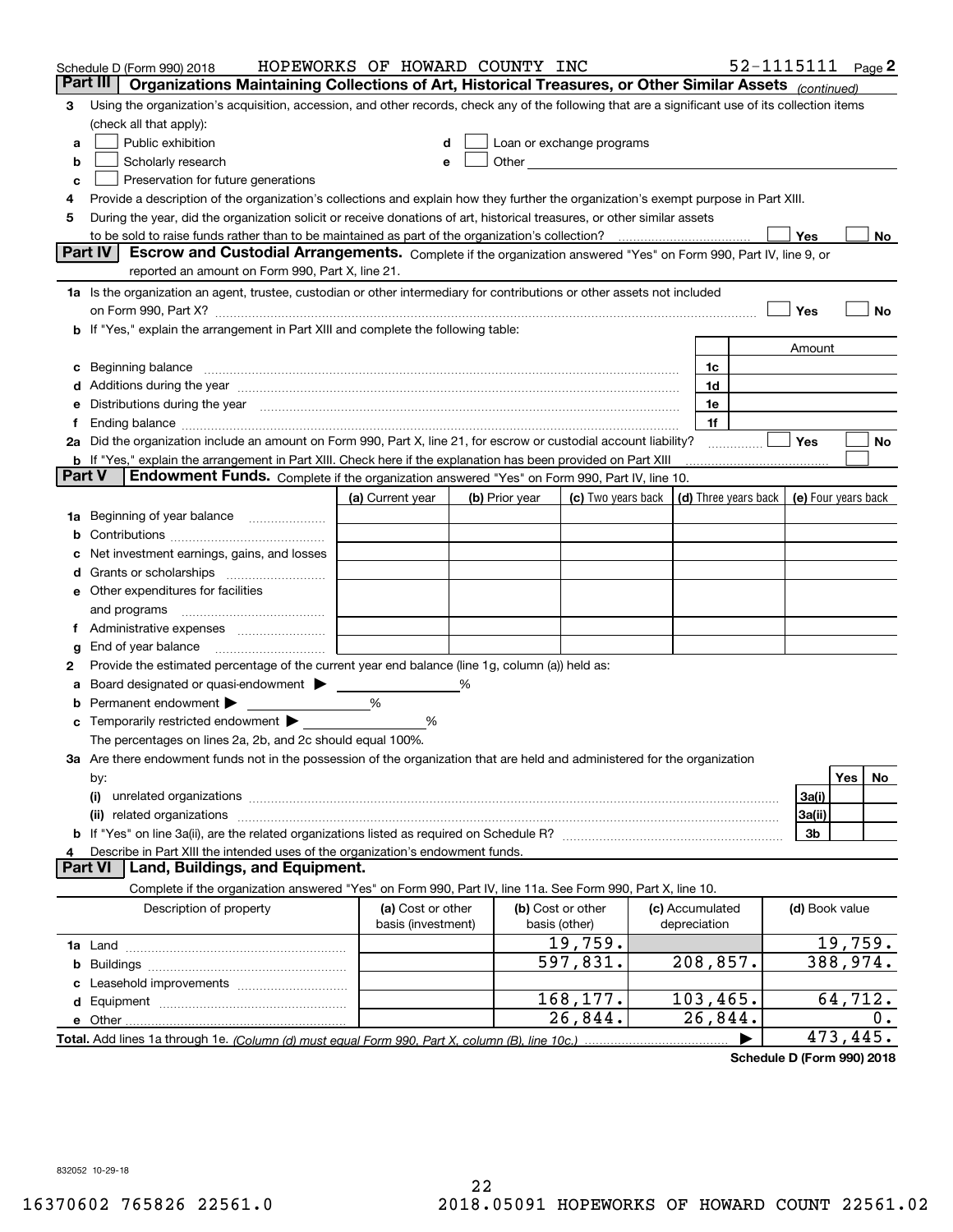| Part VII Investments - Other Securities.                                                                          | HOPEWORKS OF HOWARD COUNTY INC |                                                           | 52-1115111 Page 3 |
|-------------------------------------------------------------------------------------------------------------------|--------------------------------|-----------------------------------------------------------|-------------------|
| Complete if the organization answered "Yes" on Form 990, Part IV, line 11b. See Form 990, Part X, line 12.        |                                |                                                           |                   |
| (a) Description of security or category (including name of security)                                              | (b) Book value                 | (c) Method of valuation: Cost or end-of-year market value |                   |
|                                                                                                                   |                                |                                                           |                   |
|                                                                                                                   |                                |                                                           |                   |
| $(3)$ Other                                                                                                       |                                |                                                           |                   |
| (A)                                                                                                               |                                |                                                           |                   |
| (B)                                                                                                               |                                |                                                           |                   |
| (C)                                                                                                               |                                |                                                           |                   |
| (D)                                                                                                               |                                |                                                           |                   |
| (E)                                                                                                               |                                |                                                           |                   |
| (F)                                                                                                               |                                |                                                           |                   |
| (G)                                                                                                               |                                |                                                           |                   |
| (H)                                                                                                               |                                |                                                           |                   |
| Total. (Col. (b) must equal Form 990, Part X, col. (B) line 12.) $\blacktriangleright$                            |                                |                                                           |                   |
| Part VIII Investments - Program Related.                                                                          |                                |                                                           |                   |
| Complete if the organization answered "Yes" on Form 990, Part IV, line 11c. See Form 990, Part X, line 13.        |                                |                                                           |                   |
| (a) Description of investment                                                                                     | (b) Book value                 | (c) Method of valuation: Cost or end-of-year market value |                   |
| (1)                                                                                                               |                                |                                                           |                   |
|                                                                                                                   |                                |                                                           |                   |
| (2)                                                                                                               |                                |                                                           |                   |
| (3)                                                                                                               |                                |                                                           |                   |
| (4)                                                                                                               |                                |                                                           |                   |
| (5)                                                                                                               |                                |                                                           |                   |
| (6)                                                                                                               |                                |                                                           |                   |
| (7)                                                                                                               |                                |                                                           |                   |
| (8)                                                                                                               |                                |                                                           |                   |
| (9)                                                                                                               |                                |                                                           |                   |
| Total. (Col. (b) must equal Form 990, Part X, col. (B) line 13.)                                                  |                                |                                                           |                   |
| <b>Other Assets.</b><br>Part IX                                                                                   |                                |                                                           |                   |
| Complete if the organization answered "Yes" on Form 990, Part IV, line 11d. See Form 990, Part X, line 15.        |                                |                                                           |                   |
|                                                                                                                   | (a) Description                |                                                           | (b) Book value    |
| (1)                                                                                                               |                                |                                                           |                   |
|                                                                                                                   |                                |                                                           |                   |
| (2)                                                                                                               |                                |                                                           |                   |
| (3)                                                                                                               |                                |                                                           |                   |
|                                                                                                                   |                                |                                                           |                   |
| (4)<br>(5)                                                                                                        |                                |                                                           |                   |
|                                                                                                                   |                                |                                                           |                   |
| (6)                                                                                                               |                                |                                                           |                   |
| (7)                                                                                                               |                                |                                                           |                   |
| (8)                                                                                                               |                                |                                                           |                   |
| (9)                                                                                                               |                                |                                                           |                   |
|                                                                                                                   |                                |                                                           |                   |
| <b>Other Liabilities.</b>                                                                                         |                                |                                                           |                   |
| Complete if the organization answered "Yes" on Form 990, Part IV, line 11e or 11f. See Form 990, Part X, line 25. |                                |                                                           |                   |
| (a) Description of liability                                                                                      |                                | (b) Book value                                            |                   |
| (1)<br>Federal income taxes                                                                                       |                                |                                                           |                   |
| (2)                                                                                                               |                                |                                                           |                   |
| Part X<br>1.<br>(3)                                                                                               |                                |                                                           |                   |

**Total.**  *(Column (b) must equal Form 990, Part X, col. (B) line 25.)* . . . . . . . . . . . . . . .  $\blacktriangleright$ 

**2.**Liability for uncertain tax positions. In Part XIII, provide the text of the footnote to the organization's financial statements that reports the organization's liability for uncertain tax positions under FIN 48 (ASC 740). Check here if the text of the footnote has been provided in Part XIII  $~\boxed{\rm X}$ 

**Schedule D (Form 990) 2018**

832053 10-29-18

(6) (7) (8) (9)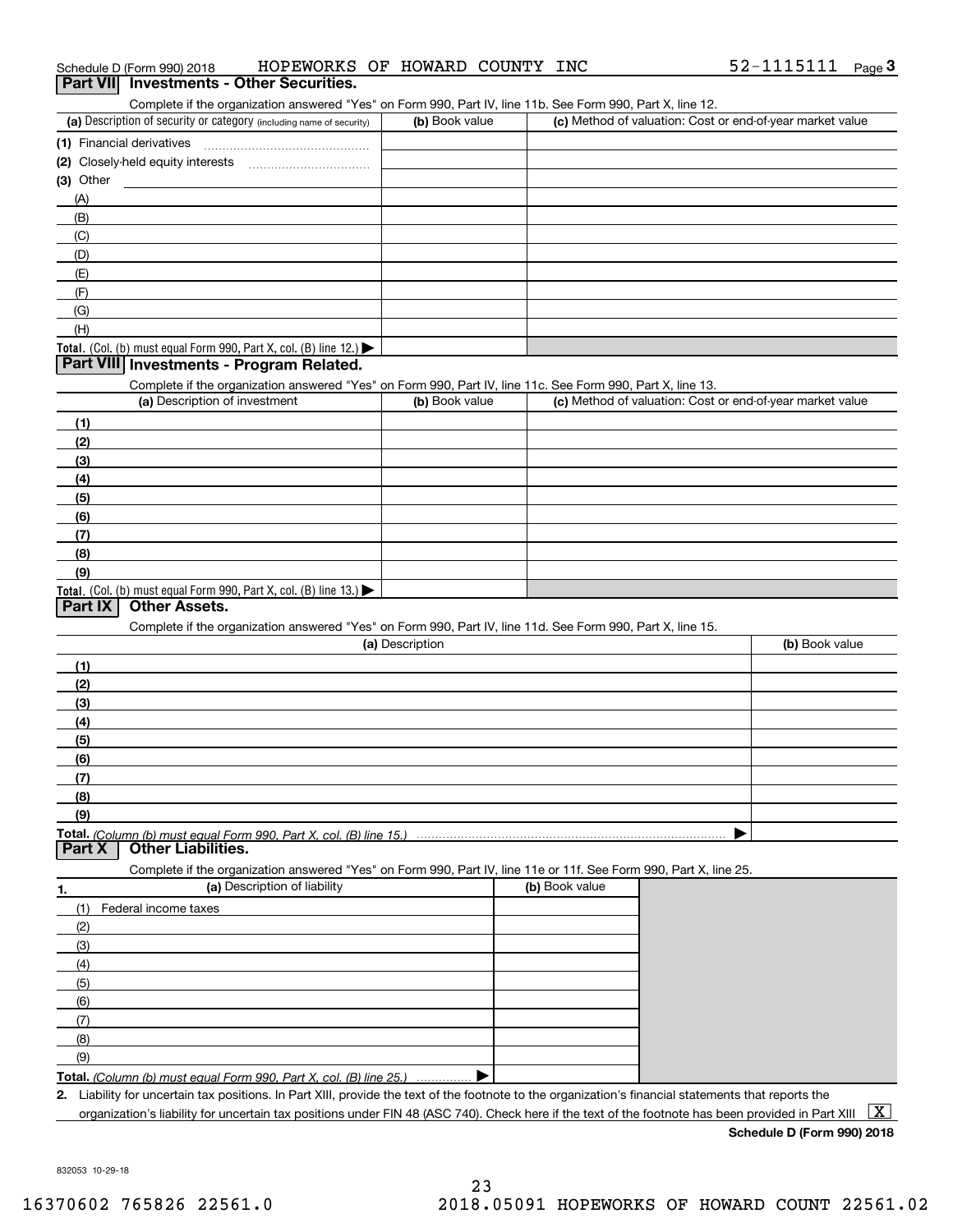|                       |                                                                                                                 |                                                                             | Reconciliation of Revenue per Audited Financial Statements With Revenue per Return. |                |                         |
|-----------------------|-----------------------------------------------------------------------------------------------------------------|-----------------------------------------------------------------------------|-------------------------------------------------------------------------------------|----------------|-------------------------|
|                       | Complete if the organization answered "Yes" on Form 990, Part IV, line 12a.                                     |                                                                             |                                                                                     |                |                         |
| 1                     | Total revenue, gains, and other support per audited financial statements                                        |                                                                             |                                                                                     | $\mathbf{1}$   | $\overline{2,698,813.}$ |
| 2                     | Amounts included on line 1 but not on Form 990, Part VIII, line 12:                                             |                                                                             |                                                                                     |                |                         |
| a                     | Net unrealized gains (losses) on investments                                                                    | 2a                                                                          |                                                                                     |                |                         |
| b                     |                                                                                                                 | 2 <sub>b</sub>                                                              | 144,462.                                                                            |                |                         |
| c                     |                                                                                                                 | 2c                                                                          |                                                                                     |                |                         |
| d                     | Other (Describe in Part XIII.) (2000) (2000) (2000) (2010) (2010) (2010) (2010) (2010) (2010) (2010) (2010) (20 | 2d                                                                          | 48,997.                                                                             |                |                         |
| е                     | Add lines 2a through 2d                                                                                         |                                                                             |                                                                                     | 2e             | <u> 193,459.</u>        |
| 3                     |                                                                                                                 |                                                                             |                                                                                     | $\mathbf{3}$   | 2,505,354.              |
| 4                     | Amounts included on Form 990, Part VIII, line 12, but not on line 1:                                            |                                                                             |                                                                                     |                |                         |
| a                     |                                                                                                                 | 4a                                                                          |                                                                                     |                |                         |
| b                     | Other (Describe in Part XIII.) <b>COLOGIST:</b> (2010)                                                          | 4b                                                                          |                                                                                     |                |                         |
| c                     | Add lines 4a and 4b                                                                                             |                                                                             |                                                                                     | 4c             |                         |
|                       | Part XII   Reconciliation of Expenses per Audited Financial Statements With Expenses per Return.                |                                                                             |                                                                                     | 5              | 2,505,354.              |
|                       |                                                                                                                 | Complete if the organization answered "Yes" on Form 990, Part IV, line 12a. |                                                                                     |                |                         |
|                       |                                                                                                                 |                                                                             |                                                                                     | $\blacksquare$ |                         |
|                       | Amounts included on line 1 but not on Form 990, Part IX, line 25:                                               |                                                                             |                                                                                     |                | 2,598,748.              |
| a                     |                                                                                                                 | 2a                                                                          | 144,462.                                                                            |                |                         |
| b                     |                                                                                                                 | 2 <sub>b</sub>                                                              |                                                                                     |                |                         |
| c                     |                                                                                                                 | 2c                                                                          |                                                                                     |                |                         |
| d                     |                                                                                                                 | 2d                                                                          | 48,997.                                                                             |                |                         |
| е                     |                                                                                                                 |                                                                             |                                                                                     | 2e             | <u> 193,459.</u>        |
|                       |                                                                                                                 |                                                                             |                                                                                     | 3              | 2,405,289.              |
|                       | Amounts included on Form 990, Part IX, line 25, but not on line 1:                                              |                                                                             |                                                                                     |                |                         |
| 1<br>2<br>3<br>4<br>a |                                                                                                                 | 4a                                                                          |                                                                                     |                |                         |
| b                     | Other (Describe in Part XIII.) [100] [100] [100] [100] [100] [100] [100] [100] [100] [100] [100] [100] [100] [  | 4h                                                                          |                                                                                     |                |                         |
| c.                    | Add lines 4a and 4b                                                                                             |                                                                             |                                                                                     | 4c             |                         |
| 5                     | Part XIII Supplemental Information.                                                                             |                                                                             |                                                                                     | 5              | 2,405,289.              |

PART X, LINE 2:

|  | THE ORGANIZATION IS EXEMPT FROM FEDERAL AND LOCAL INCOME TAXES UNDER |  |  |  |  |  |  |  |  |  |
|--|----------------------------------------------------------------------|--|--|--|--|--|--|--|--|--|
|--|----------------------------------------------------------------------|--|--|--|--|--|--|--|--|--|

SECTION 501(C)(3) OF THE INTERNAL REVENUE CODE AND A SIMILAR PROVISION OF

STATE LAW. THE ORGANIZATION IS NOT CLASSIFIED AS A PRIVATE FOUNDATION.

PART XI, LINE 2D - OTHER ADJUSTMENTS:

DIRECT FUNDRAISING EXPENSES **All the Second Assembly 18,997.** All the second and the second and the second and the second and the second and the second and the second and the second and the second and the second and the se

### PART XII, LINE 2D - OTHER ADJUSTMENTS:

#### DIRECT FUNDRAISING EXPENSES 48,997.

832054 10-29-18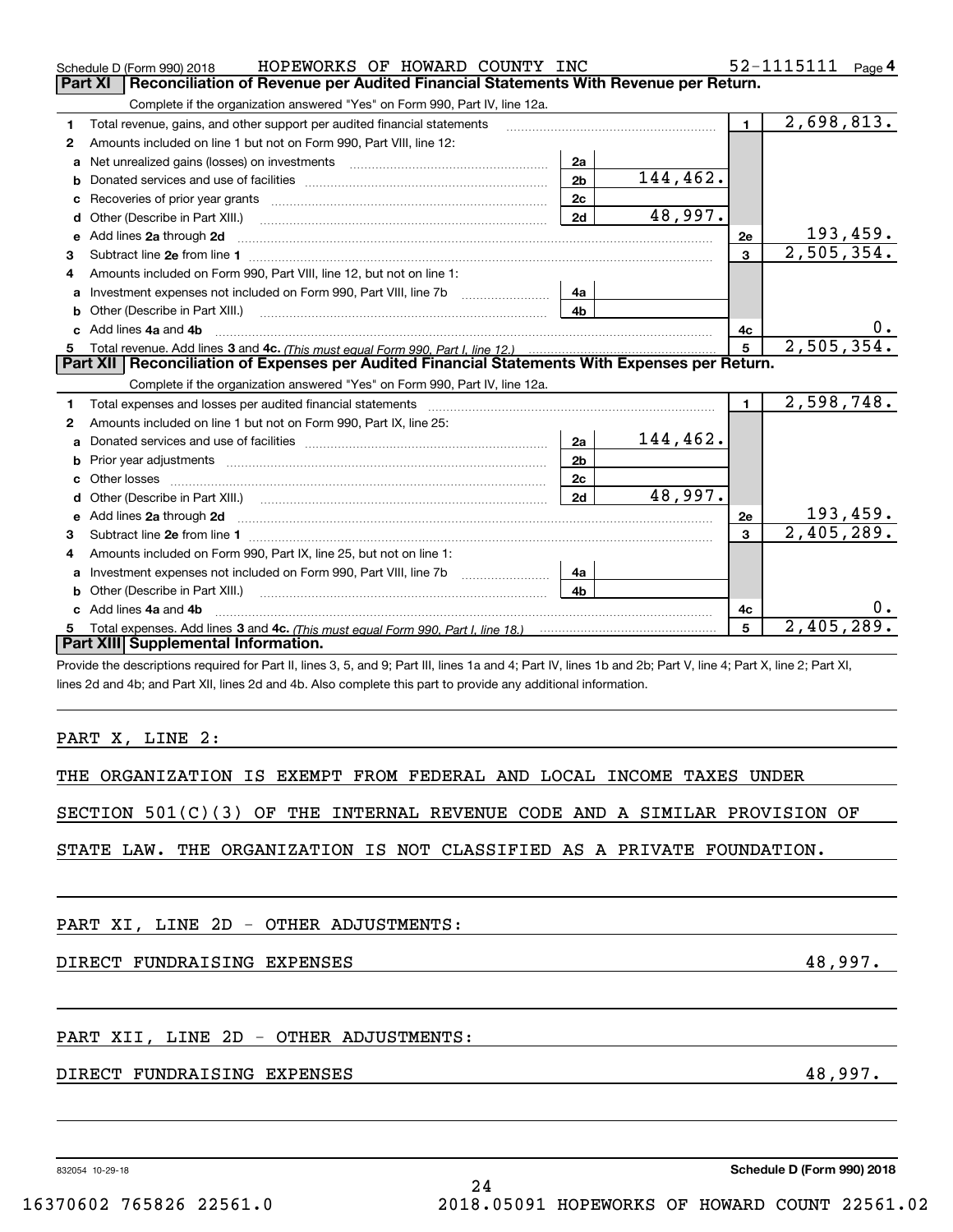| Schedule D (Form 990) 2018 |  |
|----------------------------|--|
| _ _ _ _ _ _ _ _            |  |

| <b>Part XIII Supplemental Information</b> (continued) |  |                            |
|-------------------------------------------------------|--|----------------------------|
|                                                       |  |                            |
|                                                       |  |                            |
|                                                       |  |                            |
|                                                       |  |                            |
|                                                       |  |                            |
|                                                       |  |                            |
|                                                       |  |                            |
|                                                       |  |                            |
|                                                       |  |                            |
|                                                       |  |                            |
|                                                       |  |                            |
|                                                       |  |                            |
|                                                       |  |                            |
|                                                       |  |                            |
|                                                       |  |                            |
|                                                       |  |                            |
|                                                       |  |                            |
|                                                       |  |                            |
|                                                       |  |                            |
|                                                       |  |                            |
|                                                       |  |                            |
|                                                       |  |                            |
|                                                       |  |                            |
|                                                       |  |                            |
|                                                       |  |                            |
|                                                       |  |                            |
|                                                       |  |                            |
|                                                       |  |                            |
|                                                       |  |                            |
|                                                       |  |                            |
|                                                       |  |                            |
|                                                       |  |                            |
|                                                       |  | Schedule D (Form 990) 2018 |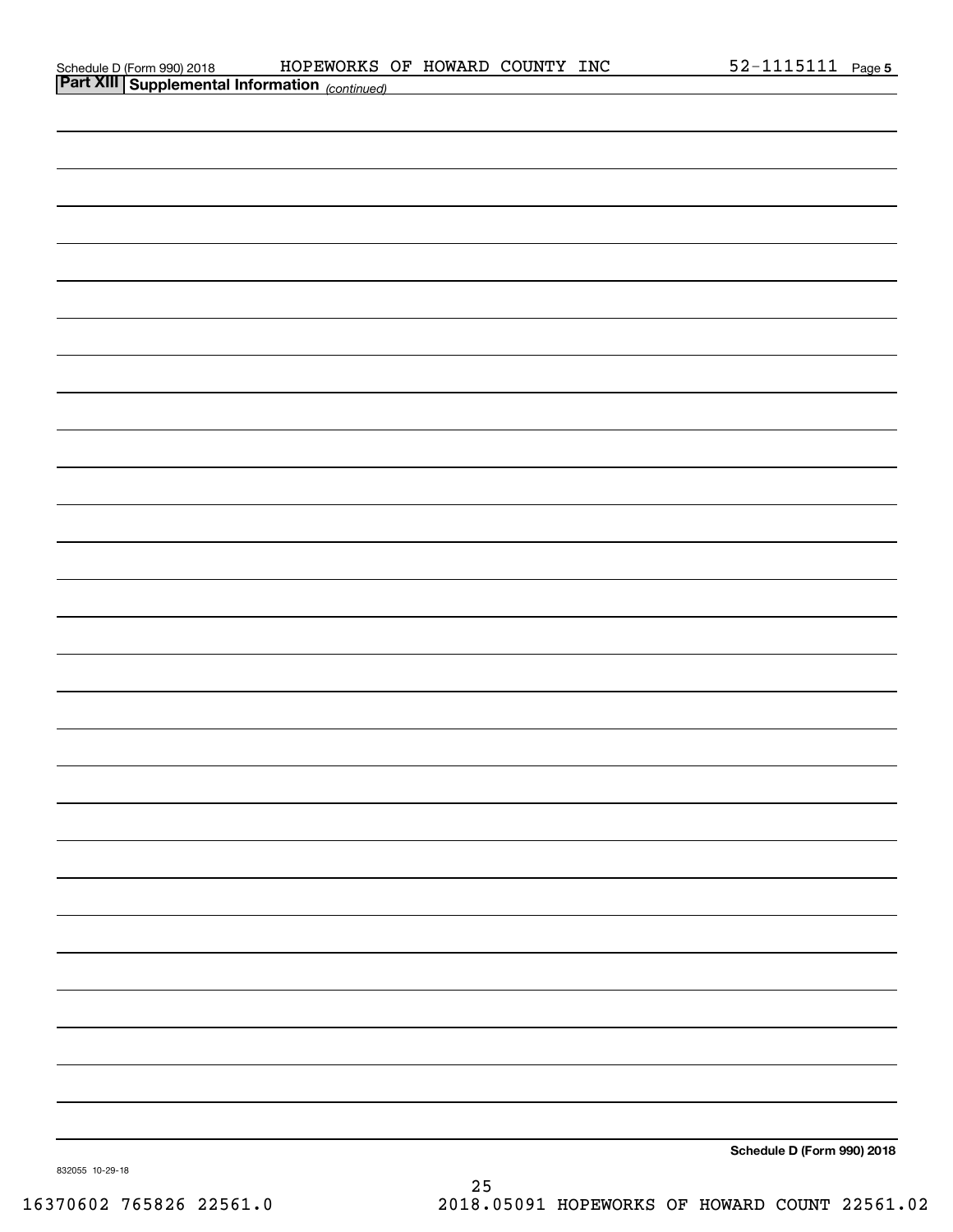| <b>SCHEDULE G</b>                                 |                                                                                                                                                                     | <b>Supplemental Information Regarding Fundraising or Gaming Activities</b>                                                                         |                                         |    |                                                                            |  |                                  | OMB No. 1545-0047                       |
|---------------------------------------------------|---------------------------------------------------------------------------------------------------------------------------------------------------------------------|----------------------------------------------------------------------------------------------------------------------------------------------------|-----------------------------------------|----|----------------------------------------------------------------------------|--|----------------------------------|-----------------------------------------|
| (Form 990 or 990-EZ)                              | Complete if the organization answered "Yes" on Form 990, Part IV, line 17, 18, or 19, or if the<br>organization entered more than \$15,000 on Form 990-EZ, line 6a. |                                                                                                                                                    | 2018                                    |    |                                                                            |  |                                  |                                         |
| Department of the Treasury                        |                                                                                                                                                                     | Attach to Form 990 or Form 990-EZ.                                                                                                                 |                                         |    |                                                                            |  |                                  | <b>Open to Public</b>                   |
| Internal Revenue Service                          |                                                                                                                                                                     | Go to www.irs.gov/Form990 for instructions and the latest information.                                                                             |                                         |    |                                                                            |  |                                  | Inspection                              |
| Name of the organization                          |                                                                                                                                                                     |                                                                                                                                                    |                                         |    |                                                                            |  |                                  | <b>Employer identification number</b>   |
|                                                   |                                                                                                                                                                     | HOPEWORKS OF HOWARD COUNTY INC                                                                                                                     |                                         |    |                                                                            |  | 52-1115111                       |                                         |
| Part I                                            | required to complete this part.                                                                                                                                     | Fundraising Activities. Complete if the organization answered "Yes" on Form 990, Part IV, line 17. Form 990-EZ filers are not                      |                                         |    |                                                                            |  |                                  |                                         |
|                                                   |                                                                                                                                                                     | 1 Indicate whether the organization raised funds through any of the following activities. Check all that apply.                                    |                                         |    |                                                                            |  |                                  |                                         |
| Mail solicitations<br>a                           | Internet and email solicitations                                                                                                                                    | e<br>f                                                                                                                                             |                                         |    | Solicitation of non-government grants<br>Solicitation of government grants |  |                                  |                                         |
| b<br>Phone solicitations<br>c                     |                                                                                                                                                                     | Special fundraising events<br>g                                                                                                                    |                                         |    |                                                                            |  |                                  |                                         |
| In-person solicitations<br>d                      |                                                                                                                                                                     |                                                                                                                                                    |                                         |    |                                                                            |  |                                  |                                         |
|                                                   |                                                                                                                                                                     | 2 a Did the organization have a written or oral agreement with any individual (including officers, directors, trustees, or                         |                                         |    |                                                                            |  |                                  |                                         |
|                                                   |                                                                                                                                                                     | key employees listed in Form 990, Part VII) or entity in connection with professional fundraising services?                                        |                                         |    |                                                                            |  | Yes                              | No                                      |
| compensated at least \$5,000 by the organization. |                                                                                                                                                                     | b If "Yes," list the 10 highest paid individuals or entities (fundraisers) pursuant to agreements under which the fundraiser is to be              |                                         |    |                                                                            |  |                                  |                                         |
|                                                   |                                                                                                                                                                     |                                                                                                                                                    |                                         |    |                                                                            |  | (v) Amount paid                  |                                         |
| (i) Name and address of individual                |                                                                                                                                                                     | (ii) Activity                                                                                                                                      | (iii) Did<br>fundraiser<br>have custody |    | (iv) Gross receipts                                                        |  | to (or retained by)              | (vi) Amount paid<br>to (or retained by) |
| or entity (fundraiser)                            |                                                                                                                                                                     |                                                                                                                                                    | or control of<br>contributions?         |    | from activity                                                              |  | fundraiser<br>listed in col. (i) | organization                            |
|                                                   |                                                                                                                                                                     |                                                                                                                                                    | Yes                                     | No |                                                                            |  |                                  |                                         |
|                                                   |                                                                                                                                                                     |                                                                                                                                                    |                                         |    |                                                                            |  |                                  |                                         |
|                                                   |                                                                                                                                                                     |                                                                                                                                                    |                                         |    |                                                                            |  |                                  |                                         |
|                                                   |                                                                                                                                                                     |                                                                                                                                                    |                                         |    |                                                                            |  |                                  |                                         |
|                                                   |                                                                                                                                                                     |                                                                                                                                                    |                                         |    |                                                                            |  |                                  |                                         |
|                                                   |                                                                                                                                                                     |                                                                                                                                                    |                                         |    |                                                                            |  |                                  |                                         |
|                                                   |                                                                                                                                                                     |                                                                                                                                                    |                                         |    |                                                                            |  |                                  |                                         |
|                                                   |                                                                                                                                                                     |                                                                                                                                                    |                                         |    |                                                                            |  |                                  |                                         |
|                                                   |                                                                                                                                                                     |                                                                                                                                                    |                                         |    |                                                                            |  |                                  |                                         |
|                                                   |                                                                                                                                                                     |                                                                                                                                                    |                                         |    |                                                                            |  |                                  |                                         |
|                                                   |                                                                                                                                                                     |                                                                                                                                                    |                                         |    |                                                                            |  |                                  |                                         |
|                                                   |                                                                                                                                                                     |                                                                                                                                                    |                                         |    |                                                                            |  |                                  |                                         |
|                                                   |                                                                                                                                                                     |                                                                                                                                                    |                                         |    |                                                                            |  |                                  |                                         |
| Total                                             |                                                                                                                                                                     |                                                                                                                                                    |                                         |    |                                                                            |  |                                  |                                         |
| or licensing.                                     |                                                                                                                                                                     | 3 List all states in which the organization is registered or licensed to solicit contributions or has been notified it is exempt from registration |                                         |    |                                                                            |  |                                  |                                         |
|                                                   |                                                                                                                                                                     |                                                                                                                                                    |                                         |    |                                                                            |  |                                  |                                         |
|                                                   |                                                                                                                                                                     |                                                                                                                                                    |                                         |    |                                                                            |  |                                  |                                         |
|                                                   |                                                                                                                                                                     |                                                                                                                                                    |                                         |    |                                                                            |  |                                  |                                         |
|                                                   |                                                                                                                                                                     |                                                                                                                                                    |                                         |    |                                                                            |  |                                  |                                         |
|                                                   |                                                                                                                                                                     |                                                                                                                                                    |                                         |    |                                                                            |  |                                  |                                         |
|                                                   |                                                                                                                                                                     |                                                                                                                                                    |                                         |    |                                                                            |  |                                  |                                         |
|                                                   |                                                                                                                                                                     |                                                                                                                                                    |                                         |    |                                                                            |  |                                  |                                         |
|                                                   |                                                                                                                                                                     |                                                                                                                                                    |                                         |    |                                                                            |  |                                  |                                         |
|                                                   |                                                                                                                                                                     | LHA For Paperwork Reduction Act Notice, see the Instructions for Form 990 or 990-EZ.                                                               |                                         |    |                                                                            |  |                                  | Schedule G (Form 990 or 990-EZ) 2018    |
|                                                   |                                                                                                                                                                     |                                                                                                                                                    |                                         |    |                                                                            |  |                                  |                                         |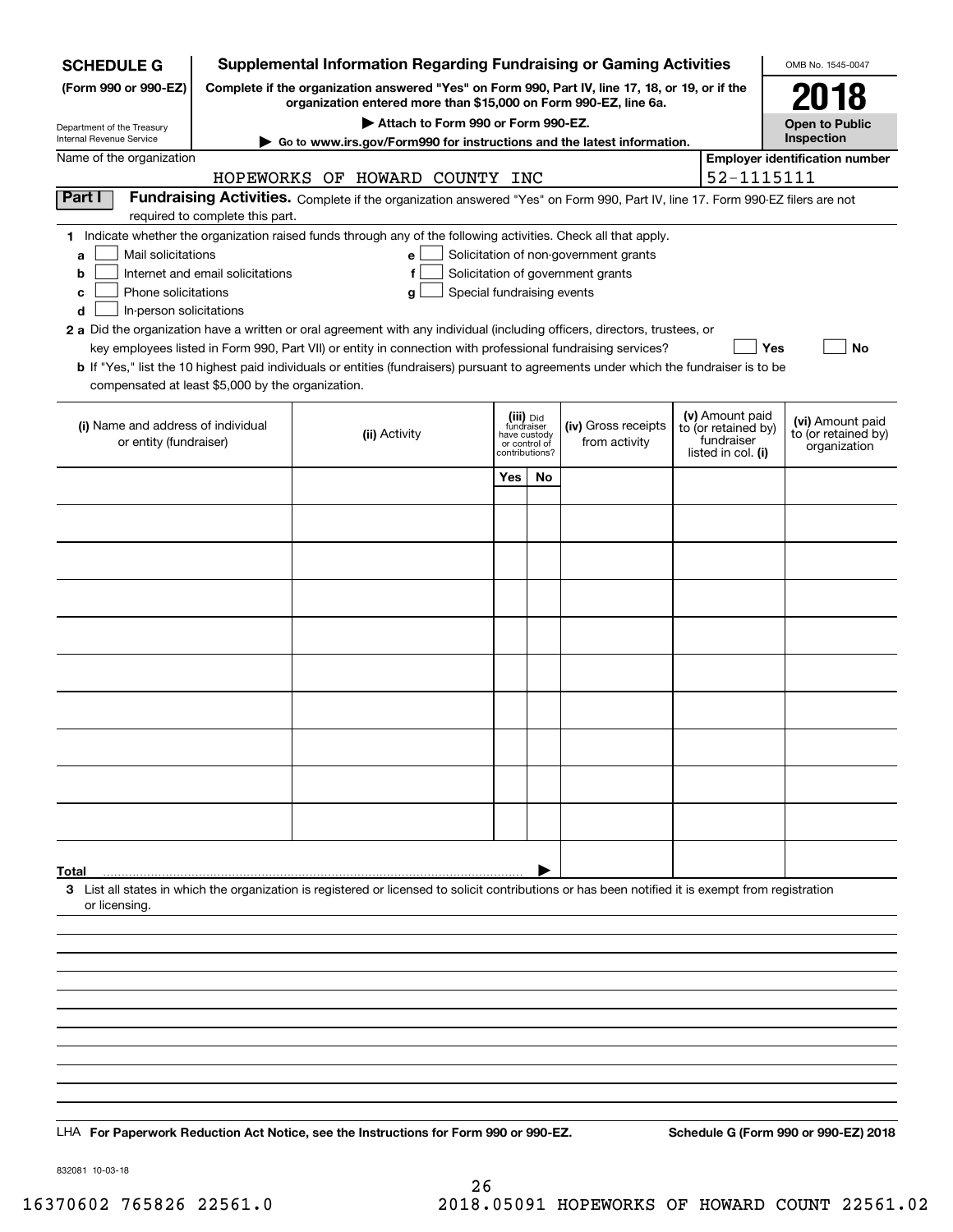#### Schedule G (Form 990 or 990-EZ) 2018  ${\tt HOPEWORKS}$  OF  ${\tt HOWARD}$   ${\tt COUNTY}$   ${\tt INC}$   ${\tt S2-1115111}$   ${\tt Page}$

**2**

**Part II** | Fundraising Events. Complete if the organization answered "Yes" on Form 990, Part IV, line 18, or reported more than \$15,000

|                 |                | of fundraising event contributions and gross income on Form 990-EZ, lines 1 and 6b. List events with gross receipts greater than \$5,000.                                |                |                         |                      |                                      |
|-----------------|----------------|--------------------------------------------------------------------------------------------------------------------------------------------------------------------------|----------------|-------------------------|----------------------|--------------------------------------|
|                 |                |                                                                                                                                                                          | (a) Event $#1$ | (b) Event #2            | (c) Other events     | (d) Total events                     |
|                 |                |                                                                                                                                                                          | <b>ANNUAL</b>  | 18TH & 21ST             |                      | (add col. (a) through                |
|                 |                |                                                                                                                                                                          | APPEAL         | EVENT TICKET            | 7                    | col. (c)                             |
|                 |                |                                                                                                                                                                          | (event type)   | (event type)            | (total number)       |                                      |
|                 |                |                                                                                                                                                                          |                |                         |                      |                                      |
| Revenue         | 1              |                                                                                                                                                                          | <u>26,931.</u> | 19,730.                 | 48, 101.             | <u>94,762.</u>                       |
|                 |                |                                                                                                                                                                          | 26,931.        | 19,730.                 | 48,101.              | 94,762.                              |
|                 |                |                                                                                                                                                                          |                |                         |                      |                                      |
|                 | 3              | Gross income (line 1 minus line 2)<br>.                                                                                                                                  |                |                         |                      |                                      |
|                 |                |                                                                                                                                                                          |                |                         |                      |                                      |
|                 | 4              |                                                                                                                                                                          |                |                         |                      |                                      |
|                 |                |                                                                                                                                                                          |                |                         |                      |                                      |
|                 | 5              |                                                                                                                                                                          |                |                         |                      |                                      |
| Direct Expenses | 6              |                                                                                                                                                                          |                |                         |                      |                                      |
|                 |                |                                                                                                                                                                          |                |                         |                      |                                      |
|                 | 7              | Food and beverages                                                                                                                                                       |                |                         |                      |                                      |
|                 |                |                                                                                                                                                                          |                |                         |                      |                                      |
|                 | 8              |                                                                                                                                                                          | 3,385.         | 3,323.                  | 42,289.              | 48,997.                              |
|                 | 9              |                                                                                                                                                                          |                |                         |                      | 48,997.                              |
|                 | 10             | Direct expense summary. Add lines 4 through 9 in column (d)                                                                                                              |                |                         |                      | $-48,997.$                           |
|                 | 11<br>Part III | Net income summary. Subtract line 10 from line 3, column (d)<br>Gaming. Complete if the organization answered "Yes" on Form 990, Part IV, line 19, or reported more than |                |                         |                      |                                      |
|                 |                | \$15,000 on Form 990-EZ, line 6a.                                                                                                                                        |                |                         |                      |                                      |
|                 |                |                                                                                                                                                                          |                | (b) Pull tabs/instant   |                      | (d) Total gaming (add                |
| Revenue         |                |                                                                                                                                                                          | (a) Bingo      | bingo/progressive bingo | (c) Other gaming     | col. (a) through col. (c))           |
|                 |                |                                                                                                                                                                          |                |                         |                      |                                      |
|                 | 1              |                                                                                                                                                                          |                |                         |                      |                                      |
|                 |                |                                                                                                                                                                          |                |                         |                      |                                      |
|                 | 2              |                                                                                                                                                                          |                |                         |                      |                                      |
|                 |                |                                                                                                                                                                          |                |                         |                      |                                      |
|                 | 3              |                                                                                                                                                                          |                |                         |                      |                                      |
| Direct Expenses |                |                                                                                                                                                                          |                |                         |                      |                                      |
|                 | 4              |                                                                                                                                                                          |                |                         |                      |                                      |
|                 |                |                                                                                                                                                                          |                |                         |                      |                                      |
|                 |                | 5 Other direct expenses                                                                                                                                                  |                |                         |                      |                                      |
|                 |                |                                                                                                                                                                          | %<br>Yes       | %<br>Yes                | Yes<br>$\frac{0}{0}$ |                                      |
|                 |                | 6 Volunteer labor                                                                                                                                                        | No             | No                      | No                   |                                      |
|                 | 7              | Direct expense summary. Add lines 2 through 5 in column (d)                                                                                                              |                |                         |                      |                                      |
|                 |                |                                                                                                                                                                          |                |                         |                      |                                      |
|                 | 8              |                                                                                                                                                                          |                |                         |                      |                                      |
|                 |                |                                                                                                                                                                          |                |                         |                      |                                      |
| 9               |                |                                                                                                                                                                          |                |                         |                      |                                      |
|                 |                |                                                                                                                                                                          |                |                         |                      | Yes<br>No                            |
|                 |                |                                                                                                                                                                          |                |                         |                      |                                      |
|                 |                |                                                                                                                                                                          |                |                         |                      |                                      |
|                 |                |                                                                                                                                                                          |                |                         |                      | Yes<br>No                            |
|                 |                |                                                                                                                                                                          |                |                         |                      |                                      |
|                 |                |                                                                                                                                                                          |                |                         |                      |                                      |
|                 |                |                                                                                                                                                                          |                |                         |                      |                                      |
|                 |                |                                                                                                                                                                          |                |                         |                      |                                      |
|                 |                | 832082 10-03-18                                                                                                                                                          |                |                         |                      | Schedule G (Form 990 or 990-EZ) 2018 |

**Schedule G (Form 990 or 990-EZ) 2018**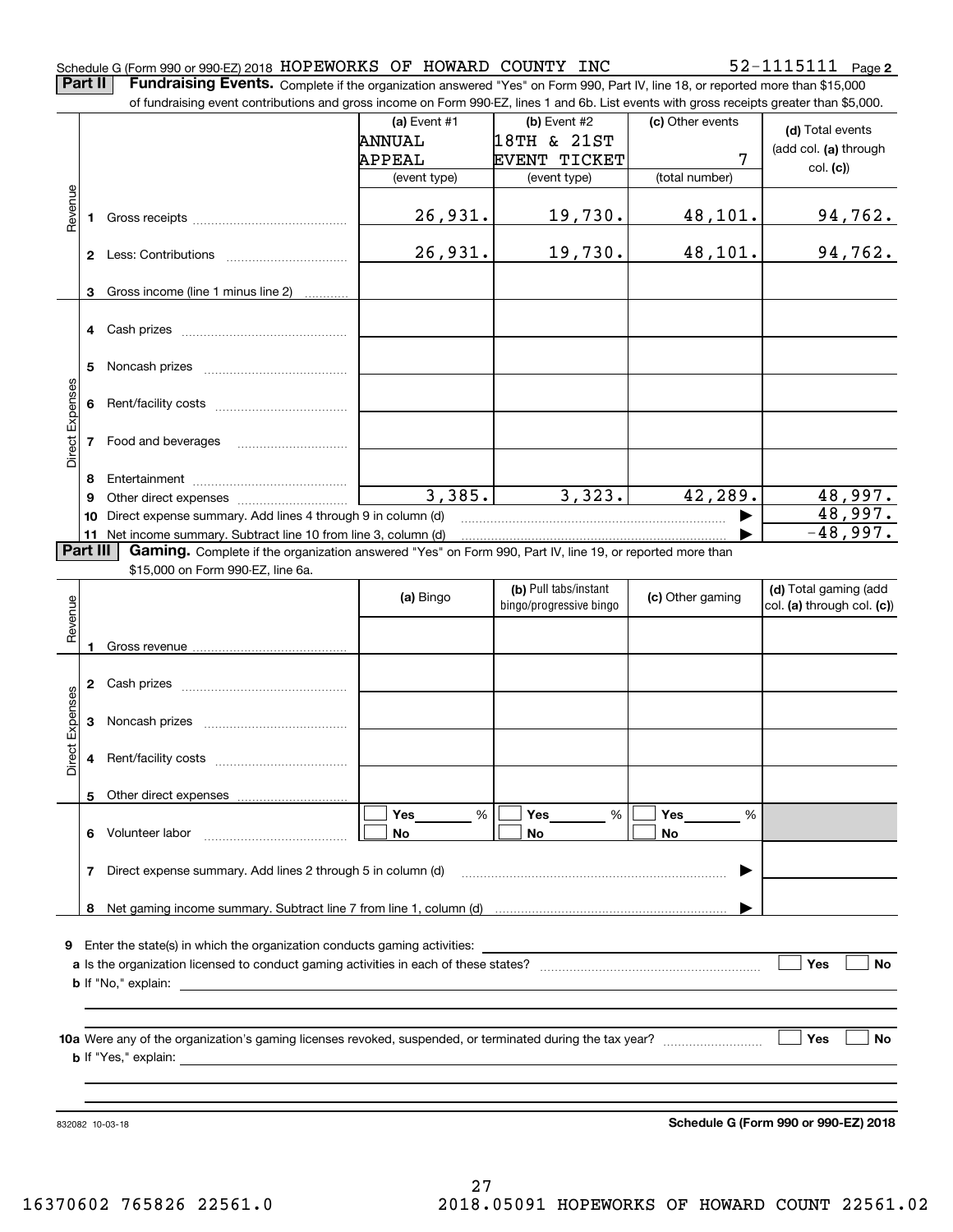| Schedule G (Form 990 or 990-EZ) 2018 HOPEWORKS OF HOWARD COUNTY INC                                                                                                                                                 | 52-1115111      | Page 3    |
|---------------------------------------------------------------------------------------------------------------------------------------------------------------------------------------------------------------------|-----------------|-----------|
|                                                                                                                                                                                                                     | Yes             | No        |
| 12 Is the organization a grantor, beneficiary or trustee of a trust, or a member of a partnership or other entity formed                                                                                            | Yes             | <b>No</b> |
| 13 Indicate the percentage of gaming activity conducted in:                                                                                                                                                         |                 |           |
|                                                                                                                                                                                                                     | <u>13a</u>      | %         |
| <b>b</b> An outside facility <i>www.communicality www.communicality.communicality www.communicality www.communicality.communicality www.communicality.com</i>                                                       | 13 <sub>b</sub> | %         |
| 14 Enter the name and address of the person who prepares the organization's gaming/special events books and records:                                                                                                |                 |           |
|                                                                                                                                                                                                                     |                 |           |
|                                                                                                                                                                                                                     |                 |           |
| 15a Does the organization have a contract with a third party from whom the organization receives gaming revenue?                                                                                                    | Yes             | No        |
| <b>b</b> If "Yes," enter the amount of gaming revenue received by the organization $\triangleright$ \$ ___________________ and the amount                                                                           |                 |           |
|                                                                                                                                                                                                                     |                 |           |
| c If "Yes," enter name and address of the third party:                                                                                                                                                              |                 |           |
| Name $\blacktriangleright$ $\_\_$                                                                                                                                                                                   |                 |           |
|                                                                                                                                                                                                                     |                 |           |
| 16 Gaming manager information:                                                                                                                                                                                      |                 |           |
|                                                                                                                                                                                                                     |                 |           |
| Name $\triangleright$ $\square$                                                                                                                                                                                     |                 |           |
| Gaming manager compensation > \$                                                                                                                                                                                    |                 |           |
|                                                                                                                                                                                                                     |                 |           |
|                                                                                                                                                                                                                     |                 |           |
|                                                                                                                                                                                                                     |                 |           |
| Director/officer<br>Employee<br>Independent contractor                                                                                                                                                              |                 |           |
| 17 Mandatory distributions:                                                                                                                                                                                         |                 |           |
| a Is the organization required under state law to make charitable distributions from the gaming proceeds to                                                                                                         |                 |           |
| $\Box$ Yes $\Box$ No<br>retain the state gaming license?                                                                                                                                                            |                 |           |
| <b>b</b> Enter the amount of distributions required under state law to be distributed to other exempt organizations or spent in the<br>organization's own exempt activities during the tax year $\triangleright$ \$ |                 |           |
| <b>Part IV</b><br>Supplemental Information. Provide the explanations required by Part I, line 2b, columns (iii) and (v); and Part III, lines 9, 9b, 10b,                                                            |                 |           |
| 15b, 15c, 16, and 17b, as applicable. Also provide any additional information. See instructions.                                                                                                                    |                 |           |
|                                                                                                                                                                                                                     |                 |           |
|                                                                                                                                                                                                                     |                 |           |
|                                                                                                                                                                                                                     |                 |           |
|                                                                                                                                                                                                                     |                 |           |
|                                                                                                                                                                                                                     |                 |           |
|                                                                                                                                                                                                                     |                 |           |
|                                                                                                                                                                                                                     |                 |           |
|                                                                                                                                                                                                                     |                 |           |
|                                                                                                                                                                                                                     |                 |           |
|                                                                                                                                                                                                                     |                 |           |
| Schedule G (Form 990 or 990-EZ) 2018<br>832083 10-03-18<br>28                                                                                                                                                       |                 |           |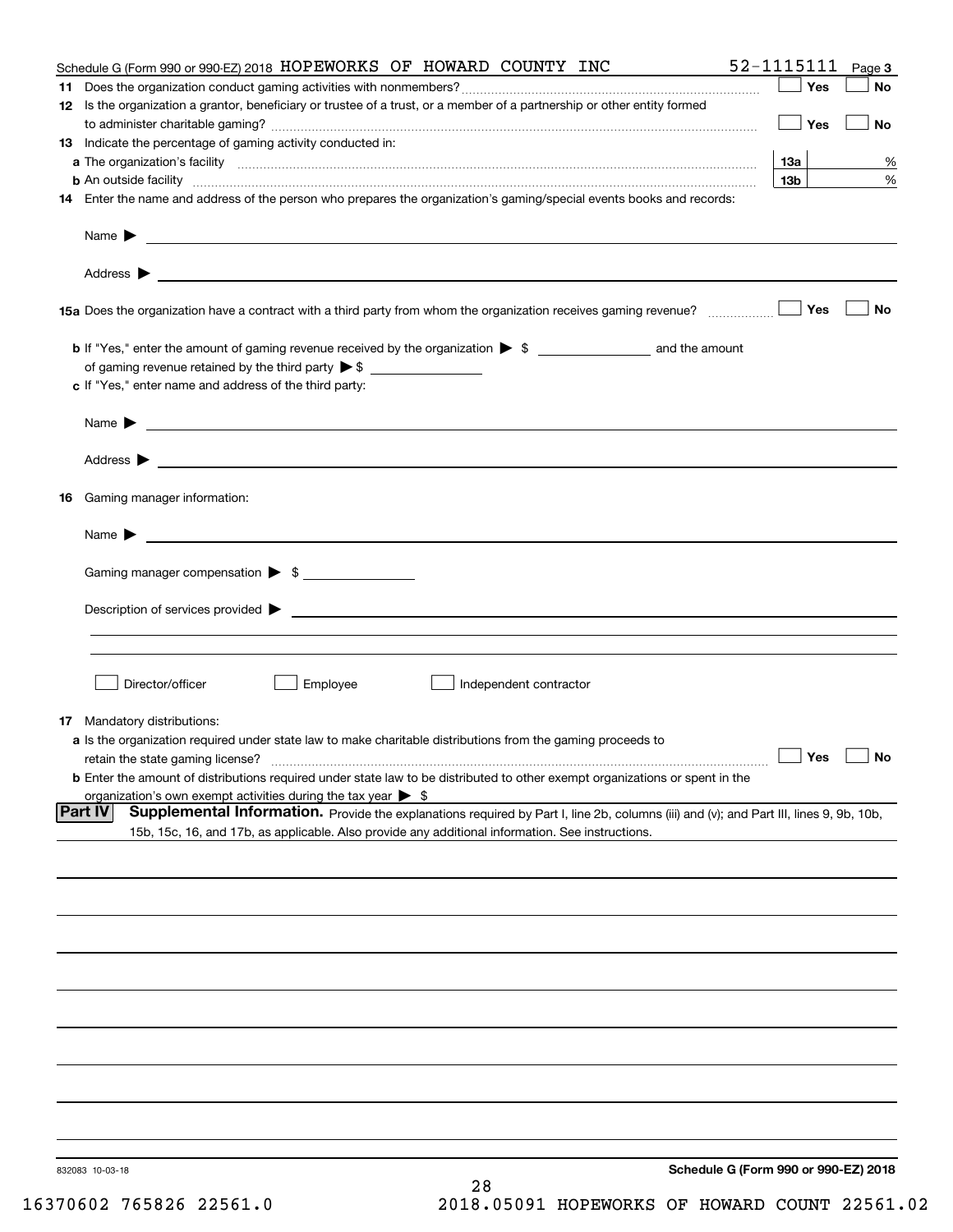|                | Schedule G (Form 990 or 990-EZ)                     | HOPEWORKS | OF | HOWARD | COUNTY | INC | Page 4 |
|----------------|-----------------------------------------------------|-----------|----|--------|--------|-----|--------|
| <b>Part IV</b> | $\degree$ Supplemental Information $_{(continued)}$ |           |    |        |        |     |        |

| <u>communed</u>                 |  |
|---------------------------------|--|
|                                 |  |
|                                 |  |
|                                 |  |
|                                 |  |
|                                 |  |
|                                 |  |
|                                 |  |
|                                 |  |
|                                 |  |
|                                 |  |
|                                 |  |
|                                 |  |
|                                 |  |
|                                 |  |
|                                 |  |
|                                 |  |
|                                 |  |
|                                 |  |
|                                 |  |
|                                 |  |
|                                 |  |
|                                 |  |
|                                 |  |
|                                 |  |
|                                 |  |
|                                 |  |
|                                 |  |
|                                 |  |
|                                 |  |
|                                 |  |
| Schedule G (Form 990 or 990-EZ) |  |
|                                 |  |

832084 04-01-18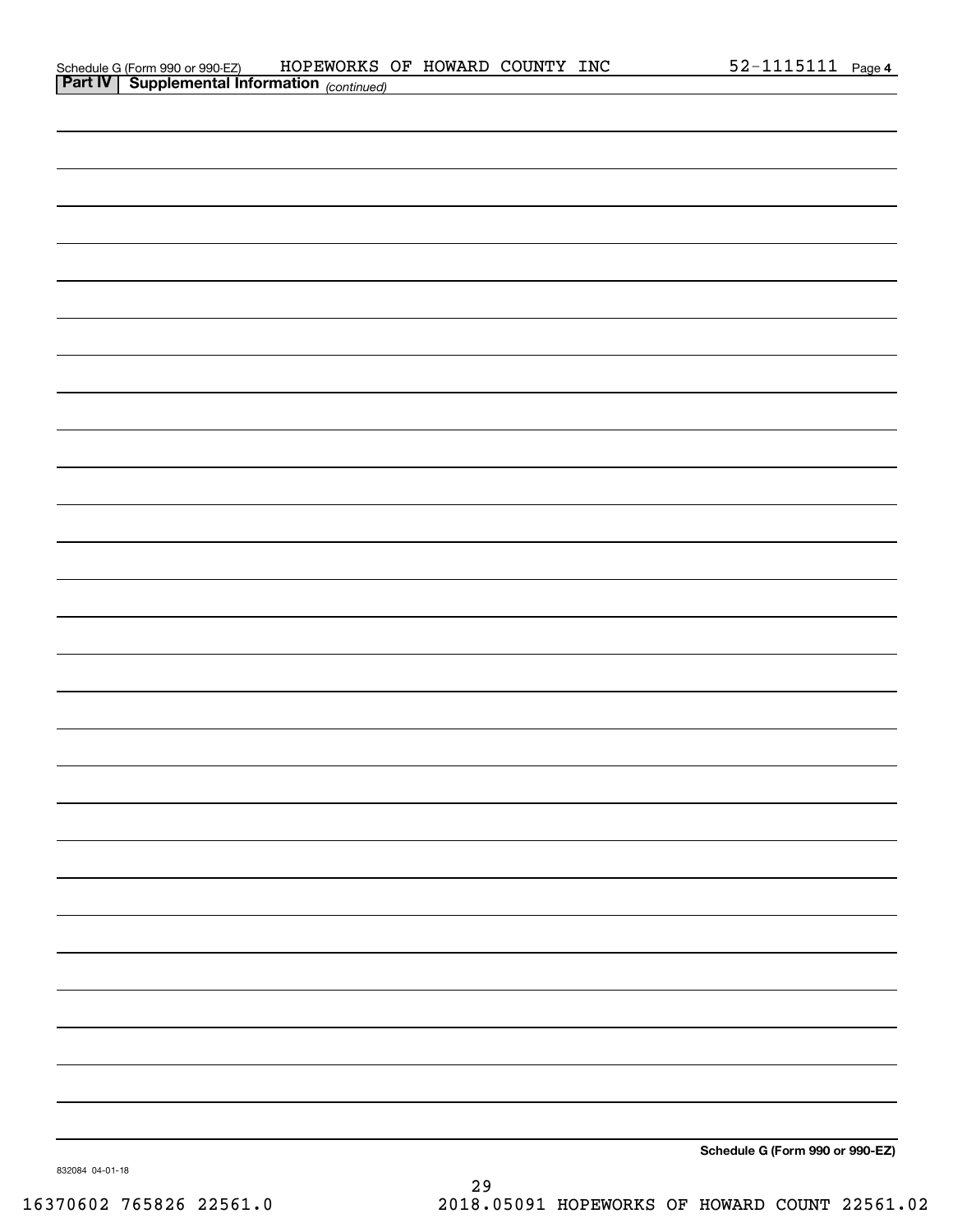#### **SCHEDULE M (Form 990)**

# **Noncash Contributions**

OMB No. 1545-0047

**Open to Public Inspection**

**Employer identification number**

| Department of the Treasury      |  |
|---------------------------------|--|
| <b>Internal Revenue Service</b> |  |

**Complete if the organizations answered "Yes" on Form 990, Part IV, lines 29 or 30.** <sup>J</sup>**2018 Attach to Form 990.** J

 **Go to www.irs.gov/Form990 for instructions and the latest information.** J

# Name of the organization

### HOPEWORKS OF HOWARD COUNTY INC

|               | HOPEWORKS OF HOWARD COUNTY INC                                                                                                 |                               |                                      |                                                                                                       | 52-1115111                                                   |     |    |
|---------------|--------------------------------------------------------------------------------------------------------------------------------|-------------------------------|--------------------------------------|-------------------------------------------------------------------------------------------------------|--------------------------------------------------------------|-----|----|
| <b>Part I</b> | <b>Types of Property</b>                                                                                                       |                               |                                      |                                                                                                       |                                                              |     |    |
|               |                                                                                                                                | (a)<br>Check if<br>applicable | (b)<br>Number of<br>contributions or | (c)<br>Noncash contribution<br>amounts reported on<br>items contributed  Form 990, Part VIII, line 1g | (d)<br>Method of determining<br>noncash contribution amounts |     |    |
| 1             |                                                                                                                                |                               |                                      |                                                                                                       |                                                              |     |    |
| 2             |                                                                                                                                |                               |                                      |                                                                                                       |                                                              |     |    |
| 3             | Art - Fractional interests                                                                                                     |                               |                                      |                                                                                                       |                                                              |     |    |
| 4             | Books and publications                                                                                                         |                               |                                      |                                                                                                       |                                                              |     |    |
| 5             | Clothing and household goods                                                                                                   |                               |                                      |                                                                                                       |                                                              |     |    |
| 6             |                                                                                                                                |                               |                                      |                                                                                                       |                                                              |     |    |
| 7             |                                                                                                                                |                               |                                      |                                                                                                       |                                                              |     |    |
| 8             |                                                                                                                                |                               |                                      |                                                                                                       |                                                              |     |    |
| 9             | Securities - Publicly traded                                                                                                   |                               |                                      |                                                                                                       |                                                              |     |    |
| 10            | Securities - Closely held stock                                                                                                |                               |                                      |                                                                                                       |                                                              |     |    |
| 11            | Securities - Partnership, LLC, or                                                                                              |                               |                                      |                                                                                                       |                                                              |     |    |
|               |                                                                                                                                |                               |                                      |                                                                                                       |                                                              |     |    |
| 12            | Securities - Miscellaneous                                                                                                     |                               |                                      |                                                                                                       |                                                              |     |    |
| 13            | Qualified conservation contribution -                                                                                          |                               |                                      |                                                                                                       |                                                              |     |    |
|               | Historic structures                                                                                                            |                               |                                      |                                                                                                       |                                                              |     |    |
| 14            | Qualified conservation contribution - Other                                                                                    |                               |                                      |                                                                                                       |                                                              |     |    |
| 15            | Real estate - Residential [11] [11] Real estate - Residential                                                                  |                               |                                      |                                                                                                       |                                                              |     |    |
| 16            | Real estate - Commercial                                                                                                       | $\overline{\mathbf{x}}$       |                                      | 144,462.FMV                                                                                           |                                                              |     |    |
| 17            |                                                                                                                                |                               |                                      |                                                                                                       |                                                              |     |    |
| 18            |                                                                                                                                |                               |                                      |                                                                                                       |                                                              |     |    |
| 19            |                                                                                                                                |                               |                                      |                                                                                                       |                                                              |     |    |
| 20            | Drugs and medical supplies                                                                                                     |                               |                                      |                                                                                                       |                                                              |     |    |
| 21            |                                                                                                                                |                               |                                      |                                                                                                       |                                                              |     |    |
| 22<br>23      |                                                                                                                                |                               |                                      |                                                                                                       |                                                              |     |    |
| 24            |                                                                                                                                |                               |                                      |                                                                                                       |                                                              |     |    |
| 25            | Other $\blacktriangleright$                                                                                                    |                               |                                      |                                                                                                       |                                                              |     |    |
| 26            | $\left($ $\right)$<br>$($ $)$<br>Other<br>▶                                                                                    |                               |                                      |                                                                                                       |                                                              |     |    |
| 27            | Other $\blacktriangleright$<br>$\left($                                                                                        |                               |                                      |                                                                                                       |                                                              |     |    |
| 28            | Other $\blacktriangleright$                                                                                                    |                               |                                      |                                                                                                       |                                                              |     |    |
| 29            | Number of Forms 8283 received by the organization during the tax year for contributions                                        |                               |                                      |                                                                                                       |                                                              |     |    |
|               | for which the organization completed Form 8283, Part IV, Donee Acknowledgement                                                 |                               |                                      | 29                                                                                                    |                                                              |     |    |
|               |                                                                                                                                |                               |                                      |                                                                                                       |                                                              | Yes | No |
|               | 30a During the year, did the organization receive by contribution any property reported in Part I, lines 1 through 28, that it |                               |                                      |                                                                                                       |                                                              |     |    |
|               | must hold for at least three years from the date of the initial contribution, and which isn't required to be used for          |                               |                                      |                                                                                                       |                                                              |     |    |
|               | exempt purposes for the entire holding period?                                                                                 |                               |                                      |                                                                                                       | 30a                                                          |     | x  |

**31b** If "Yes," describe the arrangement in Part II.

**32a** Does the organization hire or use third parties or related organizations to solicit, process, or sell noncash **333132a b** If "Yes," describe in Part II. Does the organization have a gift acceptance policy that requires the review of any nonstandard contributions? . . . . . . . . . . . . . . . . . . contributions? ~~~~~~~~~~~~~~~~~~~~~~~~~~~~~~~~~~~~~~~~~~~~~~~~~~~~~~

If the organization didn't report an amount in column (c) for a type of property for which column (a) is checked, describe in Part II.

**For Paperwork Reduction Act Notice, see the Instructions for Form 990. Schedule M (Form 990) 2018** LHA

X

X

832141 10-18-18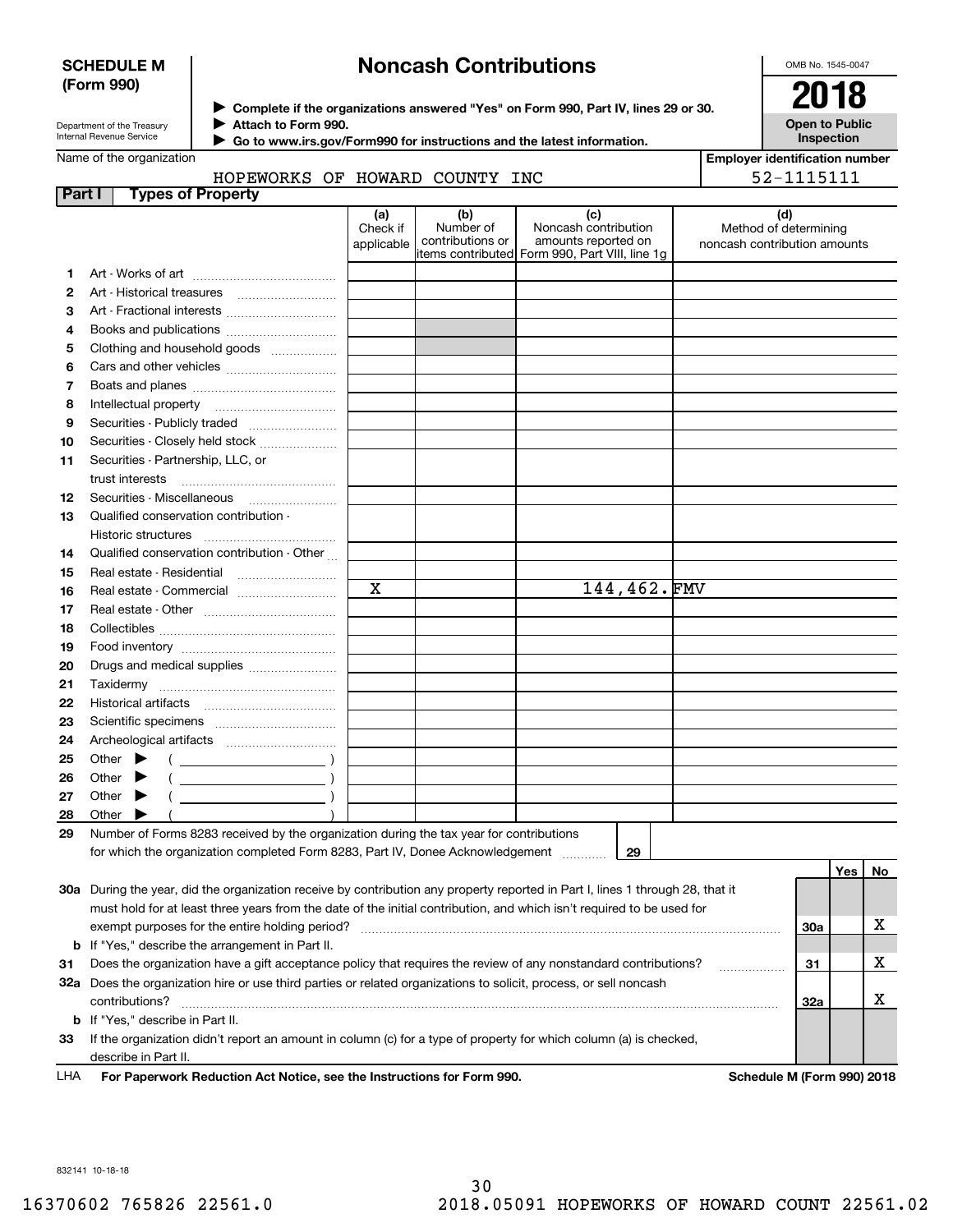|                 | is reporting in Part I, column (b), the number of contributions, the number of items received, or a combination of both. Also complete<br>this part for any additional information. |  |                            |
|-----------------|-------------------------------------------------------------------------------------------------------------------------------------------------------------------------------------|--|----------------------------|
|                 |                                                                                                                                                                                     |  |                            |
|                 |                                                                                                                                                                                     |  |                            |
|                 |                                                                                                                                                                                     |  |                            |
|                 |                                                                                                                                                                                     |  |                            |
|                 |                                                                                                                                                                                     |  |                            |
|                 |                                                                                                                                                                                     |  |                            |
|                 |                                                                                                                                                                                     |  |                            |
|                 |                                                                                                                                                                                     |  |                            |
|                 |                                                                                                                                                                                     |  |                            |
|                 |                                                                                                                                                                                     |  |                            |
|                 |                                                                                                                                                                                     |  |                            |
|                 |                                                                                                                                                                                     |  |                            |
|                 |                                                                                                                                                                                     |  |                            |
|                 |                                                                                                                                                                                     |  |                            |
|                 |                                                                                                                                                                                     |  |                            |
|                 |                                                                                                                                                                                     |  |                            |
|                 |                                                                                                                                                                                     |  |                            |
|                 |                                                                                                                                                                                     |  |                            |
|                 |                                                                                                                                                                                     |  |                            |
|                 |                                                                                                                                                                                     |  |                            |
|                 |                                                                                                                                                                                     |  |                            |
|                 |                                                                                                                                                                                     |  |                            |
|                 |                                                                                                                                                                                     |  |                            |
|                 |                                                                                                                                                                                     |  |                            |
|                 |                                                                                                                                                                                     |  |                            |
|                 |                                                                                                                                                                                     |  |                            |
|                 |                                                                                                                                                                                     |  |                            |
|                 |                                                                                                                                                                                     |  |                            |
|                 |                                                                                                                                                                                     |  |                            |
|                 |                                                                                                                                                                                     |  |                            |
|                 |                                                                                                                                                                                     |  |                            |
|                 |                                                                                                                                                                                     |  |                            |
| 832142 10-18-18 |                                                                                                                                                                                     |  | Schedule M (Form 990) 2018 |

Part II | Supplemental Information. Provide the information required by Part I, lines 30b, 32b, and 33, and whether the organization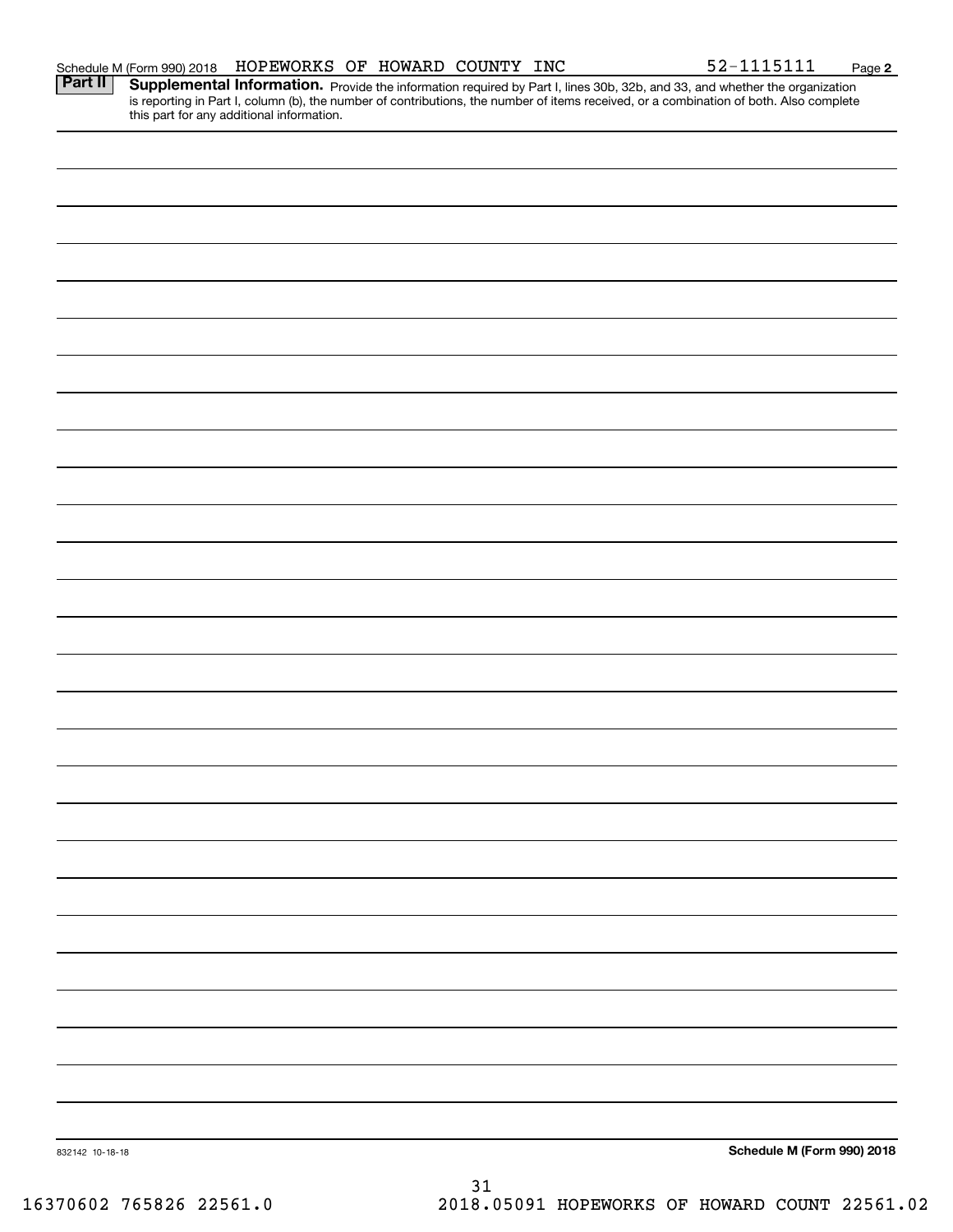Internal Revenue Service

Department of the Treasury **(Form 990 or 990-EZ)**

Name of the organization

**SCHEDULE O Supplemental Information to Form 990 or 990-EZ**

**Complete to provide information for responses to specific questions on Form 990 or 990-EZ or to provide any additional information. | Attach to Form 990 or 990-EZ. | Go to www.irs.gov/Form990 for the latest information.**



HOPEWORKS OF HOWARD COUNTY INC  $\vert$  52-1115111

**Employer identification number**

FORM 990, PART I, LINE 1, DESCRIPTION OF ORGANIZATION MISSION:

AND INTIMATE PARTNER VIOLENCE AND ENGAGE THE COMMUNITY IN CREATING THE

CHANGE REQUIRED FOR PREVENTION.

FORM 990, PART VI, SECTION B, LINE 11B:

THE FORM 990 IS REVIEWED BY THE BOARD TREASURER, A CPA, EXECUTIVE DIRECTOR

AND OTHER MEMBERS OF THE FINANCE COMMITTEE PRIOR TO ACCEPTANCE AND APPROVAL

BY THE FULL BOARD.

FORM 990, PART VI, SECTION B, LINE 12C:

THE BOARD MEMBERS SIGN A CONFLICT OF INTEREST POLICY YEARLY. THESE POLICY STATEMENTS ARE MONITORED BY THE BOARD PRESIDENT AND THE EXECUTIVE DIRECTOR AND RENEWED ANNUALLY.

FORM 990, PART VI, SECTION B, LINE 15A:

COMPENSATION FOR THE EXECUTIVE DIRECTOR AND KEY EMPLOYEES IS DETERMINED BY

THE EXECUTIVE COMMITTEE, WHICH GATHERS COMPENSATION INFORMATION FROM A

VARIETY OF SOURCES INCLUDING NATIONAL AND LOCAL SURVEYS CONDUCTED BY

NONPROFIT MONITORING ORGANIZATIONS, REVIEW OF FORM 990S ON GUIDESTAR,

CONSIDERATION OF EXPERIENCE, EDUCATION AND REQUIRED DUTIES. THE INFORMATION

AND RECOMMENDATION IS SUBMITTED TO THE BOARD FOR APPROVAL.

FORM 990, PART VI, SECTION C, LINE 18:

FORM 1023 AND FORM 990 ARE AVAILABLE ON SITE UPON REQUEST.

FORM 990, PART VI, SECTION C, LINE 19:

832211 10-10-18 LHA For Paperwork Reduction Act Notice, see the Instructions for Form 990 or 990-EZ. Schedule O (Form 990 or 990-EZ) (2018)

32